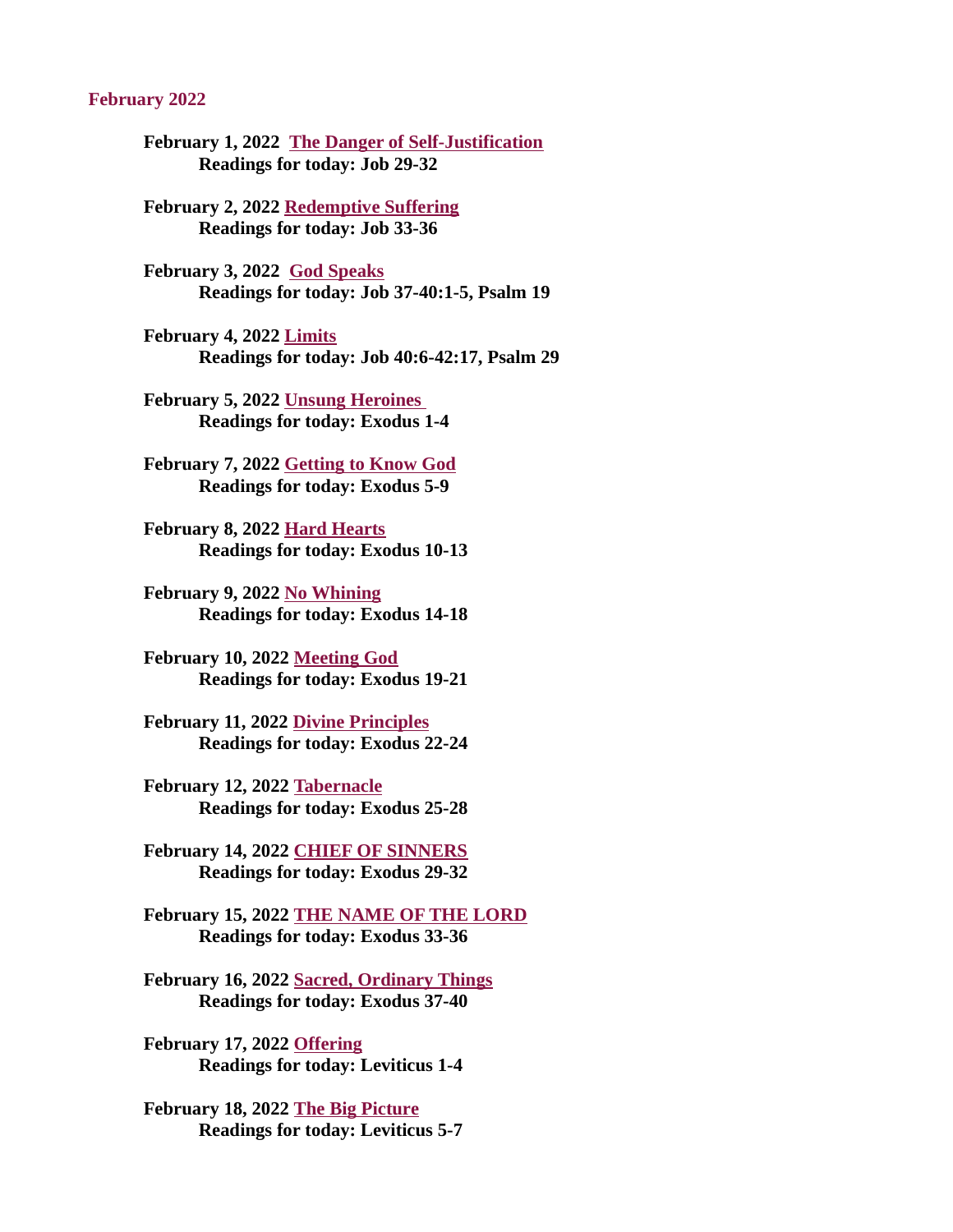February 19, 2022 Worship [Readings for today: Leviticus 8-10](#page-31-0)

[February 21, 2022 Living Sacrifices](#page-33-0) Readings for today: Leviticus 11-14

February 22, 2022 Sexual Purity [Readings for today: Leviticus 15-18](#page-35-0)

[February 23, 2022 The Golden Rule](#page-37-0) Readings for today: Leviticus 19-22

February 24, 2022 Sabbath [Readings for today: Leviticus 23-25](#page-38-0)

February 25, 2022 The Glory of God's Law [Readings for today: Leviticus 26-27, Numbers 1-2](#page-39-0)

[February 26, 2022 God's Treasured Possession](#page-41-0) Readings for today: Numbers 3-5

[February 28, 2022 Spiritual Unity](#page-43-0) Readings for today: Numbers 6-9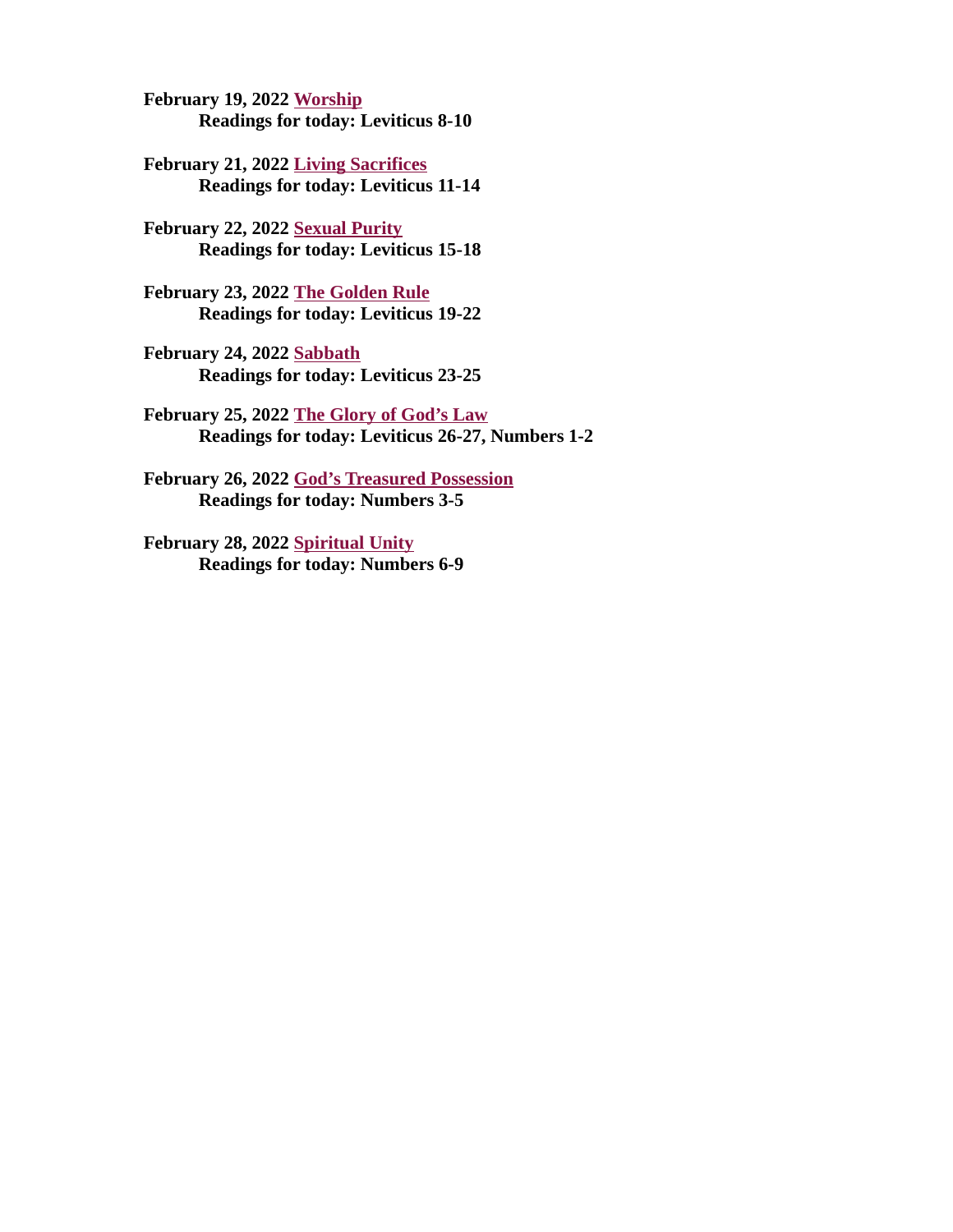### February 1, 2022 The Danger of Self-Justification

<span id="page-2-0"></span>Readings for toda[y: Job 29-32](https://www.biblegateway.com/passage/?search=Job+29-32&version=ESV)

Father, probe the depths of my heart. Reveal to me where I seek to justify myself before you or stand on my own righteousness. Help me to see the helplessness of my spiritual condition not so that I will despair but so that I will all the more praise You for what You've done for me in Jesus Christ.

Charles Spurgeon once wrote, "If any man thinks ill of you, do not be angry with him, for you are worse than he thinks you to be." I remember running across this quote when life was at its darkest and I was struggling to understand what had happened. The people I worked for lacked integrity. They treated me poorly. They were purposefully deceitful and evasive and lacked transparency. Furthermore, one of them made it his mission in life to not only undermine the work I was doing but took every chance he could to speak ill of me. Accuse me. Spread false rumors about me. To top it all off, these folks were Christians! They worked for the denomination I was part of at the time! It was brutal and it drove me to the point of despair. But then I read these words from Spurgeon and I realized that as badly as I was being treated, I deserved far worse. All of the things I was being accused of WERE actually happening in my heart. I was angry. I was frustrated. I was prideful and arrogant. I harbored resentment and bitterness. I refused to forgive and extend grace. When it hit me that I was all these things and more, I almost laughed out loud. It dawned on me that all my pent up emotions and feelings were just a cover for my own insecurity and fear. And once I confessed those insecurities and fears to God, I was set free. Free from the need to justify myself. Free from the need to be right. Free from the need to see justice done. Free from the need to please them and gain their approval. It was a life-changing experience for me.

Job's friends are an easy target in this book. Their theological purity brings little comfort to their suffering friend. Furthermore, their beliefs are far too simplistic. We all know the righteous are not always rewarded nor are the wicked always punished. So their attacks on Job are without warrant. Having said that...here's a mind-bender for you...Job actually believes the same way they do! Listen to what he says, "I put on righteousness, and it clothed me; my justice was like a robe and a turban. I was eyes to the blind and feet to the lame. I was a father to the needy, and I searched out the cause of him whom I did not know. I broke the fangs of the unrighteous and made him drop his prey from his teeth." (Job 29:14-17) The reality is Job believes his cause is 100% just. He believes he's done nothing to deserve his fate. Because he is a righteous man, he cannot imagine why God would allow these things to happen to him. "God has cast me into the mire, and I have become like dust and ashes. I cry to you for help and you do not answer me; I stand, and you only look at me. You have turned cruel to me; with the might of your hand you persecute me. You lift me up on the wind; you make me ride on it, and you toss me about in the roar of the storm. For I know that you will bring me to death and to the house appointed for all living." (Job 30:19-23) Essentially Job is making the same argument his friends have made throughout the book. Why does God not reward the righteous and punish the wicked? Job clearly believes He should. Clearly is angry that He doesn't! Job holds fast to his integrity. He has not committed any sin worthy of his suffering. He even goes as far as recounting all his righteous deeds in chapter 31. Making his closing argument before God.

As readers, I am sure we find ourselves sympathizing with Job. Taking his side. We're convinced. The verdict is clear! Job must be in the right! But then...if we're careful to listen...we hear the soft whisper of Satan's initial question. "Does Job fear God for no reason?" The honest truth is Job DOES expect something from God. He expects an answer. He expects a justifiable reason for his suffering. Job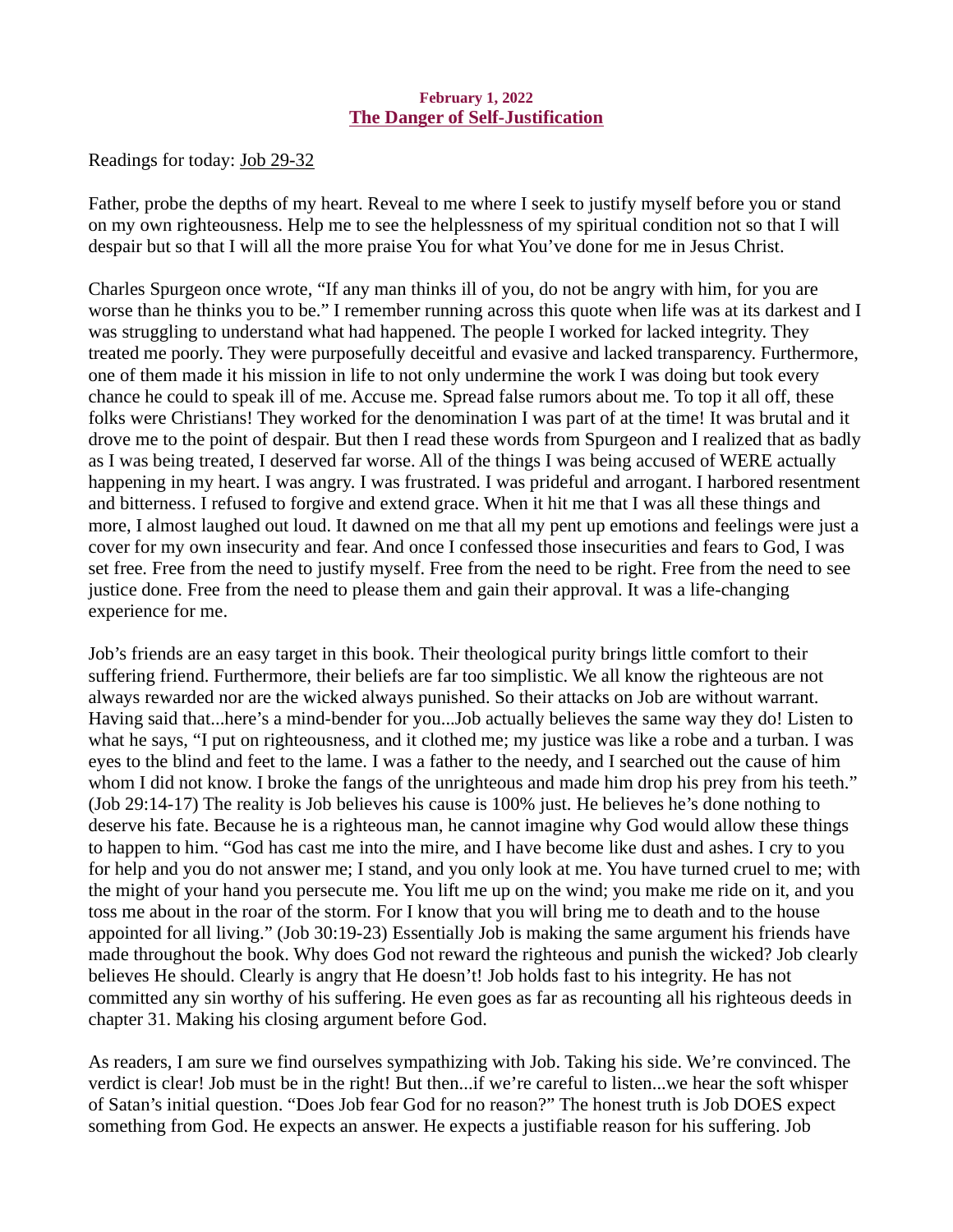believes he's kept his end of the deal so by implication it must be God who has failed. (Important note: Job never actually says this…his faith refuses to let him go there.)

So let me put the question to all of us again...do we fear God for no reason? What are our expectations? Do we believe we deserve a guaranteed pass to heaven? Health? Wealth? Blessings in this life and the next? Or is God enough? Do we love God simply because He's God? If there were no eternal rewards. If there were no promises. If God never gave us a single thing, would He be worthy of our love and devotion?

Readings for tomorrow: Job 33-36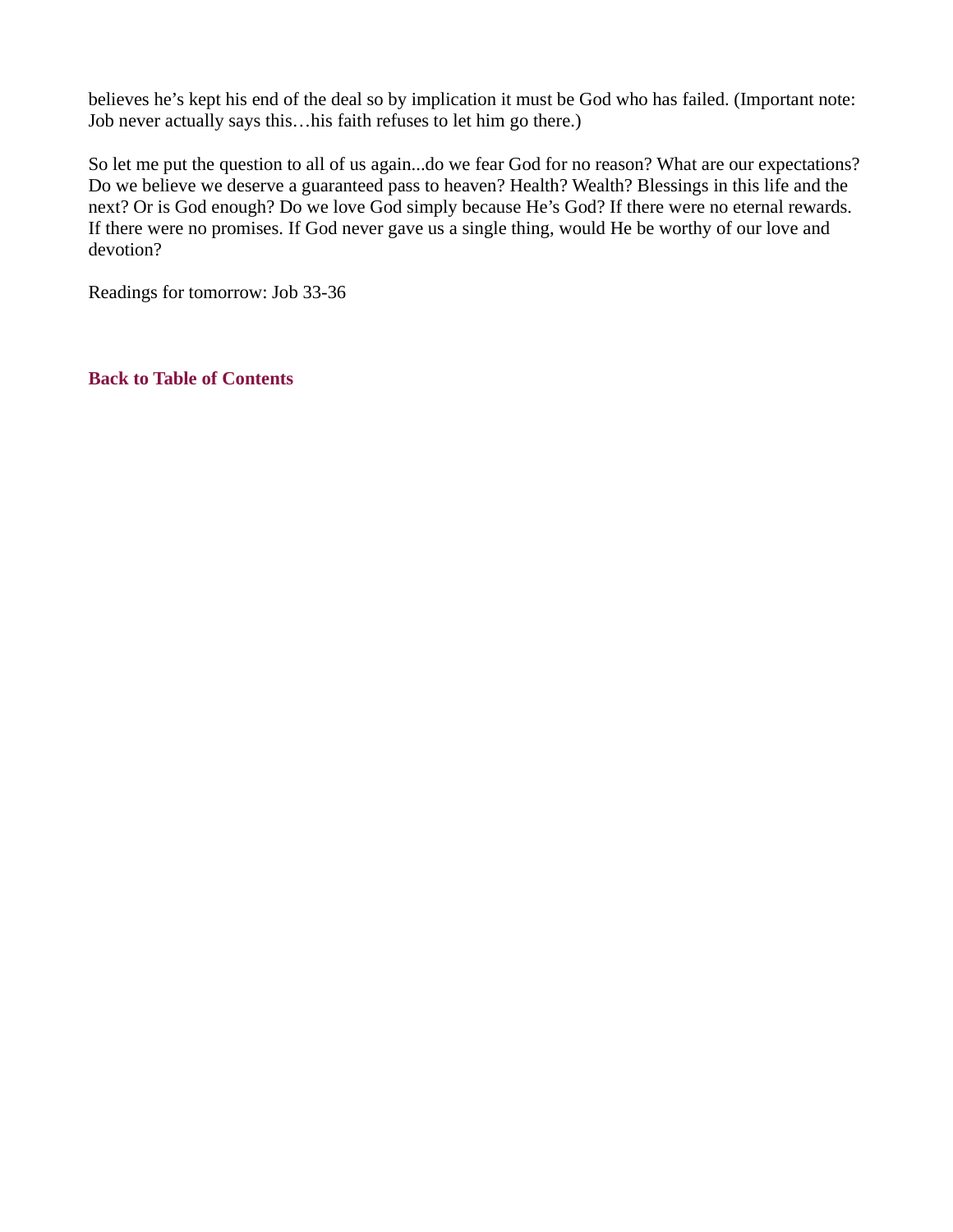## February 2, 2022 Redemptive Suffering

<span id="page-4-0"></span>[Readings for today: Job 33-36](https://www.biblegateway.com/passage/?search=Job+33-36&version=ESV)

Father, suffering is hard to endure and even harder to understand. It's hard to me to wrap my head and heart around all the pain I see. Help me not so much to understand as much as to trust in Your promise that You will use all things for the good of those who love You and are called according to Your purpose.

"In this you rejoice, though now for a little while, if necessary, you have been grieved by various trials, so that the tested genuineness of your faith—more precious than gold that perishes though it is tested by fire—may be found to result in praise and glory and honor at the revelation of Jesus Christ." (1 Peter 1:6-7)

"For they disciplined us for a short time as it seemed best to them, but He disciplines us for our good, that we may share His holiness. For the moment all discipline seems painful rather than pleasant, but later it yields the peaceful fruit of righteousness to those who have been trained by it." (Hebrews 12:10- 11)

"For we do not want you to be unaware, brothers and sisters, of the affliction we experienced in Asia. For we were so utterly burdened beyond our strength that we despaired of life itself. Indeed, we felt that we had received the sentence of death. But that was to make us rely not on ourselves but on God who raises the dead." (2 Corinthians 1:8-9)

There is such a thing as redemptive suffering. Suffering with a purpose. We may not always see that purpose and, in fact, it is often only revealed upon reflection after the fact. But that doesn't mean all suffering is meaningless or all suffering is bad or all suffering is to be avoided. Clearly, the first century believers suffered. 10 of the 12 Apostles would be tortured and executed in excruciating ways for their faith. (Judas committed suicide and John, though he suffered, died of old age.) Throughout the first three centuries of the church's existence, Christians were burned as torches in Nero's garden or thrown to the lions for sport in the arena. In certain regions of the Empire, they were systematically rounded up and killed. This was not only true back then but remains true in certain places around the world today. According to Christianity Today, it is estimated that over 70 million Christians have been martyred since the time of Jesus. They suffered and died in places all over the earth. Ottomon Turkey. Nazi Germany. Soviet Russia. Communist China and North Korea. Uganda. Sudan. Mexico. Columbia. And the suffering continues. I have seen it firsthand in Ethiopia and have spoken to eye witnesses in South Sudan, Djibouti, and Somalia.

The introduction of Elihu to the narrative represents a turning point in Job. At first glance, Elihu seems to be piling on. Repeating the same tired arguments of Job's friends. But a careful reading of the text reveals a significant shift. Elihu bursts on the scene declaring his anger at both Job and his three friends. He believes he has something new to offer that has not yet been said. So what is it that Elihu brings to the table? It is the idea that God allows and even uses the suffering of the righteous in order to purify and to save.

"Behold, in this you are not right. I will answer you, for God is greater than man. Why do you contend against him, saying, 'He will answer none of man's words'? For God speaks in one way, and in two, though man does not perceive it. In a dream, in a vision of the night, when deep sleep falls on men,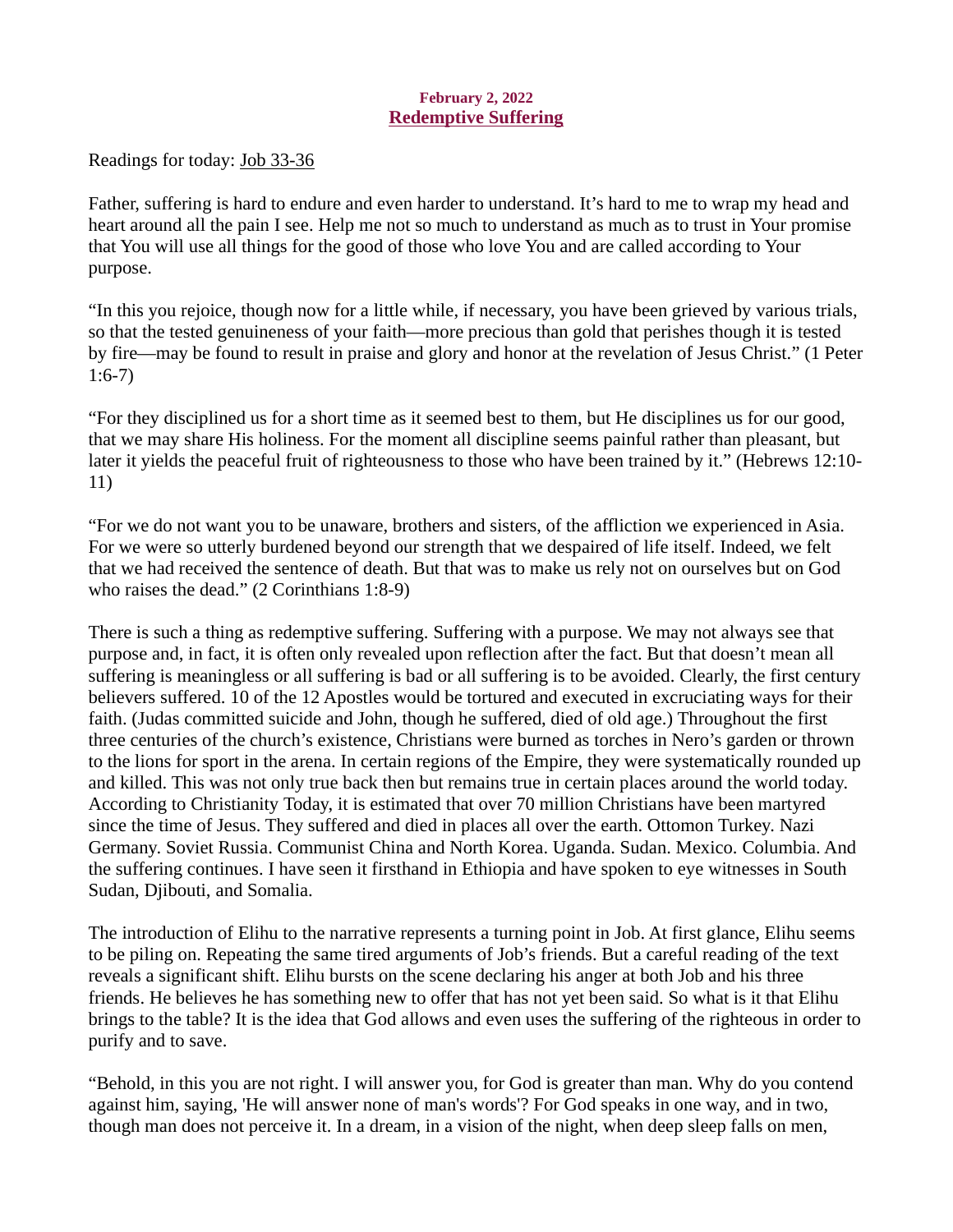while they slumber on their beds, then he opens the ears of men and terrifies them with warnings..." (Job 33:12-15) Remember, they had no Bible. No written records. So the Word of God would come to them in visions and dreams. Why? To punish? To judge? To wound? To destroy? No, Elihu argues, it was so "that God may turn man aside from his deed and conceal pride from a man; he keeps back his soul from the pit, his life from perishing by the sword." (Job 33:17-18) This is deeply significant as it adds a new layer of meaning to the story. God does allow suffering but it's for our good. He uses suffering to purge pride from us. The pride Job himself suffers from. Yes, Job is a righteous man. Yes, Job is a blameless man. But Job is also a sinful man. Though he has a heart after God, he is not perfect and God will use his suffering (as we will see at the end of the book) to cleanse the depths of Job's heart.

God not only warns us in dreams and visions and through His Word, he also allows and uses our physical pain for our good and for His glory. "Man is also rebuked with pain on his bed and with continual strife in his bones, so that his life loathes bread, and his appetite the choicest food. His flesh is so wasted away that it cannot be seen, and his bones that were not seen stick out. His soul draws near the pit, and his life to those who bring death." (Job 33:19-22) If we follow the logic of Job's friends whom Elihu rebukes strongly - we would conclude that those who suffer deserve it. They should go down to death. But that's not where Elihu lands. His God is not a harsh judge but a faithful, loving Father who delivers His children ultimately from their pain and suffering. "If there be for him an angel, a mediator, one of the thousand, to declare to man what is right for him, and he is merciful to him, and says, 'Deliver him from going down into the pit; I have found a ransom; let his flesh become fresh with youth; let him return to the days of his youthful vigor'; then man prays to God, and he accepts him; he sees his face with a shout of joy, and he restores to man his righteousness. He sings before men and says: 'I sinned and perverted what was right, and it was not repaid to me. He has redeemed my soul from going down into the pit, and my life shall look upon the light. Behold, God does all these things, twice, three times, with a man, to bring back his soul from the pit, that he may be lighted with the light of life." (Job 33:23-30) The key phrase being that last sentence. It is God who does all these things for man in order to bring his soul back from the pit, lighted with the light of life.

This understanding squares with what Christians have believed throughout the centuries. Martyrs facing death without fear. Those who suffer enduring for the sake of something greater. They understand God is at work even in the middle of their pain. Not only bringing about His will and His glory but also continuing to sanctify and purify even their own hearts in the midst of it all. The reality is Job needs to be humbled and indeed will be humbled before the Lord of Hosts. We all need to be humbled and indeed one day will be humbled before the King of kings and Lord of lords. This is one of the most important lessons from the Book of Job.

Readings for tomorrow: Job 37-40:1-5, Psalm 19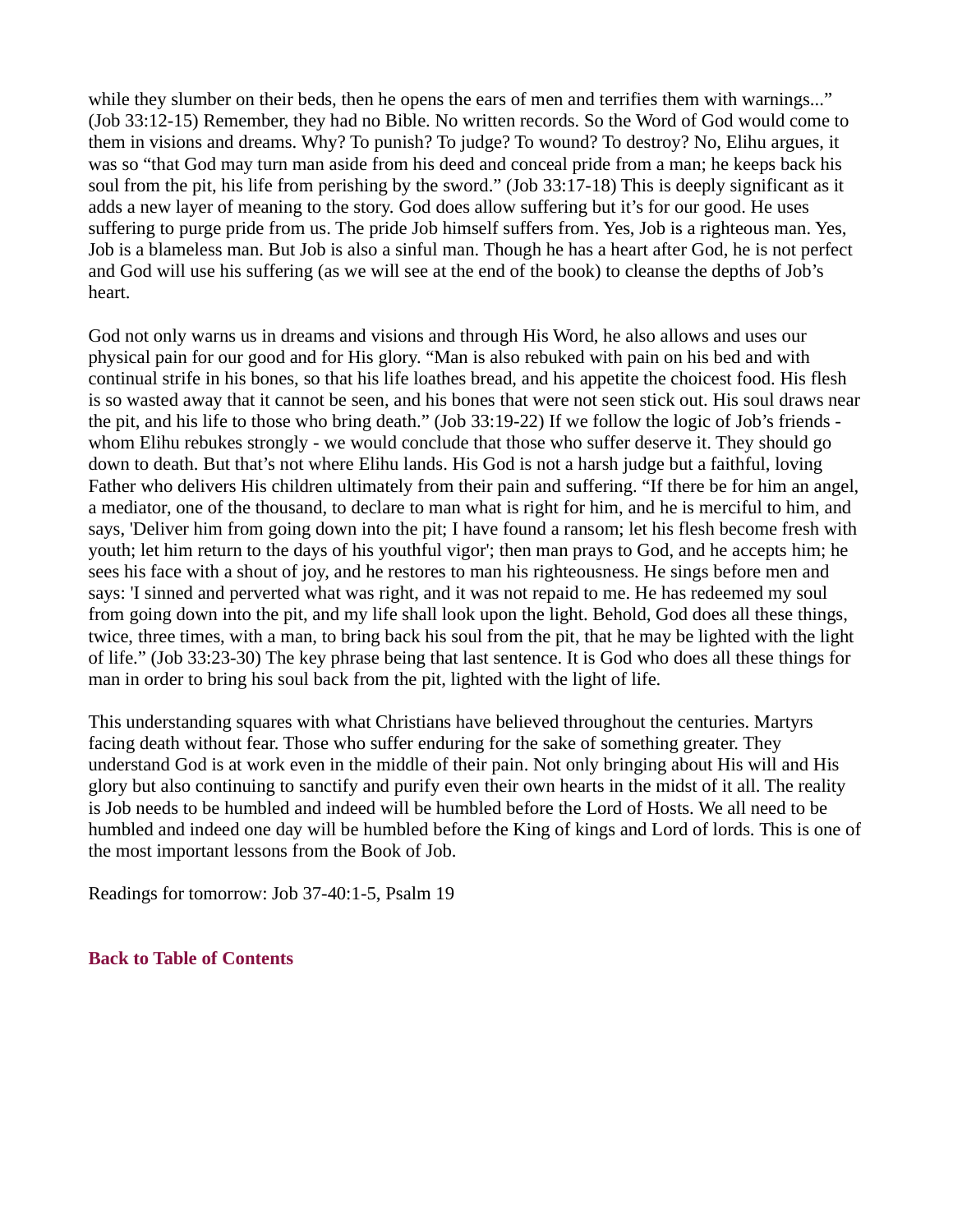## February 3, 2022 God Speaks

<span id="page-6-0"></span>[Readings for today: Job 37-40:1-5, Psalm 19](https://www.biblegateway.com/passage/?search=Job+37%2C38%2C39%2C40%3A+1-5%3B+Psalm+19&version=ESV)

Father, help me to slow down. To quiet down. To rid myself of all distractions so that I might hear Your voice. You are speaking, am I listening? Am I ready to hear what You want me to hear? Ready to receive the message You have for me? Ready to obey the call You place on my life for today?

Many years ago, I worked at Boulder Community Hospital. I had just graduated from college. Just gotten married. Needed a job. So I applied to be a per diem Admissions clerk with the hope I could catch on full-time. After coming back from my honeymoon, several people had quit in the department and they offered me a position. A few weeks later, I got back from a friend's wedding and the lead person in the department had quit so they asked me to take that position. A few months after that, my manager walked out the door and they asked me to take that position. It was quite the whirlwind! I was 23 years old and running a department of 12-15 employees without any management or healthcare experience. Over the next year, three more departments were added to my plate and I ended up with about 50 employees reporting to me and I was the youngest manager by a decade or more. Then my director left. As they searched for a new one, I was invited into meetings to represent the business side of the hospital and offer my perspective as the person running all the frontline services. I still remember the last meeting I attended. I was pretty proud of myself at this point and I naturally had an opinion about everything. So I was in a meeting where we are discussing the launch of our nationally renowned sports medicine clinic. The executive director who I believe held both an MD and an MBA was talking about revenue streams and development plans and the entire leadership of the hospital was present. The president and the five vice presidents. All the directors and several members of the board. I was by far the youngest and lowest on the totem poll. Again, the only reason I was there was because the director position above me was still vacant. Right in the middle of the presentation, I interrupted to make what I thought was an important point. I attempted to correct the executive director in front of everyone. All eyes turned to me and I'll never forget his words, "Who the hell are you and why are you even here? If we want your opinion, we'll ask. Otherwise keep your mouth shut and stop wasting our time." I wanted to disappear. Unfortunately, the meeting lasted another hour and I had to just sit there in my embarrassment. Afterwards, my vice president came to me and let me know I wouldn't be attending any more meetings. ;-)

It was the worst moment of my life and yet it was the best moment as well. I learned humility the hard way. I learned about role clarity within an organization and how to know your place in the pecking order. I had no business being in a meeting of that magnitude much less speaking up. I had no understanding of the big picture. I had no appreciation for all the different factors in play. I was ignorant and clueless. Just like Job. In chapter 38, God finally answers Job from the whirlwind. He questions him over and over again. "Where were you when I laid the foundations of the earth?" "Have you commanded the morning?" "Have you entered the springs of the sea?" "Do you know the ordinances of the heavens?" "Can you lift up your voice to the clouds?" Job answers the way any of us would. The way any of us should when we come face to face with the majesty and might of God. "Behold, I am of small account; what shall I answer you? I lay my hand on my mouth. I have spoken once, and I will not answer; twice, but I will proceed no further." (Job 40:4-5)

What is the main message of Job? God is God and we are not. We are not like Him. We cannot understand Him. We cannot begin to grasp the height and depth and breadth of His ways. He is allpowerful, all-knowing, and ever-present. He sees things we cannot see. He knows things we cannot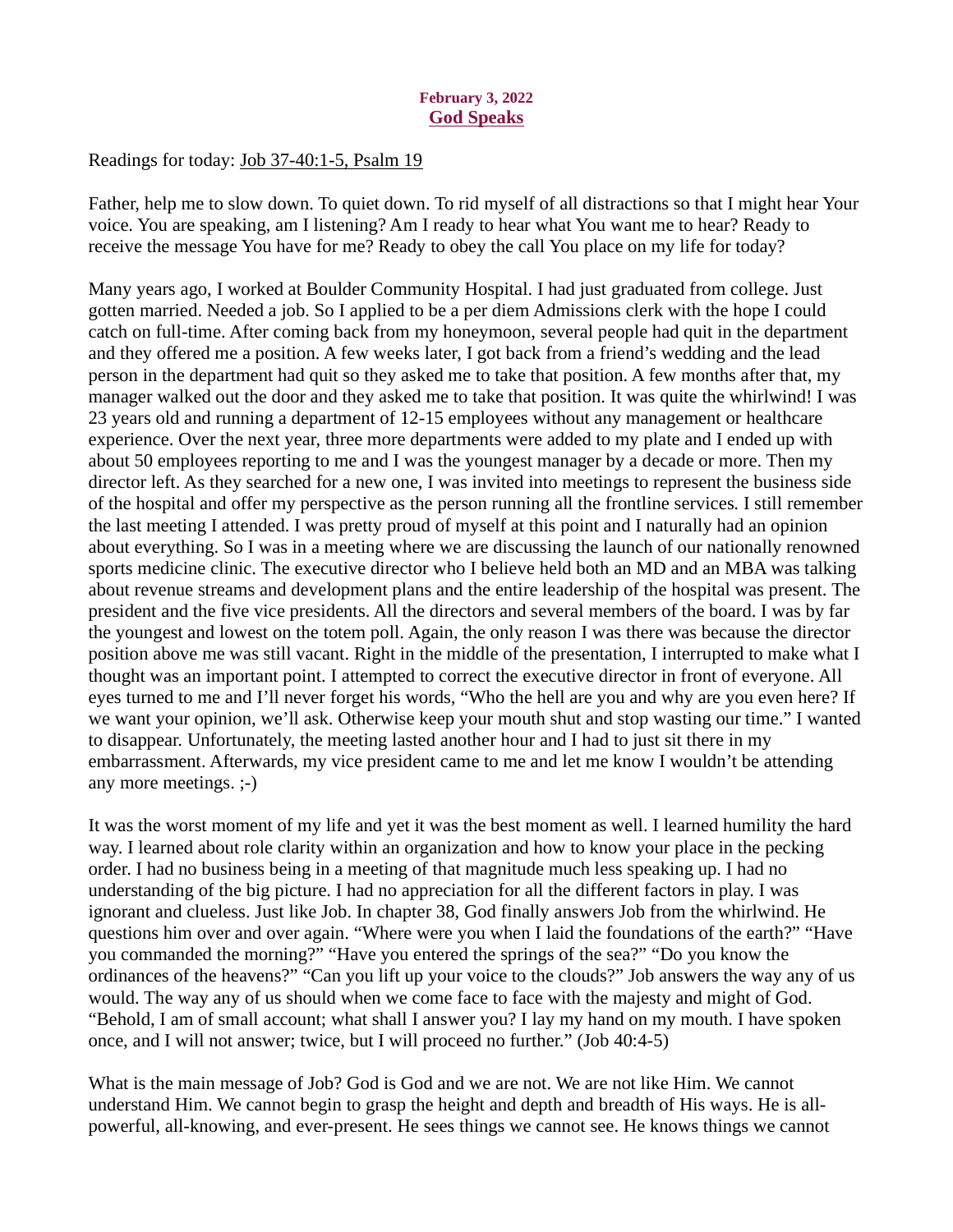know. He hears things we cannot hear. To contend with God is utter folly for His ways are unsearchable. Who are we to question God? Who are we to call God to account? Who are we to demand anything from God? He keeps His own counsel. He does not need our advice. He does not ask our permission. Theologian Sally McFague once defined sin as "our refusal to accept our place." It's an unwillingness to embrace our role. It's the prideful belief that we can be more or should be more or deserve more than what we have or what we have received. This was the original temptation, of course. Eat the fruit and you will be like God. You will know good and evil like Him. You will see what He sees. You will understand what He understands.

We still fall for it, don't we? I know I do. Despite the humbling experience at BCH all those years ago, I still find myself struggling to accept the role God's defined for my life. I have this insatiable appetite for more. In my pride, I think I can achieve more. Accomplish more. Do more. All for God's Kingdom, of course, but if I'm totally honest, it's for me as well. So I've made a commitment in my life. I will walk with open hands before the Lord. Whatever He wants to place in my hands, I will accept. What He does not place in my hands, I will not seek. If He wants to raise me up, I will embrace the challenge. If He wants to lay me low, I will humbly accept His will. This is what it means for me to humble myself before the Lord.

Readings for tomorrow: Job 40:6-42:17, Psalm 29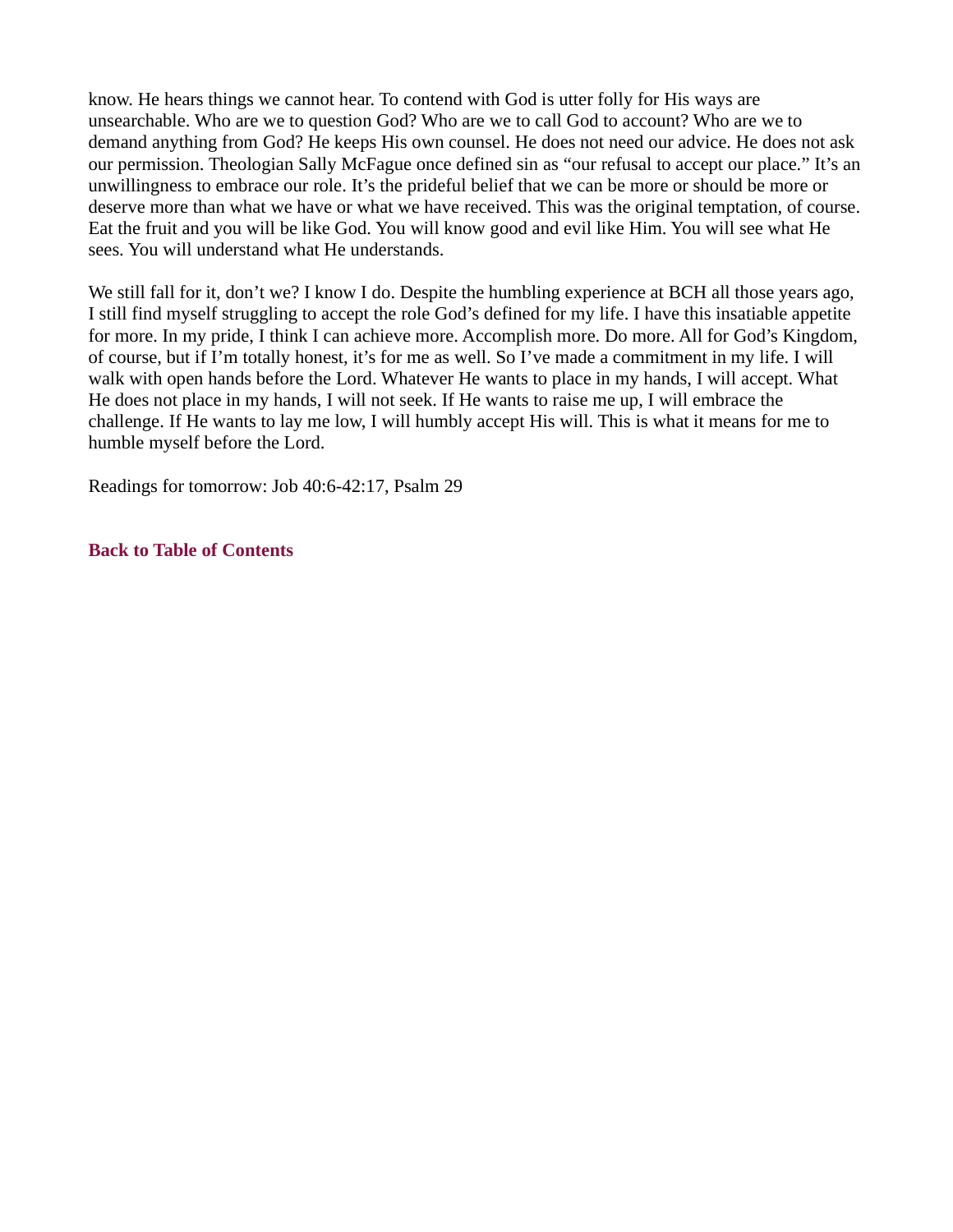#### February 4, 2022 Limits

<span id="page-8-0"></span>[Readings for today: Job 40:6-42:17, Psalm 29](https://www.biblegateway.com/passage/?search=Job+40%3A6-42%3A17%2C+Psalm+29&version=ESV)

Father, like yesterday, I want to learn to accept my place. Embrace my role. Understand my limits. In my pride, I tell myself I can do anything. But the reality is I am weak. I am finite. I am limited in so many ways. My limits too often lead to disappointment. But Father, you set these limits so that I might seek You. You create these limits that I might learn to depend on You. It is only through weakness that I discover the sufficiency of Your grace.

 One of the versions of the Bible that I love to read, especially when it comes to poetry, is the Message. The translator, Eugene Peterson, has this way of making the text come alive for me. Listen to how He translates some of these final verses of Job…

"Look at the land beast, Behemoth. I created him as well as you. Grazing on grass, docile as a cow— Just look at the strength of his back, the powerful muscles of his belly. His tail sways like a cedar in the wind; his huge legs are like beech trees. His skeleton is made of steel, every bone in his body hard as steel. Most magnificent of all my creatures, but I still lead him around like a lamb! The grass-covered hills serve him meals, while field mice frolic in his shadow...And when the river rages he doesn't budge, stolid and unperturbed even when the Jordan goes wild. But you'd never want him for a pet— you'd never be able to housebreak him!" (Job 40:15-24)

"Or can you pull in the sea beast, Leviathan, with a fly rod and stuff him in your creel? Can you lasso him with a rope, or snag him with an anchor? Will he beg you over and over for mercy, or flatter you with flowery speech? Will he apply for a job with you to run errands and serve you the rest of your life? Will you play with him as if he were a pet goldfish? Will you make him the mascot of the neighborhood children?...What hope would you have with such a creature? Why, one look at him would do you in! If you can't hold your own against his glowering visage, how, then, do you expect to stand up to me? Who could confront me and get by with it? I'm in charge of all this—I run this universe!" (Job 41:1-11)

One of the reasons we read the Word of God is to be reminded of our place in this world. Reminded of how truly weak and finite and limited we are as human beings. You see, the reality is we too often act like we CAN tame Behemoth! We foolishly believe we can hook the Leviathan! We believe deep in our bones that nothing's impossible for us as long as we set our best minds and best resources and best efforts towards a single goal. Remember what we read in Genesis 11 about the Tower of Babel? "And the Lord said, "Behold, they are one people, and they have all one language, and this is only the beginning of what they will do. And nothing that they propose to do will now be impossible for them." (Genesis 11:6 ESV) We fundamentally believe - in our pride and arrogance - that we can ascend to heaven. We don't need God. We can tame the world. Whether on a global, local, or even individual scale.

The Bible reminds us of our limits. It reminds of the boundaries of our existence. They are good. They are right. They are important. So many people read Job and are frustrated that he gets no straight answer from God. But in expecting or even demanding such an answer, we make the same mistake Job made. We put God in the wrong. We condemn Him so that we may be in the right. (Job 40:8) Would that we learn to respond to God like Job did at the end. Repenting in dust and ashes before the Lord. Only then can we expect the Lord to restore our fortunes, heal our land, revive our nation.

Readings for tomorrow: Exodus 1-4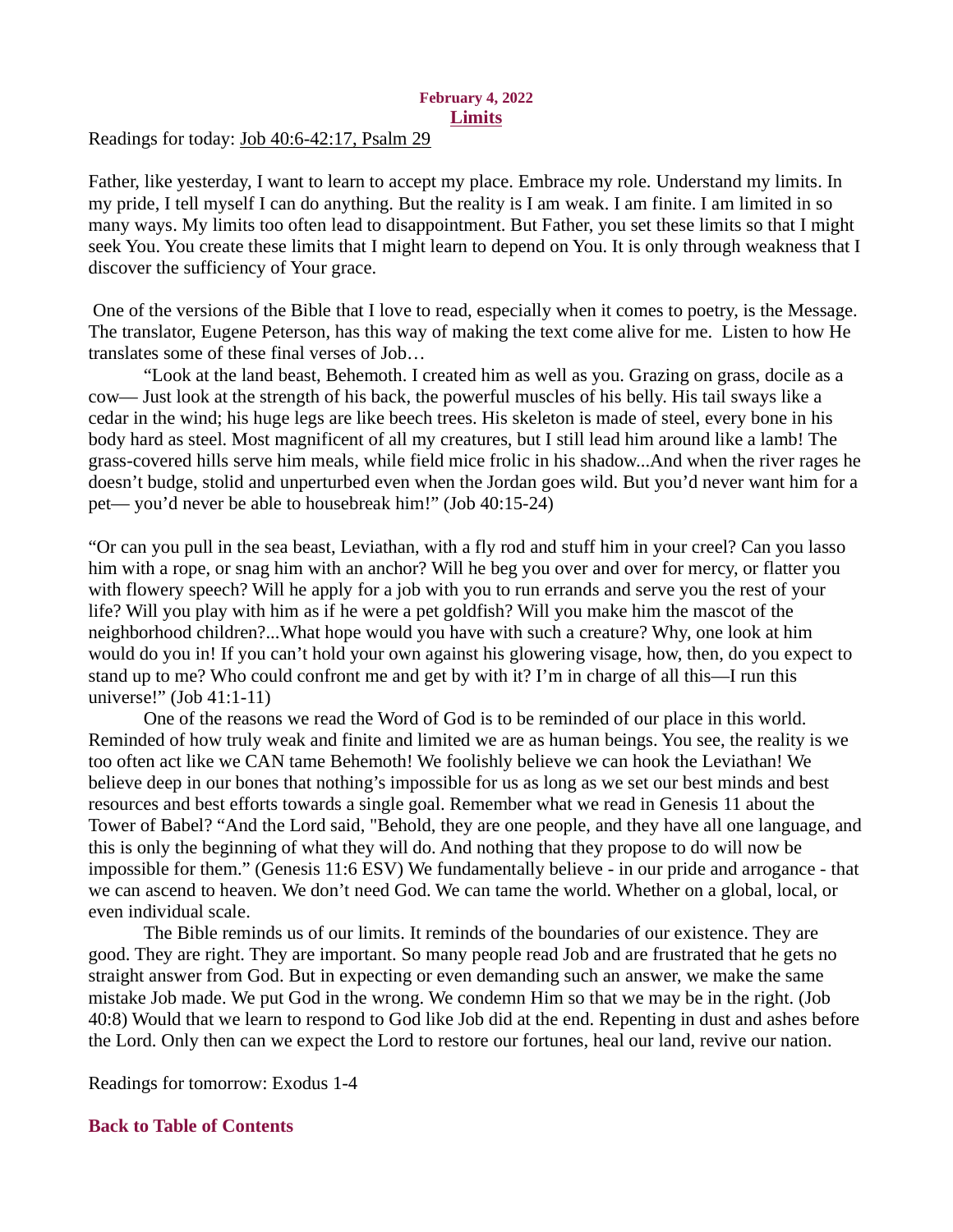# February 5, 2022 Unsung Heroines

<span id="page-9-0"></span>[Readings for today: Exodus 1-4](https://www.biblegateway.com/passage/?search=Exodus+1-4&version=ESV)

Father, so often it is the simple acts of faith that require the most courage. It is stuff of day to day living that makes the most impact. It is the ordinary decisions that bear the most extraordinary results. Help me to see every moment, every minute, every conversation, every person as pregnant with divine potential.

The Exodus story is one of the most powerful in human history. It is the great national narrative of the Jewish people. It brought hope to millions of African-Americans living under slavery and later, segregation in the Deep South. It inspired some of our greatest music, creating a whole new genre called "negro spirituals" that we continue to sing to this day. Artists, authors, and movie producers have all found it compelling. And it continues to galvanize those who suffer in captivity and bondage around the world.

It's easy as we dive in to focus on Moses. His miraculous deliverance at birth. His attempt to deliver his people by murdering an Egyptian. His flight from Egypt. His encounter with God at the burning bush. And then his return back to his people as he takes up the mantle of leadership. Often overlooked is the courageous faith of the ordinary women who make all this possible.

First, the midwives. Shiphrah and Puah are two of the most underrated heroes in the Bible. Their faithfulness to God placed them in incredible danger and yet they refused to obey Pharaoh's command. "But the midwives feared God and did not do as the king of Egypt commanded them, but let the male children live." (Ex. 1:17) Their actions saved who knows how many children in Israel and God honored their faithfulness. "So God dealt well with the midwives. And the people multiplied and grew very strong. And because the midwives feared God, he gave them families." (Exodus 1:20-21) As an aside, I've heard many Christians question how God could honor their deceit since they lied to Pharaoh. This clearly betrays a lack of understanding of what it takes to survive in such a situation. Most who question have never experienced the brutalities of slavery, bondage, and oppression. They are unfamiliar with work-gangs, hard labor, and cruel task-masters who whip and abuse. The more we seek to understand the harsh circumstances they lived in every day, the more we can appreciate their bravery.

Second, the older sister. When Moses was born, his mother hid him for three months. But eventually the time came where she had to let him go. She placed him in a little basket-boat on the Nile, probably with the hope that somehow, someway his life would be preserved. His older sister followed the boat as it floated down the river. When she saw Pharaoh's daughter discover the basket, she immediately ran up to offer to help. Again, this is an incredible act of courage. For all she knew Pharaoh's daughter would drown her little brother right then and there and perhaps that is exactly what would have happened except for her swift actions. "Then his sister said to Pharaoh's daughter, "Shall I go and call you a nurse from the Hebrew women to nurse the child for you?" And Pharaoh's daughter said to her, "Go." So the girl went and called the child's mother. And Pharaoh's daughter said to her, "Take this child away and nurse him for me, and I will give you your wages." So the woman took the child and nursed him. When the child grew older, she brought him to Pharaoh's daughter, and he became her son. She named him Moses, "Because," she said, "I drew him out of the water." (Exodus 2:7-10) Not only does she save Moses but she is able to reunite him with his mother while he is being nursed! It's an incredible act of faith for such a young girl!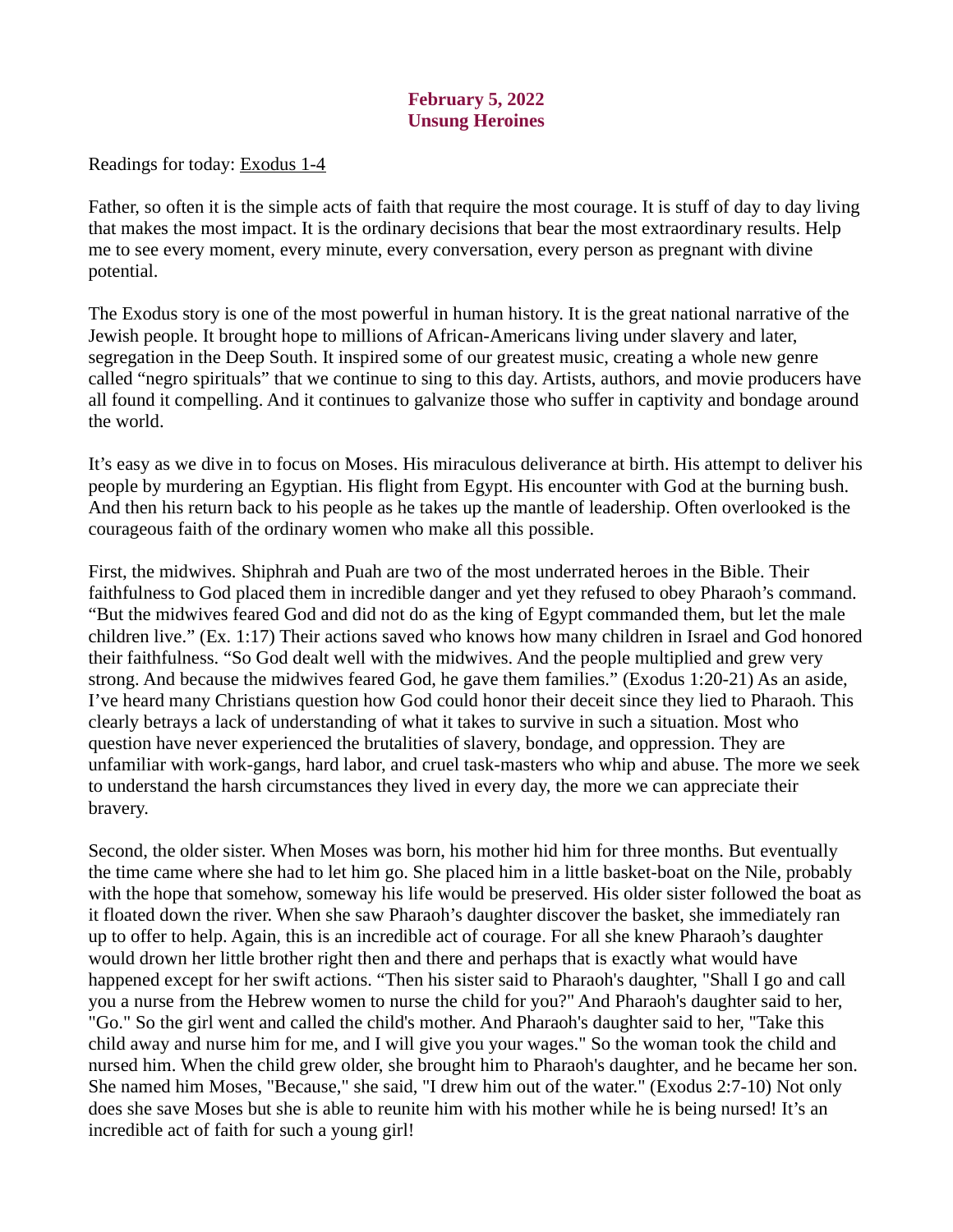Third, Pharaoh's daughter. I've always wondered why she rescued Moses from the river? What motivated her to lift him out of the little basket and adopt him as her own? Did she the same thing in Moses that his mother saw? "The woman conceived and bore a son, and when she saw that he was a fine child..." (Exodus 2:2) Or did she just take pity on a helpless baby? No matter her motivations, she too was acting courageously. Defying her father's orders to save this Hebrew child. Though she did not know God, she still was used by God to play a specific role in His salvation plan for His people.

It's amazing to think about, isn't it? The string of events that led to Moses appearing before God at the burning bush? It makes me think about my own life. What simple, yet courageous acts of faith am I being called to engage in that will further the Kingdom of God in this world?

Readings for tomorrow: None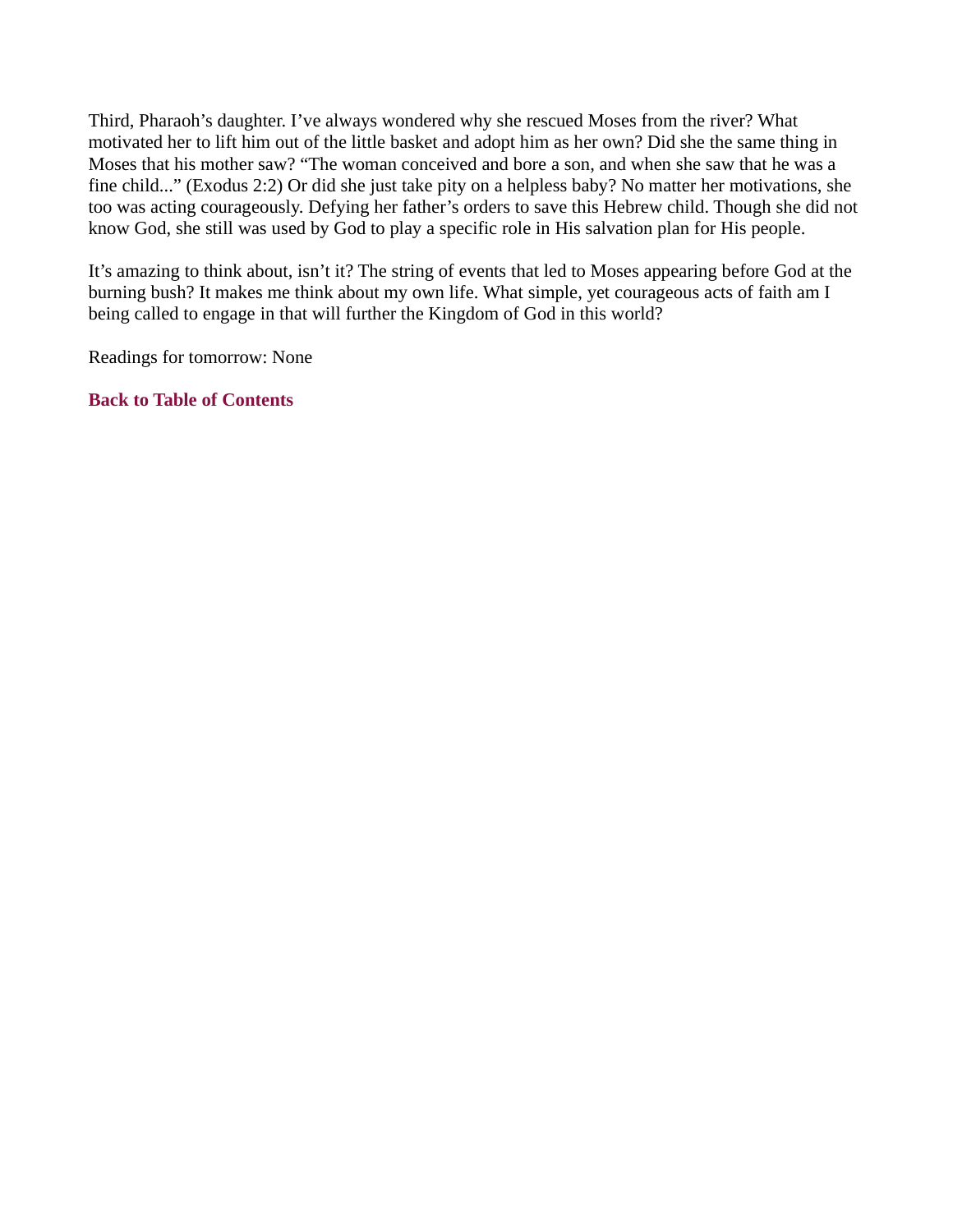## February 7, 2022 Getting to Know God

## <span id="page-11-0"></span>[Readings for today: Exodus 5-9](https://www.biblegateway.com/passage/?search=Exodus+5-9&version=ESV)

Too often I make the mistake of reading Scripture through 21st century eyes. I subconsciously assume the people I read about in the Bible think like I do. But not only is there a massive cultural gap between 21st century America with our ideals of freedom and liberty and justice and fairness and ancient Egypt where Pharaoh was worshipped as a god but I also have to remember I live post-resurrection. I've been blessed to see the fullness of God's revelation in Jesus Christ. The ancient Hebrews did not have this benefit. They did not yet know this God. They had no Bible. There were no Ten Commandments at this point in history. They had not yet appeared before Him at Mt. Sinai. They did not know how to worship Him. Furthermore, they had no real national identity. They had no land. No leadership. They were slaves. At best, they were a collection of loosely related people with a common ancestor and some stories about a God who once spoke to them.

In the ancient near eastern world, Egypt was the dominant power. Pharaoh was literally the most powerful man on earth. As such, he did not consider himself to be a man like any other man. He ruled with absolute authority. He held the power of life and death in his hands. His domain stretched for thousands of miles in every direction. He was wealthy beyond belief. His armies were feared. He truly believed he was divine. He truly believed the peoples of the earth existed to serve his needs and his purposes. So it comes as no surprise when Moses approaches him with a demand from Yahweh to let the Hebrews go that Pharaoh would have laughed. "Who is the Lord, that I should obey his voice and let Israel go? I do not know the Lord, and moreover, I will not let Israel go." (Exodus 5:2) For all Pharaoh knew, this Yahweh was just another small-time, tribal god who had no power. After all, Yahweh had allowed His people to become slaves for hundreds of years. He was not a god to be respected, much less feared.

The Exodus story has so many layers and we make much of the drama between Pharaoh and Moses. But the real story is the conflict between Pharaoh and Yahweh. Yahweh is using Pharaoh as an instrument to reveal His true glory to the world. He says as much in Exodus 9:13-16, "Then the Lord said to Moses, "Rise up early in the morning and present yourself before Pharaoh and say to him, 'Thus says the Lord, the God of the Hebrews, "Let my people go, that they may serve me. For this time I will send all my plagues on you yourself, and on your servants and your people, so that you may know that there is none like me in all the earth. For by now I could have put out my hand and struck you and your people with pestilence, and you would have been cut off from the earth. But for this purpose I have raised you up, to show you my power, so that my name may be proclaimed in all the earth." The Apostle Paul underscores this same idea in Romans 9:14-18, "What shall we say then? Is there injustice on God's part? By no means! For he says to Moses, "I will have mercy on whom I have mercy, and I will have compassion on whom I have compassion." So then it depends not on human will or exertion, but on God, who has mercy. For the Scripture says to Pharaoh, "For this very purpose I have raised you up, that I might show my power in you, and that my name might be proclaimed in all the earth." So then he has mercy on whomever he wills, and he hardens whomever he wills." The reality is God is not going to relent with Pharaoh until he reaches a place of complete and total submission. God will not stop with the plagues until Pharaoh is completely broken and grasps the difference between himself and Yahweh, the Lord of the Universe. So plague after plague after plague rains down. The people of Egypt suffer. Their lands and livestock are largely destroyed. Fear begins to permeate the land as the Egyptians realize that the god they've come face to face with is no tribal deity! He is Yahweh! He is the Lord! He is God!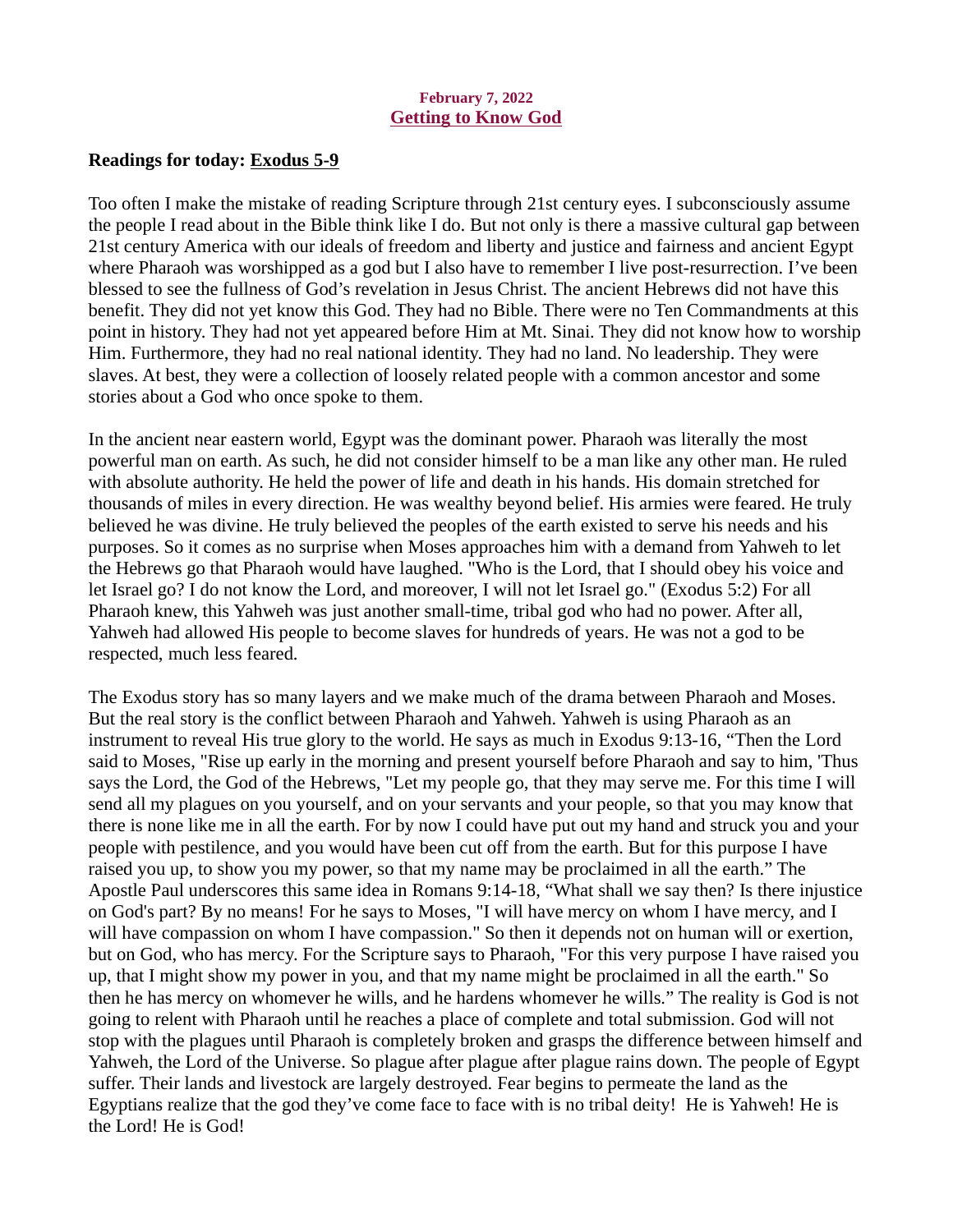By the way, God isn't just revealing Himself to the Egyptians, He is re-introducing Himself to His people. He is reminding them who He is. He is teaching them about Himself. "Say therefore to the people of Israel, 'I am the Lord, and I will bring you out from under the burdens of the Egyptians, and I will deliver you from slavery to them, and I will redeem you with an outstretched arm and with great acts of judgment. I will take you to be my people, and I will be your God, and you shall know that I am the Lord your God, who has brought you out from under the burdens of the Egyptians. I will bring you into the land that I swore to give to Abraham, to Isaac, and to Jacob. I will give it to you for a possession. I am the Lord." (Exodus 6:6-8) After four hundred years of silence, God is once again on the move. He is fulfilling His promises in His time.

Now some may ask why God waited so long? What about the people who don't get to experience the miracle of the Exodus? What about those who had lived and died under the lash of the Egyptians? Here we come face to face with the fact that our God is no tribal god. His primary purpose is not to meet our needs. It's not to make sure we remain safe and happy and live a blessed life. No, God has a greater plan in mind and that is to reveal His glory to the world. This is why God delivered His people. To show forth His power and glory to the world. To leave no doubt as to who is God and who is not.

So the question then comes to us...will we believe this God? Will we trust this God? Will we worship this God? Will we harden our hearts like Pharaoh? Will we cling to our pride and continue to act like "little gods?" Or perhaps our spirits are broken by the pain we've suffered in this world. Perhaps belief is beyond us because of how beaten down we feel. Will we pray the prayer Thomas prayed, "Lord, help my unbelief?" Will we trust Christ above even our own thoughts, feelings, and fears?

Readings for tomorrow: Exodus 10-13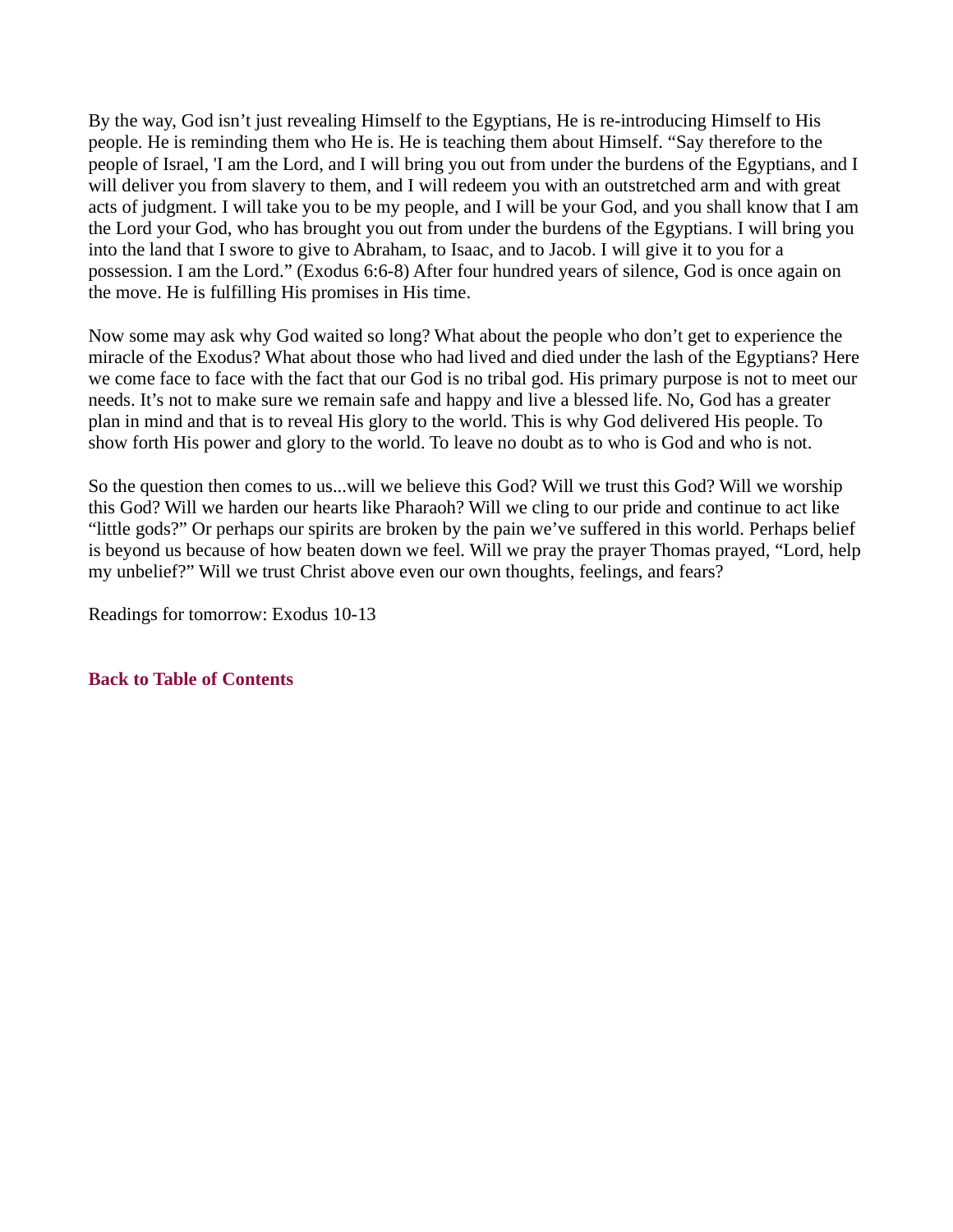## February 8, 2022 Hard Hearts

## <span id="page-13-0"></span>[Readings for today: Exodus 10-13](https://www.biblegateway.com/passage/?search=Exodus+10-13&version=ESV)

Every year when I get to this point in my Bible reading, I struggle with the same thing. God hardening Pharaoh's heart. When I read those words, they don't feel good. They don't sound right. It doesn't seem fair. Was Pharaoh given no choice? It's one of the deepest mysteries in all of Scripture. So as we begin to wrestle with this concept, we need to acknowledge the obvious. We hate this truth. It runs counter to everything we've been raised to believe about free will, everyone getting a choice, and God loving everyone. It calls into question God's justice. God's righteousness. How could a righteous God harden someone's heart to the point where they are kept from saving faith? And yet, if we are courageous enough to take the text at face value, we are left with no other conclusion.

"Then the Lord said to Moses, "Go in to Pharaoh, for I have hardened his heart and the heart of his servants..." (Ex. 10:1)

"But the Lord hardened Pharaoh's heart, and he did not let the people of Israel go." (Ex. 10:20

"But the Lord hardened Pharaoh's heart, and he would not let them go." (Ex. 10:27)

"Moses and Aaron did all these wonders before Pharaoh, and the Lord hardened Pharaoh's heart, and he did not let the people of Israel go out of his land." (Ex. 11:10)

God is relentless with this man. He will not let him repent. He will not let him escape judgment. He will not let him give in until his nation lies in ruins. God will not let up until there is no doubt who is God and who is not. Now this is hard for us. This is a different side to God that we aren't used to. A God who reigns over the affairs of humanity. A God who rules over the universe with a firm hand. A God who is to be feared as much as loved. So again, the question is pressed...how could a righteous God harden someone's heart to the point where they are kept from saving faith?

The key is how we define righteousness. Do we define it from a human perspective? Or a Biblical one? According to Scripture, God's highest aim is not the salvation of His people. That may be a new thought to you. It was to me when I first read through the Bible. As important as my salvation is to God, it is merely the "means" God choose to us to achieve a higher end. What is that "higher end?" The full display of God's power and glory and majesty and sovereignty over all creation. God's greatest aim is to fill the earth with His glory. His grand design calls for all creation to honor His great name. This is the purpose for which we were created and it is clearly revealed in the Exodus narrative.

"But I will harden Pharaoh's heart, and though I multiply my signs and wonders in the land of Egypt, Pharaoh will not listen to you. Then I will lay my hand on Egypt and bring my hosts, my people the children of Israel, out of the land of Egypt by great acts of judgment. The Egyptians shall know that I am the Lord, when I stretch out my hand against Egypt and bring out the people of Israel from among them." (Ex. 7:3-5)

"Then the Lord said to Moses, "Go in to Pharaoh, for I have hardened his heart and the heart of his servants, that I may show these signs of mine among them, and that you may tell in the hearing of your son and of your grandson how I have dealt harshly with the Egyptians and what signs I have done among them, that you may know that I am the Lord." (Ex. 10:1-2)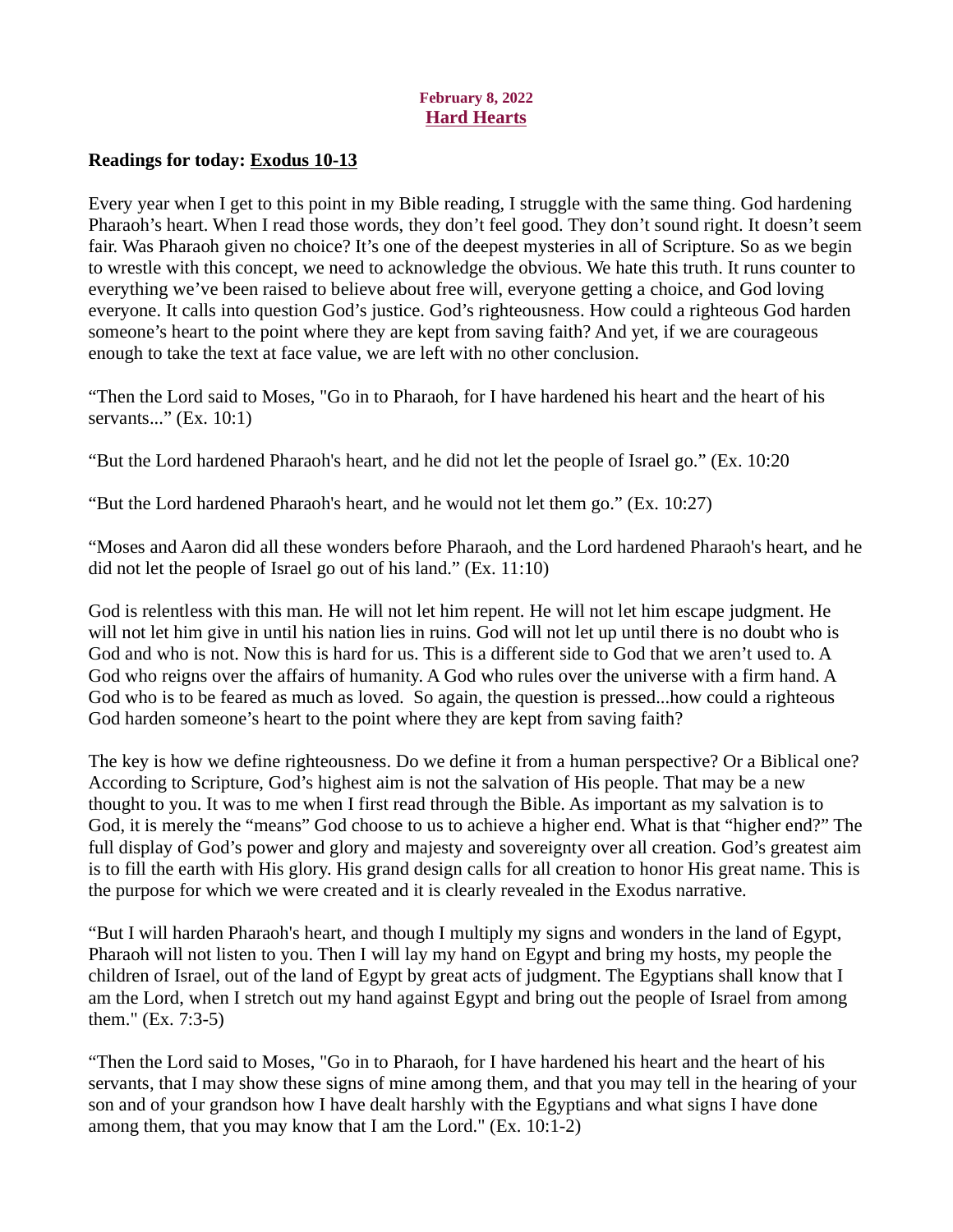"Then the Lord said to Moses, "Pharaoh will not listen to you, that my wonders may be multiplied in the land of Egypt." (Ex. 11:9)

And the Apostle Paul affirms God's purposes when he looked back on the Exodus story. "For the Scripture says to Pharaoh, "For this very purpose I have raised you up, that I might show my power in you, and that my name might be proclaimed in all the earth." (Rom. 9:17)

The point is clear. God will make His name known. And He chooses to make His name known through "vessels of mercy" (His people) and "vessels of wrath" (not His people). And lest we think this somehow compromises God's justice or righteousness or goodness or it just isn't fair; we have to remember our condition before God. All of us are dead in our trespasses. All of us have sinned and fallen short of God's glory. All of us deserve death and the torments of hell forever. None of us are innocent. None of us are free. We are in no position - broken, sinful, and rebellious as we are - to pass judgment on God. God is free to choose to use whom He wills in whatever way He wills and this in no way compromises His integrity.

So what does this mean for us? Does it mean we should be scared of God? Does it mean we are at the mercy of a God who is arbitrary and capricious? Not at all. In Jesus Christ, God has provided the perfect Passover Lamb! He Himself has become the sacrifice that saves! He blood delivers us from the angel of death! And because we have no idea whom God has chosen, we should go forth and gladly, even boldly, share this good news with the world!

Readings for tomorrow: Exodus 14-18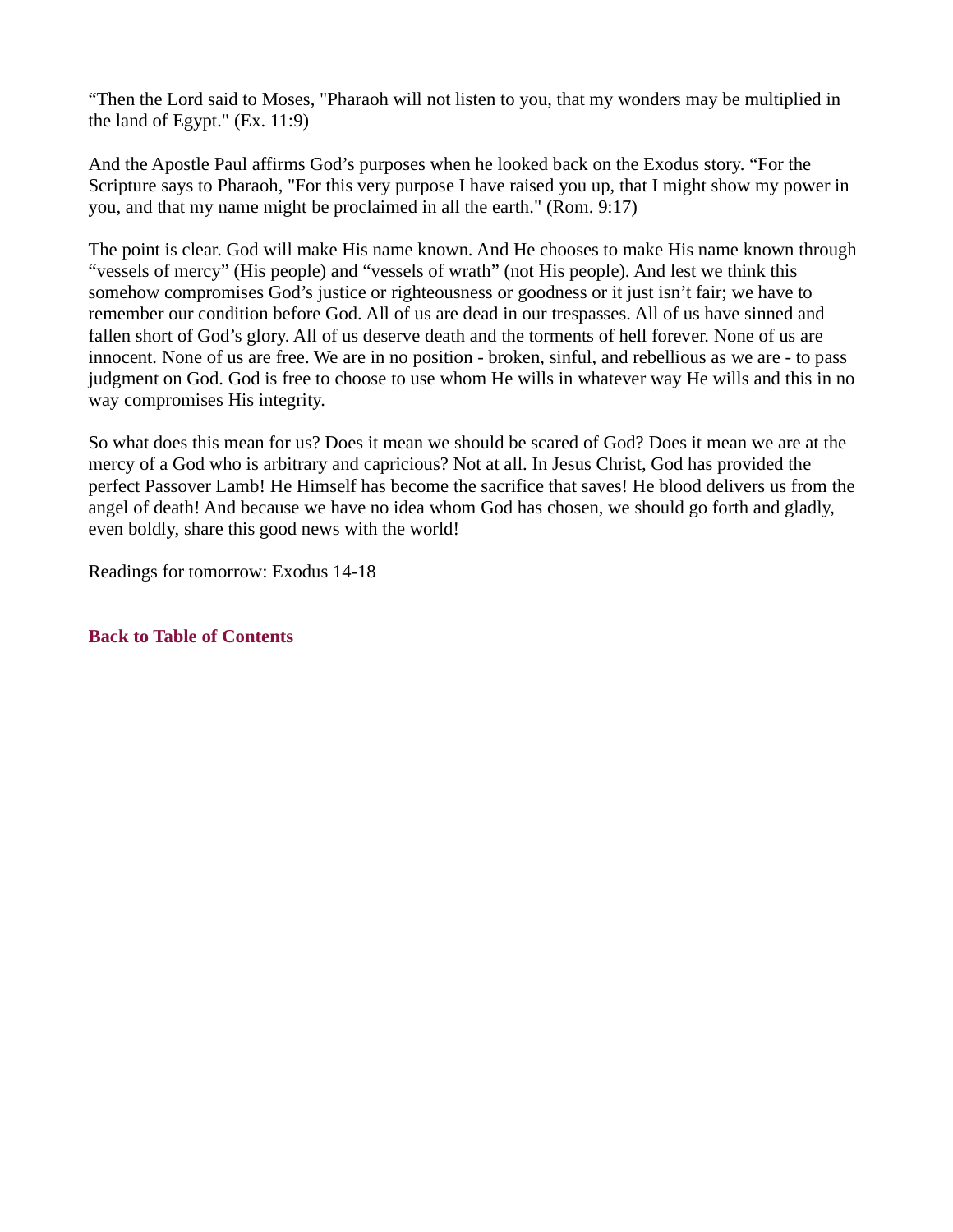## February 9, 2022 No Whining

## <span id="page-15-0"></span>[Readings for today: Exodus 14-18](https://www.biblegateway.com/passage/?search=Exodus+14-18&version=ESV)

Years ago, I made a commitment to myself. I would do my best never to whine. Never to complain. This commitment came as a result of some work I was doing among the global poor. After seeing the conditions so many people live in around the world, I was overwhelmed by the blessings God has poured into my life. My life is rich and full. Yes, it is stressful at times. Yes, it can be demanding. But the challenges I face are nothing in comparison to what so many of my dear friends have to face on a daily basis. This commitment really isn't all that new. I've never been a big fan of whining. Just ask my kids. They will tell you one of my "hot buttons" is whining. It spins me up. It lights my fuse. I am not sure why. Perhaps it's because of how I was raised. Perhaps it's because of how hard I've had to work my entire life. Perhaps it's because of the difficulties I've had to face and overcome. It's such a tender spot for me that every time I read Exodus, I find myself getting a little frustrated, even angry, with God's people. They complain ALL THE TIME!

"They said to Moses, "Is it because there are no graves in Egypt that you have taken us away to die in the wilderness? What have you done to us in bringing us out of Egypt? Is not this what we said to you in Egypt: 'Leave us alone that we may serve the Egyptians'? For it would have been better for us to serve the Egyptians than to die in the wilderness." (Ex. 14:11-12)

"And the people grumbled against Moses, saying, "What shall we drink?" (Ex. 15:24)

"And the whole congregation of the people of Israel grumbled against Moses and Aaron in the wilderness, and the people of Israel said to them, "Would that we had died by the hand of the Lord in the land of Egypt, when we sat by the meat pots and ate bread to the full, for you have brought us out into this wilderness to kill this whole assembly with hunger." (Ex. 16:2-3)

"Therefore the people quarreled with Moses and said, "Give us water to drink." And Moses said to them, "Why do you quarrel with me? Why do you test the Lord?" But the people thirsted there for water, and the people grumbled against Moses and said, "Why did you bring us up out of Egypt, to kill us and our children and our livestock with thirst?" (Ex. 17:2-3)

These are the same people who literally watched God part the Red Sea! Literally watched God fight for them against the Egyptians! Literally watched God rain manna and quail down from heaven! Literally watched God bring water from a rock! How can they not believe? This year, God has given me some fresh insight. Rather than focus on all the whining and complaining, I am instead focusing on the provision of God. Over and over again, He responds not with anger but with blessing.

"The Lord said to Moses, "Why do you cry to me? Tell the people of Israel to go forward. Lift up your staff, and stretch out your hand over the sea and divide it, that the people of Israel may go through the sea on dry ground. And I will harden the hearts of the Egyptians so that they shall go in after them, and I will get glory over Pharaoh and all his host, his chariots, and his horsemen. And the Egyptians shall know that I am the Lord, when I have gotten glory over Pharaoh, his chariots, and his horsemen...Thus the Lord saved Israel that day from the hand of the Egyptians, and Israel saw the Egyptians dead on the seashore. Israel saw the great power that the Lord used against the Egyptians, so the people feared the Lord, and they believed in the Lord and in his servant Moses." (Ex. 14:15-18, 30-31)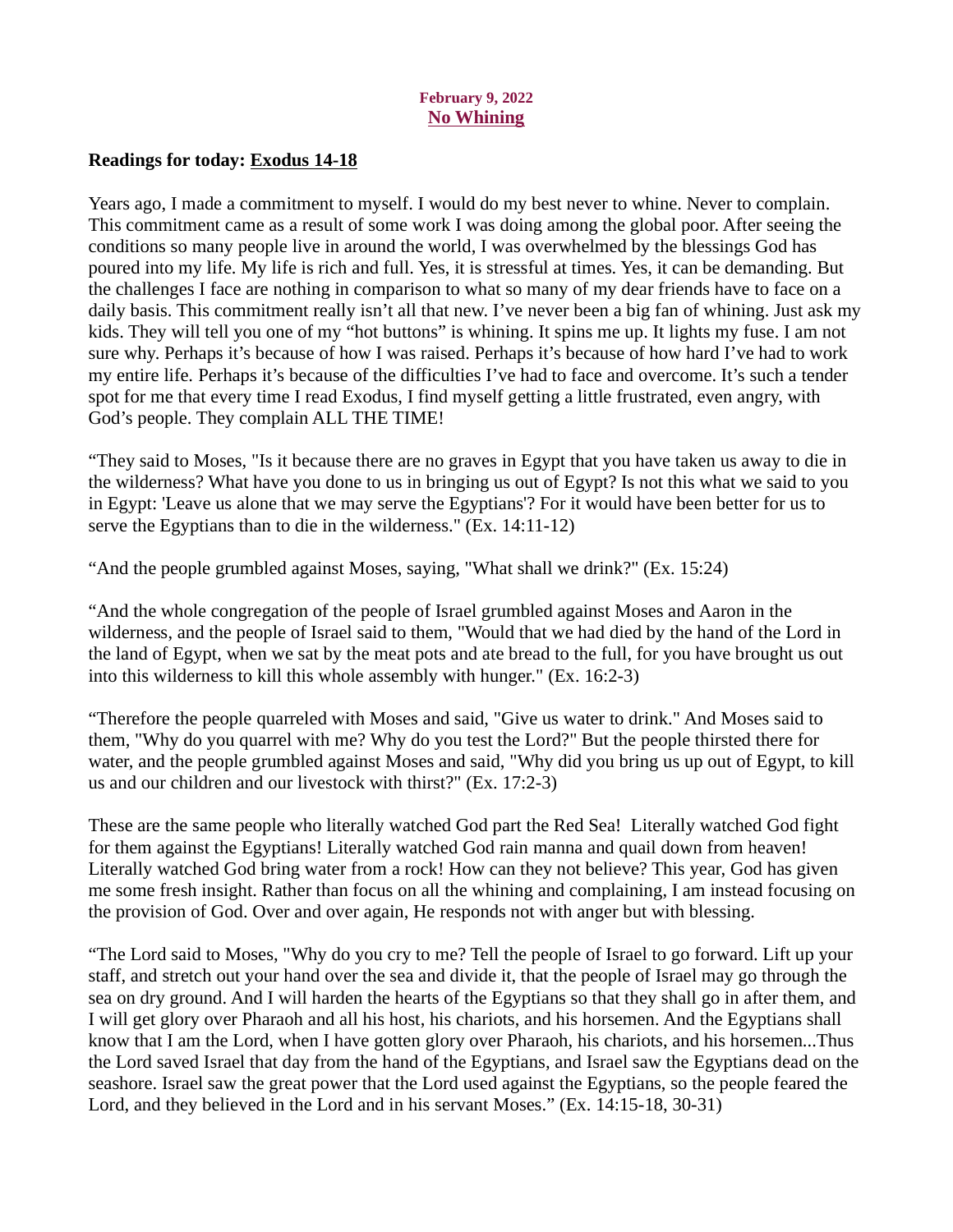"And Moses cried to the Lord, and the Lord showed him a log, and he threw it into the water, and the water became sweet. There the Lord made for them a statute and a rule, and there he tested them, saying, "If you will diligently listen to the voice of the Lord your God, and do that which is right in his eyes, and give ear to his commandments and keep all his statutes, I will put none of the diseases on you that I put on the Egyptians, for I am the Lord, your healer." (Ex. 15:25-26)

"Then the Lord said to Moses, "Behold, I am about to rain bread from heaven for you, and the people shall go out and gather a day's portion every day, that I may test them, whether they will walk in my law or not...And the Lord said to Moses, "I have heard the grumbling of the people of Israel. Say to them, 'At twilight you shall eat meat, and in the morning you shall be filled with bread. Then you shall know that I am the Lord your God.'" (Ex. 16:4, 11-12)

"And the Lord said to Moses, "Pass on before the people, taking with you some of the elders of Israel, and take in your hand the staff with which you struck the Nile, and go. Behold, I will stand before you there on the rock at Horeb, and you shall strike the rock, and water shall come out of it, and the people will drink..." (Ex. 17:5-6)

It really is remarkable when you stop to think about it. God meeting the needs of His people over and over again. And while it's extremely difficult to discern the tone of God's voice as He speaks, I imagine it is sometimes tender. Sometimes stern. Sometimes there's probably an edge to it and other times God is deeply compassionate. The point of it all is that God is revealing Himself as a loving Father who is teaching His children to know Him and love Him and depend on Him for all they need in this world. So God tests them. He challenges them. And as they experience His salvation - deliverance through the Red Sea…Egyptians and Amalekites destroyed…manna every day…quail every night…water from rocks…purified water from a bitter spring - this is how God raises His children. Even to this day.

So back to whining. If I'm honest, I'm a whiner as well. I do complain a lot. Deep down in my heart, I struggle all the time with frustrations and fears. Failures and uncertainty. I have these longings that go unfulfilled. I have these needs that go unmet. I often feel like I deserve more. Like I'm entitled because of all the hard work I've put in. All these emotions lie below the surface if I am totally transparent and how does God respond? He puts me to the test. He places me in situations where I have no choice but to cry out to Him. Why? Because He's teaching me every single day what it means to be His child. To grow into His likeness and image. To become the man He's created and called me to be.

Readings for tomorrow: 19-21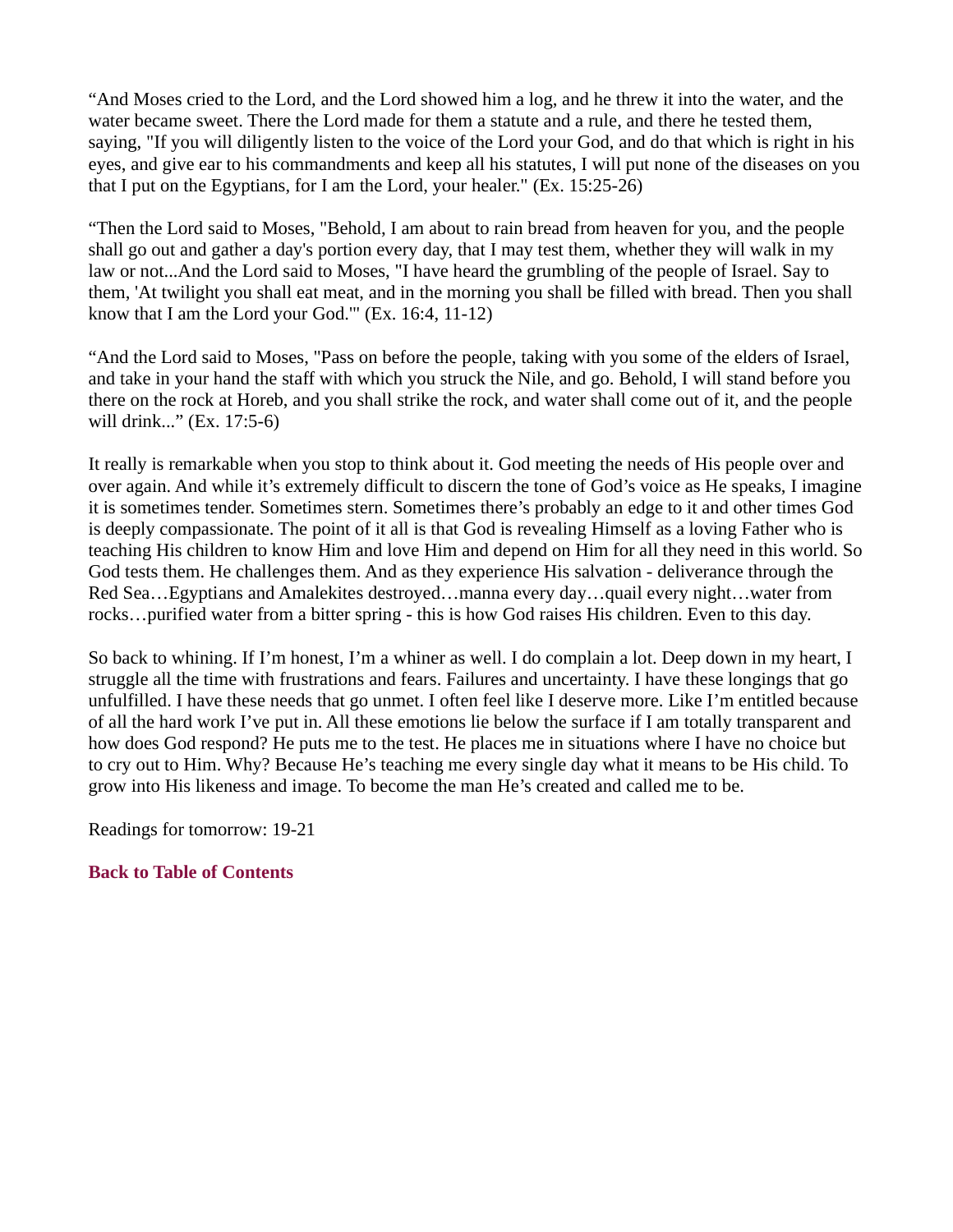## February 10, 2022 Meeting God

<span id="page-17-0"></span>[Readings for today: Exodus 19-21](https://www.biblegateway.com/passage/?search=Exodus+19-21&version=ESV)

I try to imagine myself at the foot of Mt. Sinai. Coming face to face with the glory and power of God. Thunder. Lightning. Smoke. Fire. Clouds descending on the summit. It must have been an aweinspiring sight. And then to hear the first words of God. Words of such grace. "I am the Lord your God, who brought you out of the land of Egypt, out of the house of slavery." Before we get to any of the laws and commandments and rules for living, we learn about relationship. This God is our God. This God delivered us from bondage and oppression. This God set us free from slavery. Remember the Israelites didn't really know this God. They hadn't really spent any time with Him. All they had were a few stories handed down over generations. Now God is giving them a new story. Now God is forming them into a new people. Now God is renewing the covenant He first made with Abraham and Isaac and Jacob and further defining the relationship He will have with them.

I remember when I first met God. I too had been raised on the stories of God. Stories that had been passed down over the centuries. Stories in Sunday School. Stories from my parents. Stories of God's faithfulness and God's goodness. But then I came face to face with God on the campus of the University of Colorado in Boulder. Walking on the sidewalk one day reflecting on the Bible study I had attended the night before and suddenly feeling overwhelmed by God's presence. Realizing for the first time in my life that Jesus was not just some story but an actual Person who wanted to have a relationship with me! On that day, Jesus gave me a new story. He adopted me into His family. He renewed the covenant and further defined the relationship He desired to have with me. My life has never been the same.

Today's reading represents a hinge point in the Book of Exodus. We move from sweeping epic to Israelite case law and it's tempting to skip over this part. I remember my eyes glazing over during this section the first several times I read through the Bible in a year. Ha! However, if we slow down and read carefully, some wonderful truths are revealed. The laws God gives reveal His nature and character. They are similar and yet critically different than the laws of the nations around them. Almost all societies, even ancient ones, have laws prohibiting murder, stealing, lying, etc. Old Testament law is unique, however, in that it protects women, children, and families. It restricts revenge by instituting the principle of lex talionis - otherwise known as "an eye for an eye and a tooth for tooth" - thus making justice proportional. Furthermore, it makes slavery a voluntary arrangement. Available for those who cannot pay their debts. Freedom was a guarantee unless the slave himself chose otherwise. Protections were built in to prevent abuse and slave trading was punishable by death. "Whoever steals a man and sells him, and anyone found in possession of him, shall be put to death." (Ex. 21:16) These are massive advances in human rights and set the nation of Israel apart from the other nations around them.

This is exactly God's point, by the way. Remember, in "Abraham" all the nations of the earth would be blessed. It will be through Abraham and his descendants (now starting to "outnumber" the stars in the sky and the sand on the seashore) that the world will come to know Yahweh is God. Pharaoh's already learned this lesson the hard way. Other nations now have the opportunity to learn from Israel. To model their own national life and laws after the Law of God. In giving Israel His Law, God is setting them up to serve as a light to the nations. An example to the Gentiles. He wants the nations of the earth to see what life looks like in His Kingdom. When Israel is faithful to the Law, the nations will flock to her. She will experience blessing and peace and prosperity. When she disobeys the Law, she will be judged and punished thereby continuing to serve God's purposes as He makes an example of them in His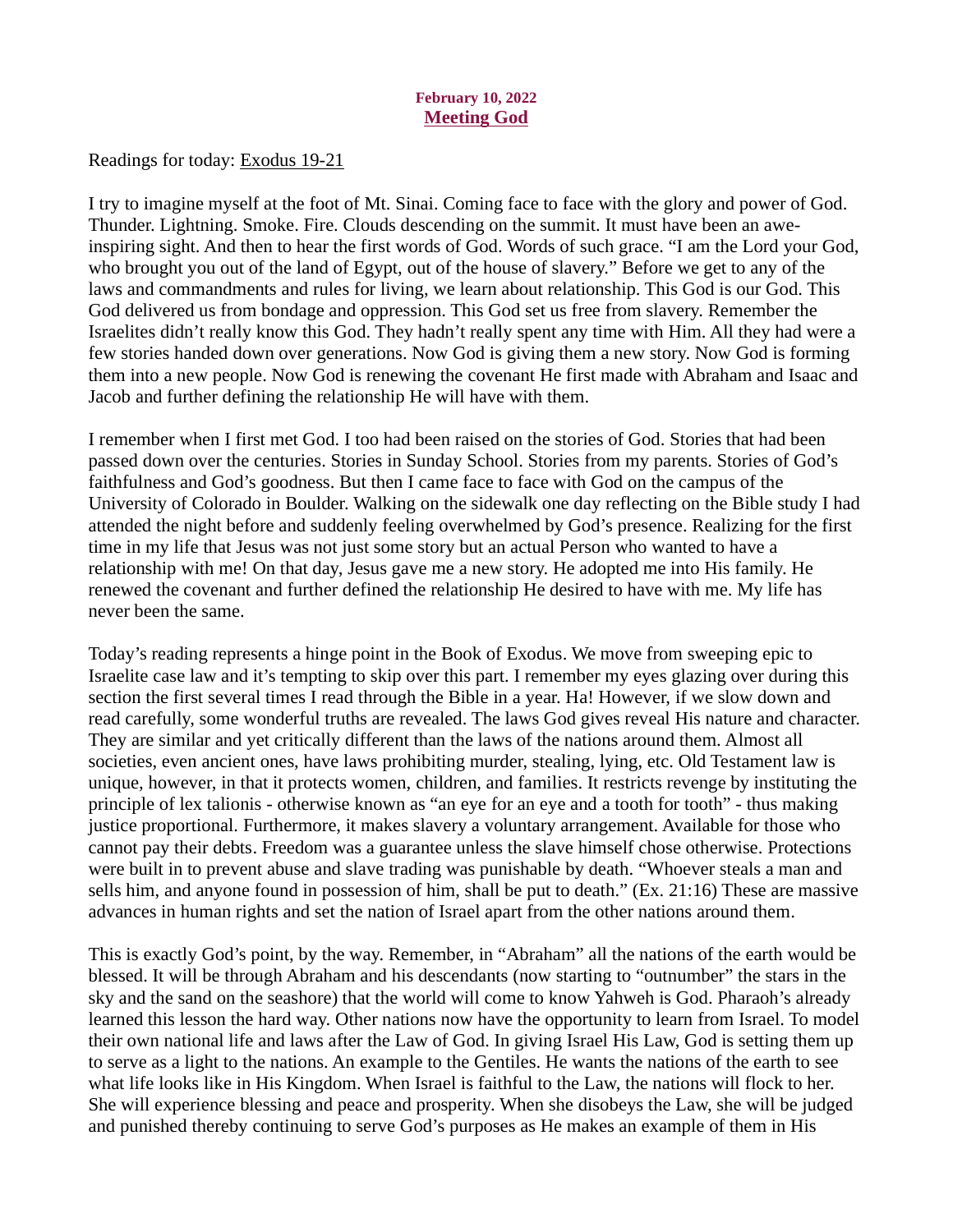wrath. The point of it all is that God is now in relationship with Israel and Israel with God. She is bound to Him through His saving grace and He will never let her go.

The same is true for us today, friends. The church of Jesus Christ – made up of Jews and Gentiles together – is still being called to be the light of the world. The salt of the earth. As we lean into Christ, God's law is written on our hearts and we become a new people. May the town of Parker, the wider Metro Denver community, and even the world see what life looks like in God's Kingdom as they look to us!

Readings for tomorrow: 22-24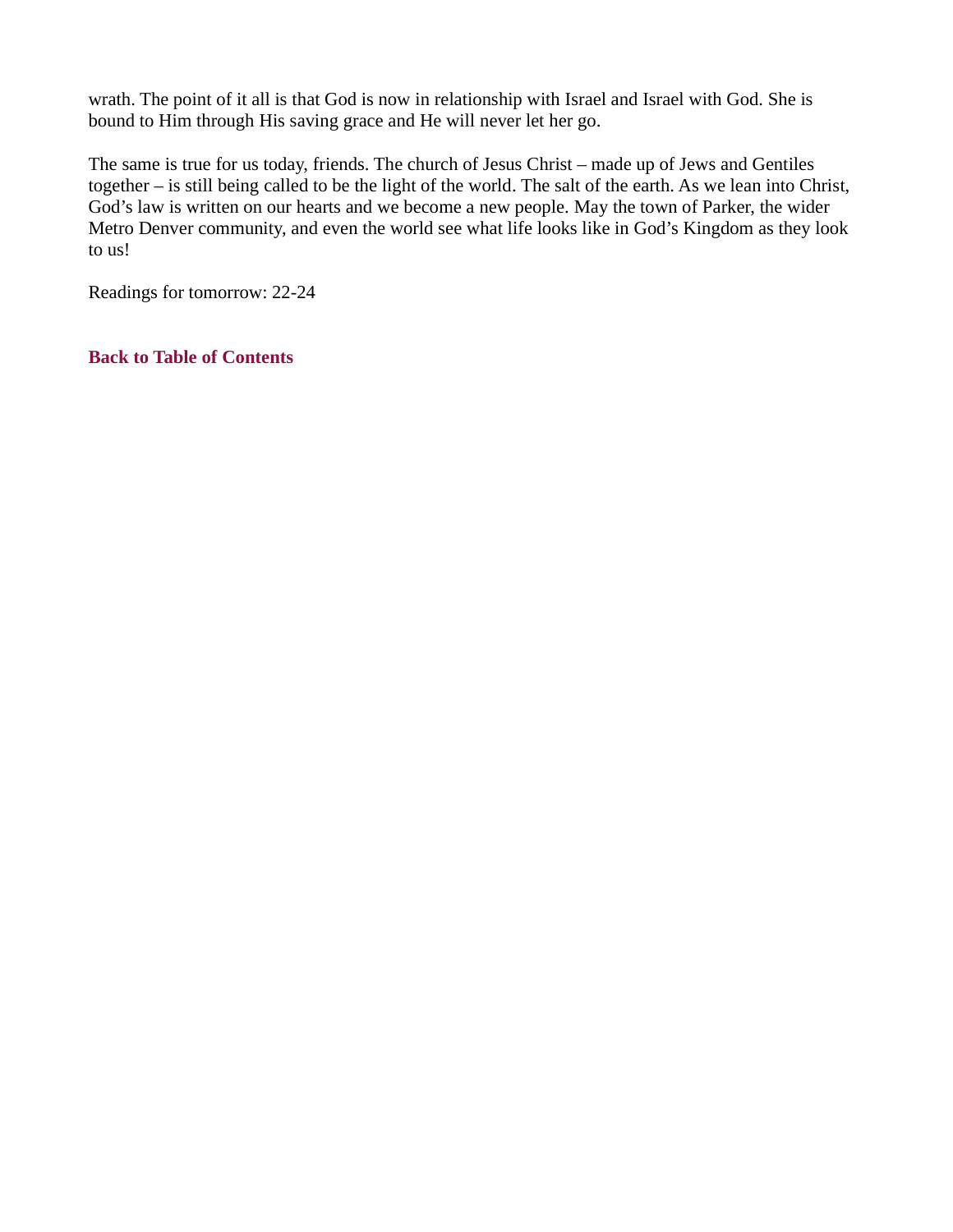## February 11, 2022 Divine Principles

<span id="page-19-0"></span>[Readings for today: Exodus 22-24](https://www.biblegateway.com/passage/?search=Exodus+22-24&version=ESV)

Someone recently asked a great question, "If God were to come down and speak to us today, would his laws be the same or changed for the current day?" The laws we read about in Exodus, or later in Leviticus, definitely seem foreign and strange to us. They have to do with the customs of the ancient near east and while they represent in many cases significant advances in human rights for the time, we don't often see them as such because of how far human civilization has advanced.

One key to answering this question can be found in the difference between Exodus 20:1 and 20:22. In Exodus 20:1, God gives the Ten Commandments. They are written on stone tablets by his very finger. They are words directly from the mouth of God. However, in Exodus 20:22, a shift takes place. Now Moses will become the lawgiver. He will be the one to flesh out the details of the laws that will govern the daily life of Israel. It's one of the main reasons the people of God historically have kept the Ten Commandments but not necessarily kept all the laws of Moses as they are written.

A second key to answering this question is pushing beyond the letter of the law itself to the principles they represent. This is where our study of these laws becomes fruitful even in our 21st century American context. For example, it's worth considering the dignity the Hebrews assigned to slaves, women, children, and families. Again, for their day, these were utterly unique among ancient law codes and represent a trajectory towards our understanding of modern human rights. Consider as well the laws of proportional justice which limit revenge by making the punishment fit the crime. This principle still undergirds much of our modern legal system today. The principle of restitution is another one we understand and practice. As is God's concern for widows, orphans, and the poor.

At the same time, there are clear areas where we struggle to implement the principles God's given us in His law. Consider our current national struggle with immigration and refugees. I know these are somewhat separate issues legally but what does our reading from Exodus today have to say about the principles that should shape our policies in these areas? Consider the following verses, "You shall not wrong a sojourner or oppress him, for you were sojourners in the land of Egypt." (Ex. 22:21) "You shall not oppress a sojourner. You know the heart of a sojourner, for you were sojourners in the land of Egypt." (Ex. 23:9) "Six days you shall do your work, but on the seventh day you shall rest; that your ox and your donkey may have rest, and the son of your servant woman, and the alien, may be refreshed." (Ex. 23:12) God makes it very clear to His people that they should treat the immigrants and refugees in their midst with compassion and mercy and kindness and care. Why? Because this is how God treated them when they were immigrants and refugees in Egypt. Now what would that look like in our context? It's a worthy debate full of all sorts of complexity. But what's not complex is God's call for compassion. To treat those seeking asylum with dignity and honor because they are fellow human beings made in the image of God. Doing all we can to keep families together for example and come alongside them and care for them even as we work through the legal processes governing immigration in our modern world.

What's the fundamental point? The most important truth that undergirds the entire law of God is this idea that we should treat one another as we have been treated by God Himself. We should extend to others the same kindness, compassion, mercy, and forgiveness that God has shown us. We should deal with one another righteously not just because "God said so" but because God DID so with us! This is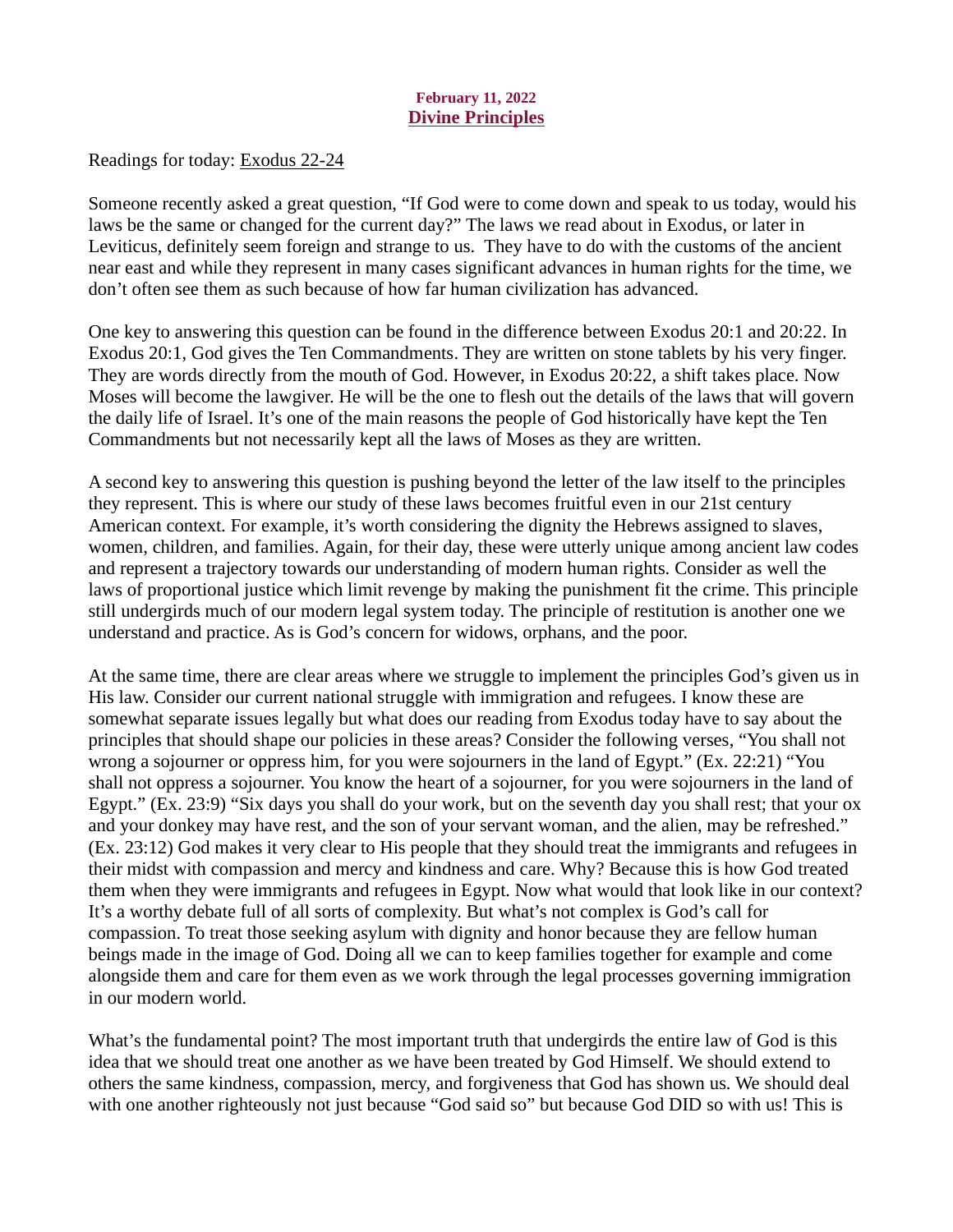what it means to keep and follow God's law and it's something Jesus Himself will affirm in the Sermon on the Mount (Matt. 5-7) which, by the way, is simply a restatement of the Ten Commandments.

Readings for tomorrow: 25-28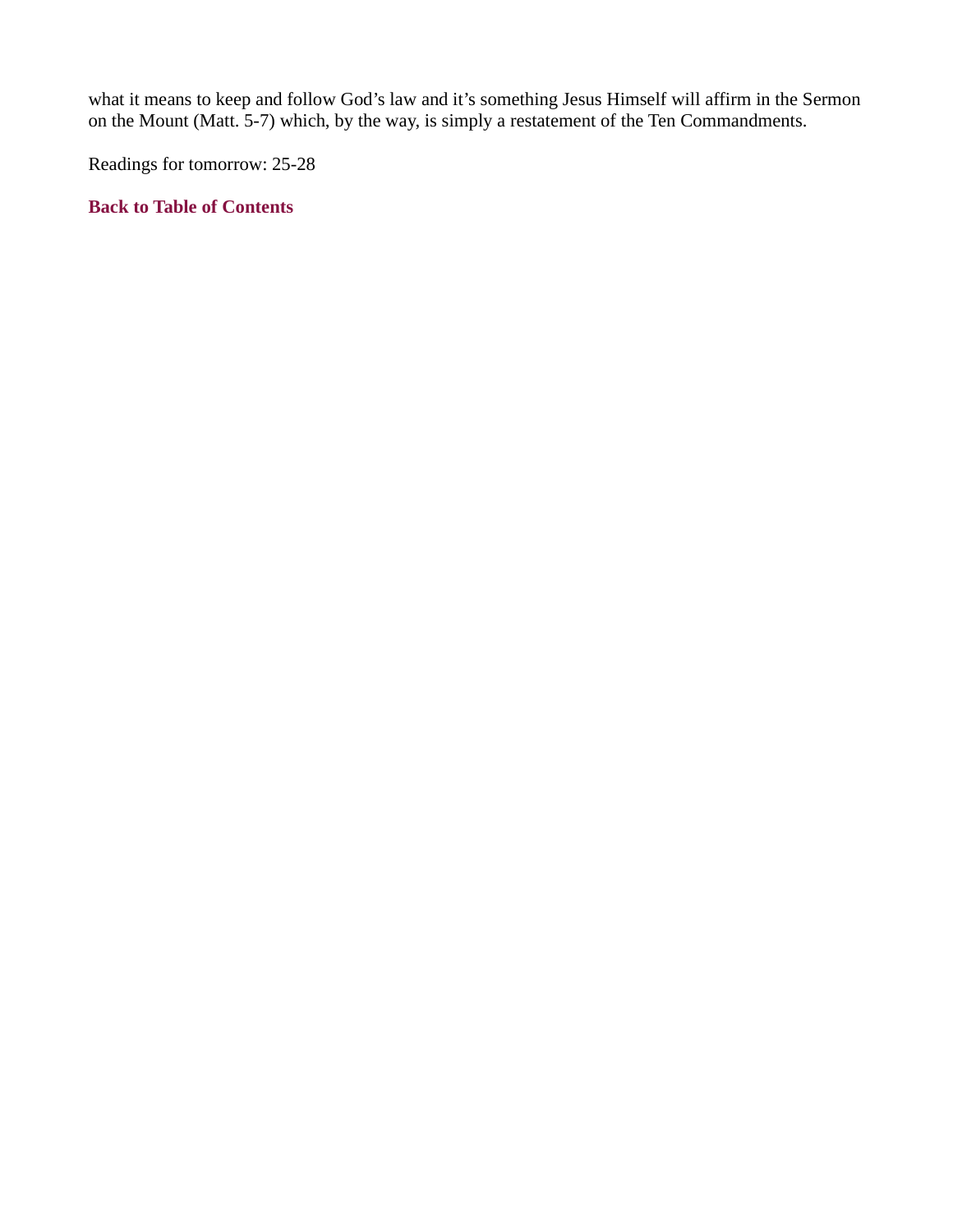#### February 12, 2022 **Tabernacle**

<span id="page-21-0"></span>[Readings for today: Exodus 25-28](https://www.biblegateway.com/passage/?search=Exodus+25-28&version=ESV)

Today we read about the construction of the Tabernacle and it's easy to get lost in all the talk of cubits and curtain loops. It's easy to lose sight of the bigger picture when we're reading about the construction of lamp stands and the ark of the covenant. But if we take a step back and survey the scene, what we realize is that God is literally giving Israel a portable temple! The Tabernacle is God's fifth wheel! It will be His home on earth. His dwelling place among His people. Wherever they go, He will be with them! Wherever they find themselves, God will be there. They will have the opportunity to meet with Him. Hear His voice. Worship at His feet. "And let them make me a sanctuary, that I may dwell in their midst...There I will meet with you, and from above the mercy seat, from between the two cherubim that are on the ark of the testimony, I will speak with you about all that I will give you in commandment for the people of Israel." (Ex. 25:8, 22)

One of the many things I love about the Christian faith is that it's not bound to any particular time or place. Our God is no simple tribal god. He rules the universe. He reigns over all He has made. The earth is His and the fullness thereof. We don't have to "go anywhere" to meet with God because He makes sure to "tabernacle" with us. This is what the Apostle John means when he writes, "And the Word became flesh and dwelt among us, and we have seen his glory, glory as of the only Son from the Father, full of grace and truth" (John 1:14) The Greek word for "dwelt" means "tabernacled" which means Jesus Himself is now the tabernacle of God! Jesus is Immanuel - God with us - no matter where we go or where we find ourselves. Through the Holy Spirit, He lives in our hearts which means we are never, ever alone and that's good news, amen? Because it's not good for us to be alone.

Friends, the most important thing to remember as you wade through all the blueprints and construction details of these chapters is that they are reflection of God's love. A demonstration of His commitment to you and to me and to His people down throughout the ages. He will be our God. We will be His people. He will not let us suffer in our sin forever. He will not let death have the victory. He will unite all things in Himself. He will bring all things together. He will bring all people together! He is at work even now in our hearts. Making Himself known to us. Making Himself known through us. God is just as present here on earth as He is in heaven. Embrace Him. Let His presence fill your heart and soul with hope.

Readings for tomorrow: None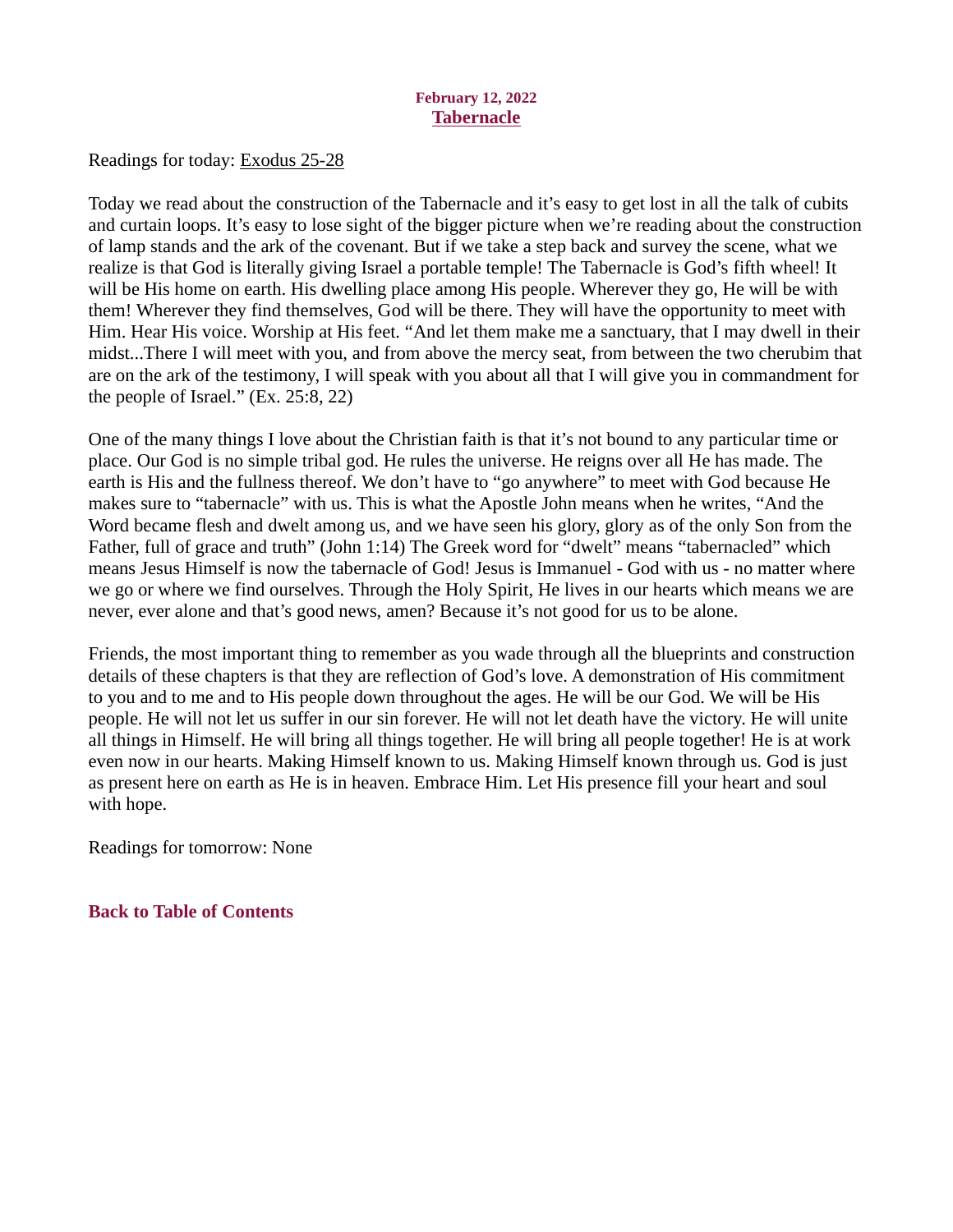## February 14, 2022 CHIEF OF SINNERS

<span id="page-22-0"></span>[Readings for today: Exodus 29-32](https://www.biblegateway.com/passage/?search=Exodus+29-32&version=ESV)

I remember my ordination process. It began when I was in college. It involved a lot of study. Attending seminary. Meeting with a committee from my denomination on an annual basis. Written and verbal ordination exams. It was fraught with challenges. Some of those challenges were human and sinful. I was part of a fairly progressive denomination at the time and there were certain people who did not approve of my evangelical faith and tried to make life as hard as possible on me. One of them even attempted to delay my ordination by layering in requirements that were unconstitutional. I was forced to appeal to the highest ecclesiastical court to get them overturned. It was crazy. Then there were my own failures that held me back. My poor performance in college became a barrier to being accepted into seminary. I had to do some remedial work to get in. My insecurities created tension in the process. My pride often got in the way as I struggled to prove myself. I wanted so bad to show everyone I belonged. This summer I will celebrate twenty years of ordained ministry and perhaps the biggest thing I've learned as I look back is that I'm simply the chief of sinners. I am not any more or less holy than anyone else. I am no different than anyone else. I am simply one beggar called to tell other beggars where to find bread.

The very first thing that happens after the priests are ordained in Exodus 29 is a sin offering. It's a recognition that though Aaron and his sons are being set apart, they are no more holy than anyone else. No less in need of the grace of God than anyone else. They are not to stand above the people they serve as if they exist on a higher plane but rather they must be the first to confess their sins. The first to be cleansed by the blood of the sacrifice. The first to consecrate themselves to the Lord. Blood is put on the tips of their ears, the thumbs of their hands, and the big toes of their feet to remind them they are accountable for all they say and do. They have been set apart to serve God and His people. Set apart to honor God with all their lives. Set apart to give the people of Israel living, breathing examples of what it means to live a life of faithfulness before the Lord. And this is not a point of pride but one of humility. Their lives are no longer their own. Their choices are no longer their own. Their time is no longer their own. Their resources are no longer their own. All that they have is God's to use as He sees fit.

One of the questions I get asked the most is "why do you call yourself one of the pastors here at PEPC?" You never introduce yourself as senior pastor. You never allow your students to call you professor. You never use your title of "Reverend Doctor." You rarely tell people you went to Princeton. Aren't you proud of what you've accomplished? Of course I am. Don't you believe you've earned the right to such titles by your hard work? I guess I have. So why not embrace your pastoral credentials and authority? Honestly, it's because every day I am reminded of how deeply inadequate I am. Every day I am reminded of how desperately sinful I am. Every day I am reminded that I am simply a clay jar, a cracked pot, into which God has graciously chosen to deposit the treasure of the gospel. As John Newton once put it, "I am a great sinner but Christ is a great Savior." Serving Him is reward enough. I have no need for titles or accolades or trophies on a shelf. I simply want to spend my life preaching the gospel and then be forgotten.

What about you? What work has God "ordained" you to do in His Kingdom? How has He set you apart and have you humbly embraced His calling on your life?

Readings for tomorrow: Exodus 33-36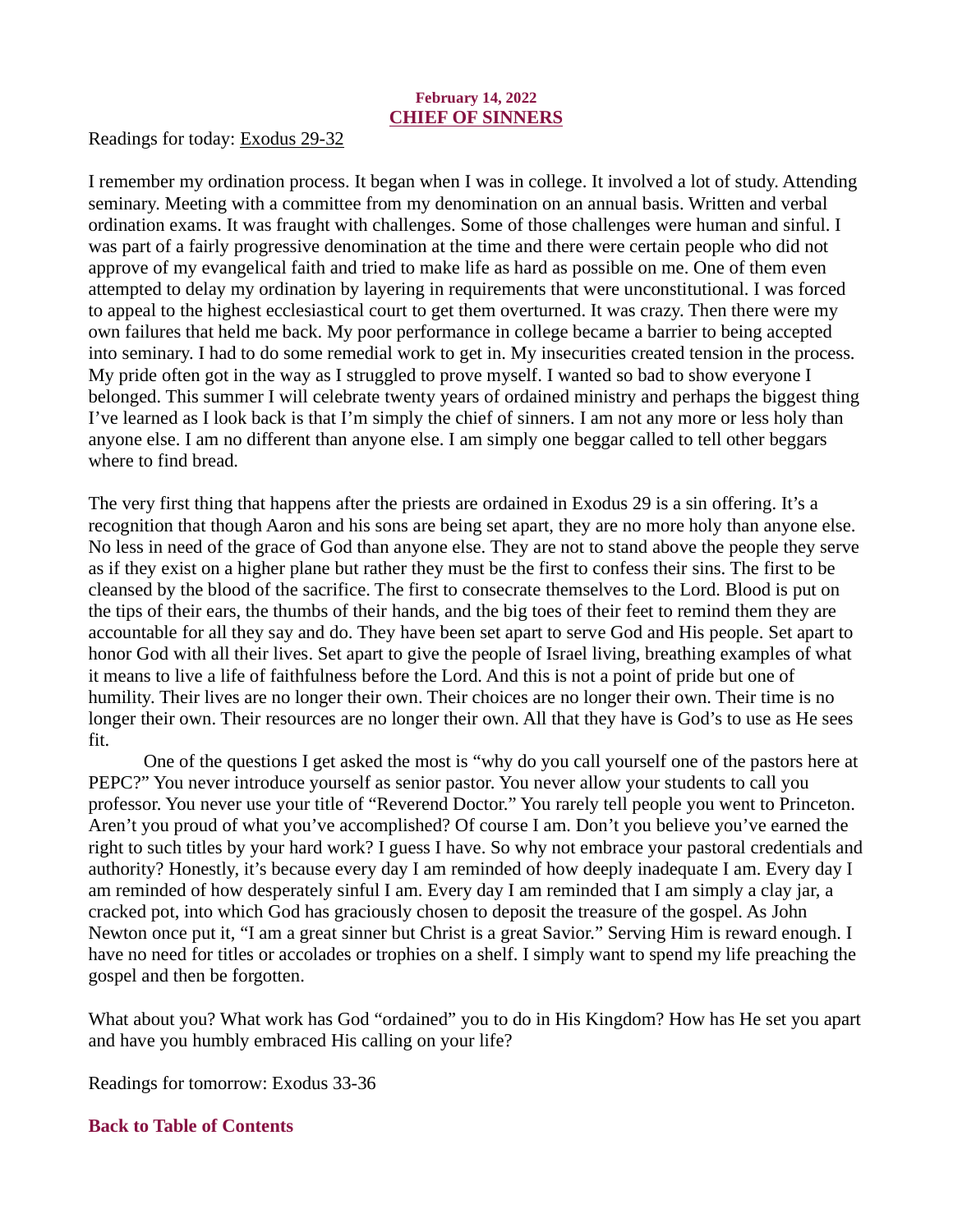### February 15, 2022 THE NAME OF THE LORD

<span id="page-23-0"></span>[Readings for today: Exodus 33-36](https://www.biblegateway.com/passage/?search=Exodus+33-36&version=ESV)

My greatest desire as a pastor is for the people I serve to come to know and love and serve Christ. It's often the first thing I think about when I wake up in the morning. It's often the last thing I think about when I go to bed in the evening. My heart breaks when I see those I love wander from the faith. My heart sings when I see those same wanderers come back home. There's nothing better than praying with someone to accept Christ. There's nothing worse than having that person later tell you they've abandoned their faith. Being given a front row seat to the spiritual growth of an individual is the greatest privilege of my life. Sitting in that same seat and watching someone slowly let their relationship with Christ grow cold is my greatest sorrow. So I can sympathize with Moses. I get the challenge he faces as a leader for God's people. And I understand his heartfelt request to see God's glory. It's often been my prayer as well.

The importance of these chapters in the Book of Exodus cannot be overstated. God is renewing His commitment to Israel. He is revealing more of Himself to His people. He gives them His name. He shares with them His divine nature and character. He makes His plan known to them. Despite their sin. Despite their rebellion. He has determined to be their God. He has determined to do something miraculous in and through them that will stun the nations of the earth. He will drive out their enemies. He will secure for them a homeland. He will do for them what has not been done for any other people. For they are set apart. Come hell or high water, they are His chosen ones. I feel the same way about the church I serve. No matter how far we fall. No matter how often we fail. God will never stop being our God and we will never stop being His people.

This is again why I love Moses' question. Sometimes leaders need their own hearts renewed. Sometimes leaders need their own doubts answered. Their own fears addressed. Their own anxieties eased. Like Moses, I often wonder if I am the right man for the job. I often wonder if I am making any difference at all in my work. I often wonder if I have what it takes to lead the church I serve into the future God has planned for her. So I find myself asking God frequently to show me His glory. Reveal to me where He is at work. Give me the eyes to see what the Spirit is doing so I can find the hope and the strength to keep leading and serving those I love.

"The Lord descended in the cloud and stood with him there, and proclaimed the name of the Lord. The Lord passed before him and proclaimed, "The Lord, the Lord, a God merciful and gracious, slow to anger, and abounding in steadfast love and faithfulness, keeping steadfast love for thousands, forgiving iniquity and transgression and sin, but who will by no means clear the guilty, visiting the iniquity of the fathers on the children and the children's children, to the third and the fourth generation." And Moses quickly bowed his head toward the earth and worshiped." (Ex. 34:5-8)

From this point forward, whenever Israel is in trouble. Whenever Israel falls into sin. Whenever Israel suffers. Whenever they are oppressed and in need. They call on the "name of the Lord" and are delivered. They call on the "name of the Lord" knowing with full assurance that the Lord's name is mercy. Grace. Steadfast love. Faithfulness. They call on Him knowing He is slow to anger and keeps his steadfast love to the thousandth generation of those who love Him in return. They call on Him knowing He is just and will be no means give the guilty a pass. They call on Him, trusting Him to be true to Himself. True to how He revealed Himself to Moses. True to what He has declared about Himself. Over and over again, we will see these verses referenced throughout the Old Testament. Every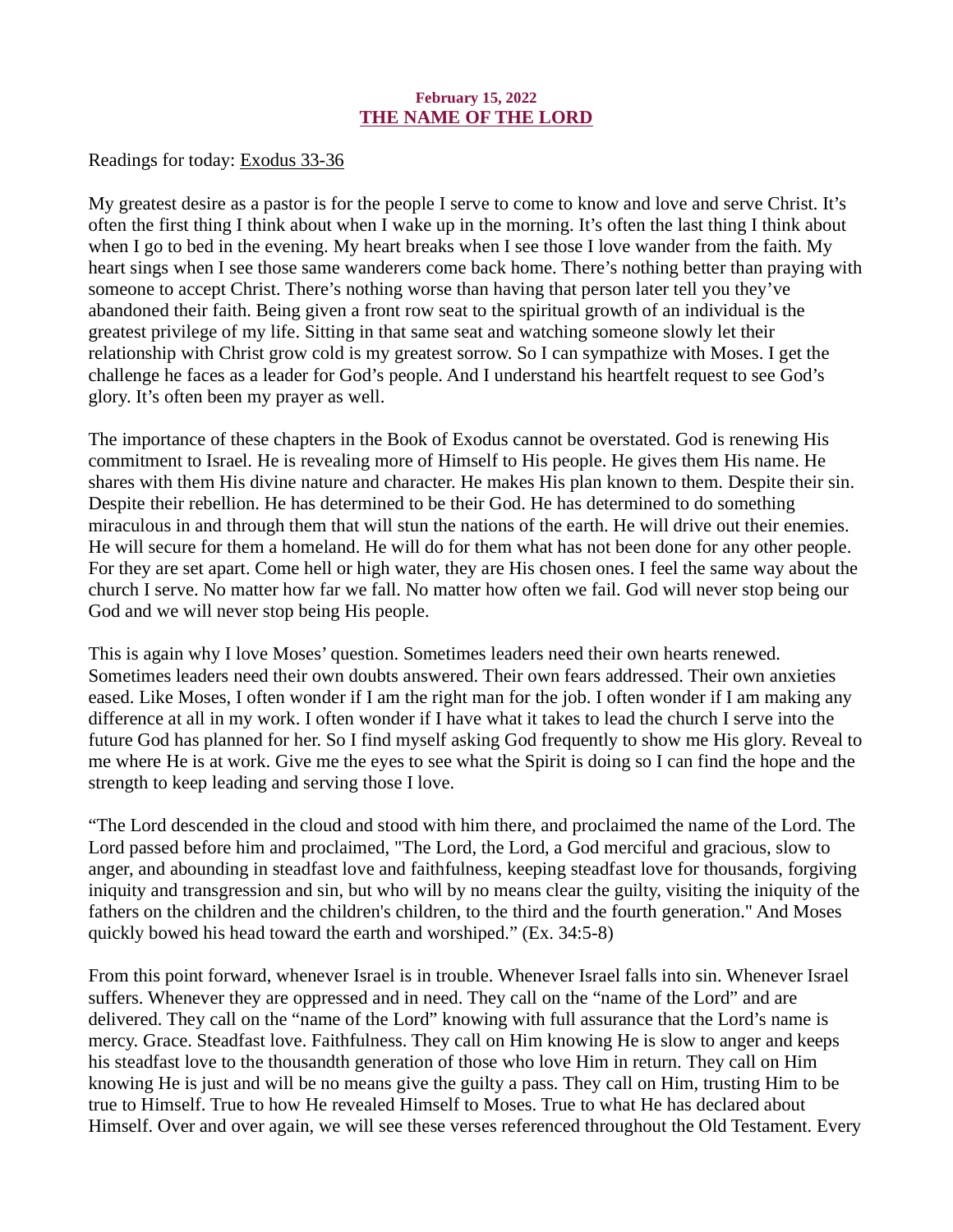time the people of God call on the "name of the Lord" to be saved, they are looking back to this particular meeting where God showed Himself to Moses.

Friends, God has given us an even greater gift! He has revealed Himself to us in all His glory! In Jesus Christ, "we have seen His glory" (John 1:14) for He is the "radiance of the glory of God and the exact imprint of His nature…" (Hebrews 1:3) Every time we find ourselves in trouble. Every time we fall into sin. Whenever we suffer or endure hardship or pain. Whenever we are oppressed or in need. We too can call on the "name of the Lord!" The Name that is above all other names! We too can look to Jesus, the author and perfecter of our faith! We know He is merciful and gracious. We know He is slow to anger and full of steadfast love. We know He is just and will by no means give the guilty a pass. In fact, He dies in order to deliver all of us from the penalty of our sin! Thanks be God! Be encouraged, friends! Lift up your hearts to the Lord! Look to Him and find your hope and strength renewed today!

Readings for tomorrow: Exodus 37-40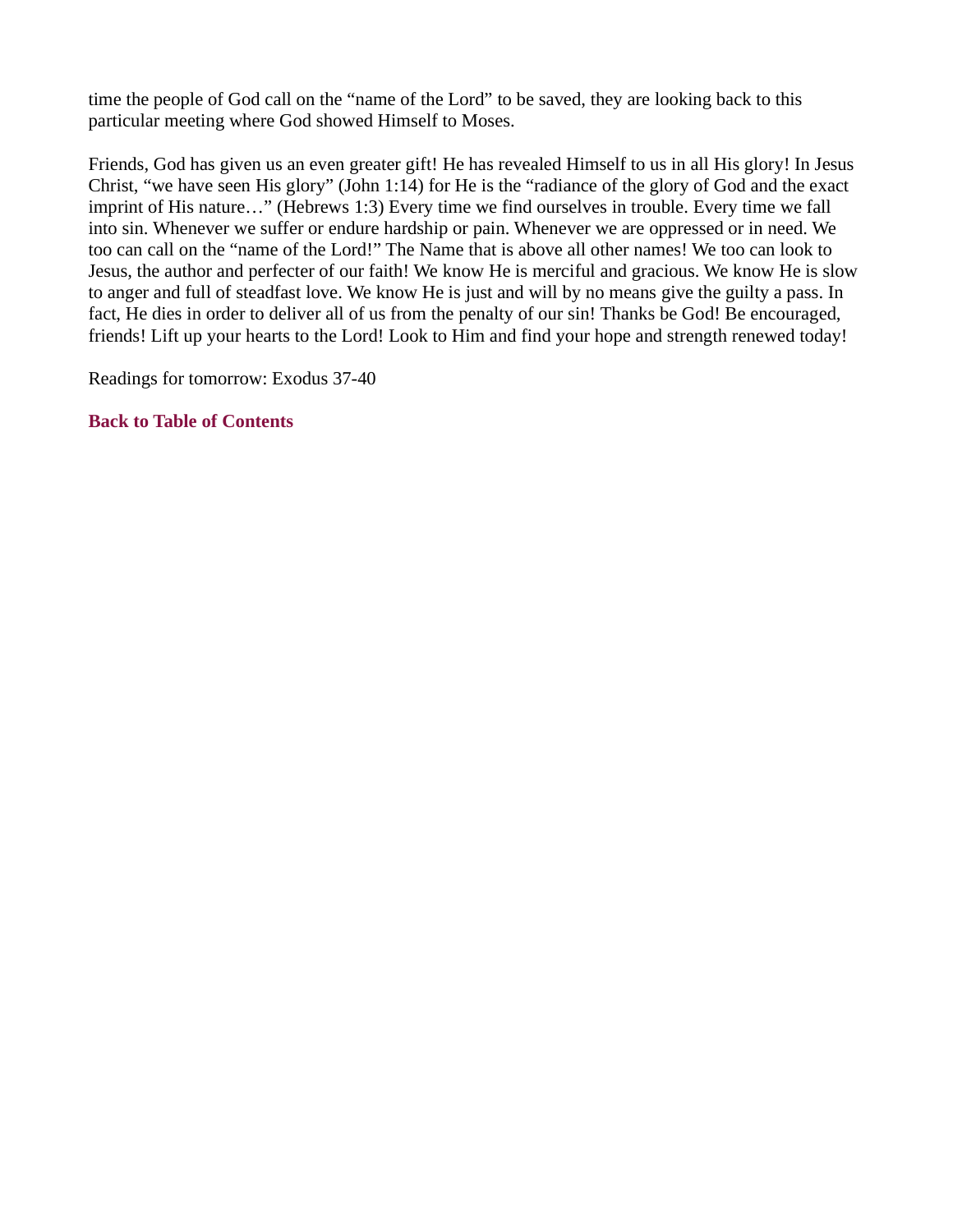### February 16, 2022 Sacred, Ordinary Things

<span id="page-25-0"></span>[Readings for today: Exodus 37-40](https://www.biblegateway.com/passage/?search=Exodus+37-40&version=ESV)

When I graduated from college, I had one mission. To become a pastor. I wanted to go to seminary. I wanted to get ordained. I wanted to serve a church. God had other plans. My grades from college were terrible. I flunked out after my sophomore year due to excessive drinking. When I became a Christian, my life turned around and I re-applied and got back in under probation. Though I did pretty well my last two years, the hole I dug for myself was deep so I graduated by the skin of my teeth. The chances of me getting into grad school were slim at best. Two weeks after graduation, I got married to the love of my life and our mentors advised us to wait at least a year before going off to school. Looking back, it was great advice but it didn't feel good in the moment. It felt like yet another barrier to me doing what I felt called to do. So I got a real job. I went to work for Boulder Community Hospital. I hired on as an admissions clerk, making \$7.75/hr. My wife and I rented an old, run-down apartment and did our best to make ends meet. Honestly, it was the best thing that could have happened to me. I learned the true meaning of Colossians 3:17, "And whatever you do, in word or deed, do it all in the name of the Lord Jesus, giving thanks to God the Father through Him."

When we read the Bible, it's tempting to focus on the main characters. Guys like Moses. Women like Miriam. But what about the lesser known characters? Those entrusted with the more mundane aspects of Israel's life together? What can we learn from guys like Bezalel and Oholiab? They didn't see a burning bush. They didn't hear the voice of God. They didn't go up on the mountain with Moses. They were not warriors. They were not leaders. They were not among the seventy elders Moses called. They simply were two people with God-given talent and a passion for craftsmanship. Prior to building the Tabernacle, I imagine they spent most of their days in obscurity. Building carts. Repairing tents. Making clothes. The everyday, ordinary, mundane work required to sustain God's people on their journey to the Promised Land. Amazingly, their work caught the eye of God. You may recall back in Exodus 31, God said these words, "See, I have called by name Bezalel the son of Uri, son of Hur, of the tribe of Judah, and I have filled him with the Spirit of God, with ability and intelligence, with knowledge and all craftsmanship, to devise artistic designs, to work in gold, silver, and bronze, in cutting stones for setting, and in carving wood, to work in every craft. And behold, I have appointed with him Oholiab, the son of Ahisamach, of the tribe of Dan. And I have given to all able men ability, that they may make all that I have commanded you: the tent of meeting, and the ark of the testimony, and the mercy seat that is on it, and all the furnishings of the tent, the table and its utensils, and the pure lampstand with all its utensils, and the altar of incense, and the altar of burnt offering with all its utensils, and the basin and its stand, and the finely worked garments, the holy garments for Aaron the priest and the garments of his sons, for their service as priests, and the anointing oil and the fragrant incense for the Holy Place. According to all that I have commanded you, they shall do." Because they had been faithful in the small things, God entrusted them with the most sacred work imaginable... building a home for God!

When I started at Boulder Community Hospital, I was per diem. I would only be called in when people were out sick or on vacation. Within a few weeks, several people in my department quit so I was asked to go full-time. Within another few weeks, the lead in my department quit and I was asked to take her position. Within six months, my manager resigned and I was asked to step into her shoes. Within a relatively short period of time, I was managing four departments and about 50 employees and I was all of 24 years old. I have no way to explain how this happened. I had no previous healthcare experience. I had never managed people before. My resume certainly didn't fit the responsibility I had been given.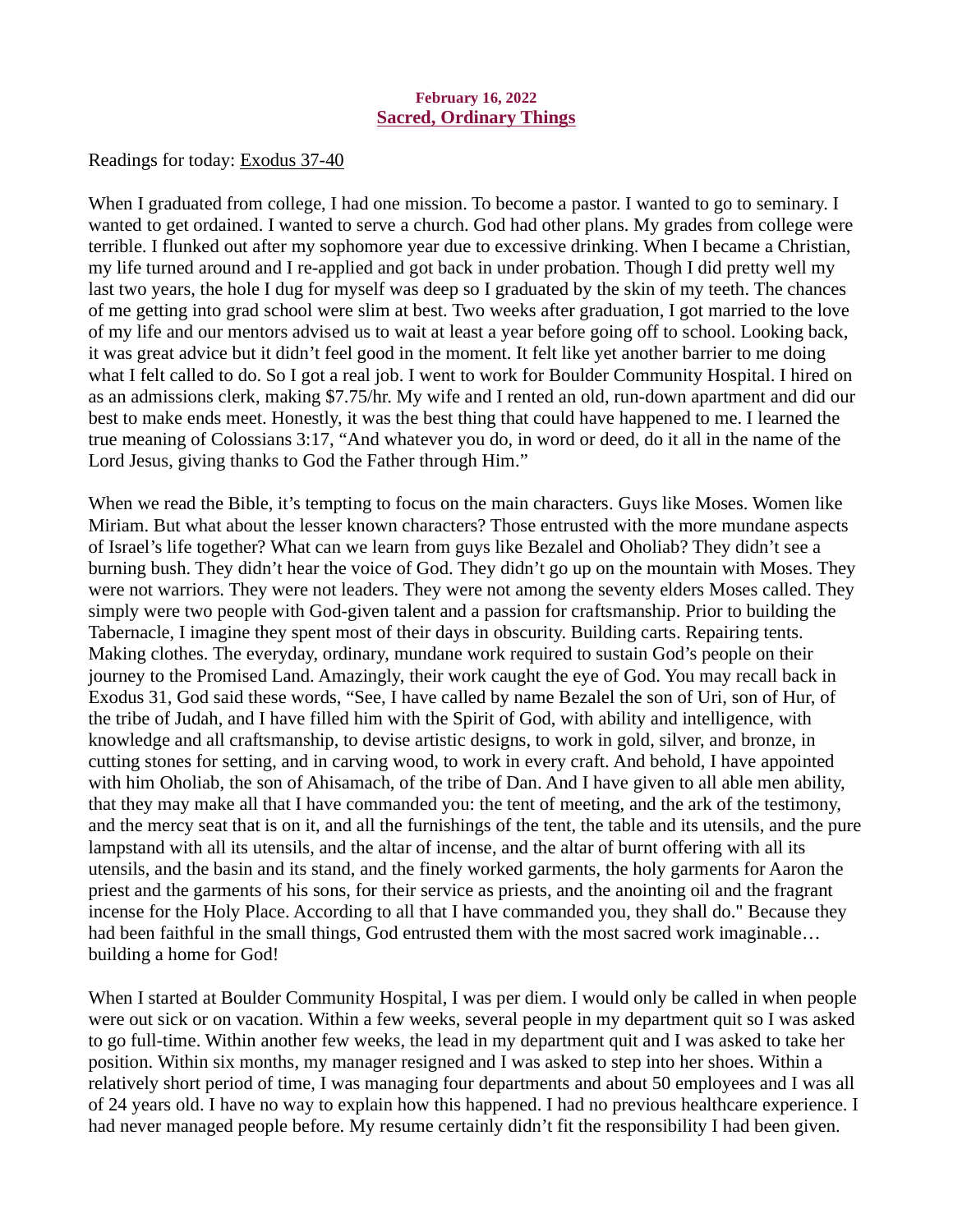The only way I can explain it is God. God filled me with His Spirit. He gave me ability and intelligence. He instilled in me through my parents a strong work ethic. He gave me a knack for working with people. And as I proved faithful in the small things like checking in patients day after day, He entrusted me with greater things like managing all of the "patient access" services.

Bezalel and Oholiab are quick to remind us that all of us have been gifted by God in some way and all of us are called to use our gifts for His glory. It's not just pastors or missionaries who are the heroes. It is the people of God exercising the gifts God has given each of them for the upbuilding of the Body of Christ and the glory of God's Kingdom. When we fail to exercise our gifts or diminish our gifts in any way, we lose out on at least part of what God has planned for us. Think about how impoverished we would be if there had never been a Bezalel or Oholiab? Think about the impact on the worshipping life of Israel if there were no craftsmen around to make all God had ordained? Now think about our life together. Think about our worship together. What gifts do you bring? Is it the gift of music? The gift of prayer? The gift of friendship? The gift of production? The gift of preaching? The gift of teaching? The gift of serving? If you are a Christian, you have the same Spirit of God filling you that filled Bezalel! This same Spirit imparts all the gifts and talents we need to worship and serve God as He demands. So how are you exercising your gift? How are you seeking to use your gift to build up others in your family? In your neighborhood? At work or school? In the church?

Readings for tomorrow: Leviticus 1-4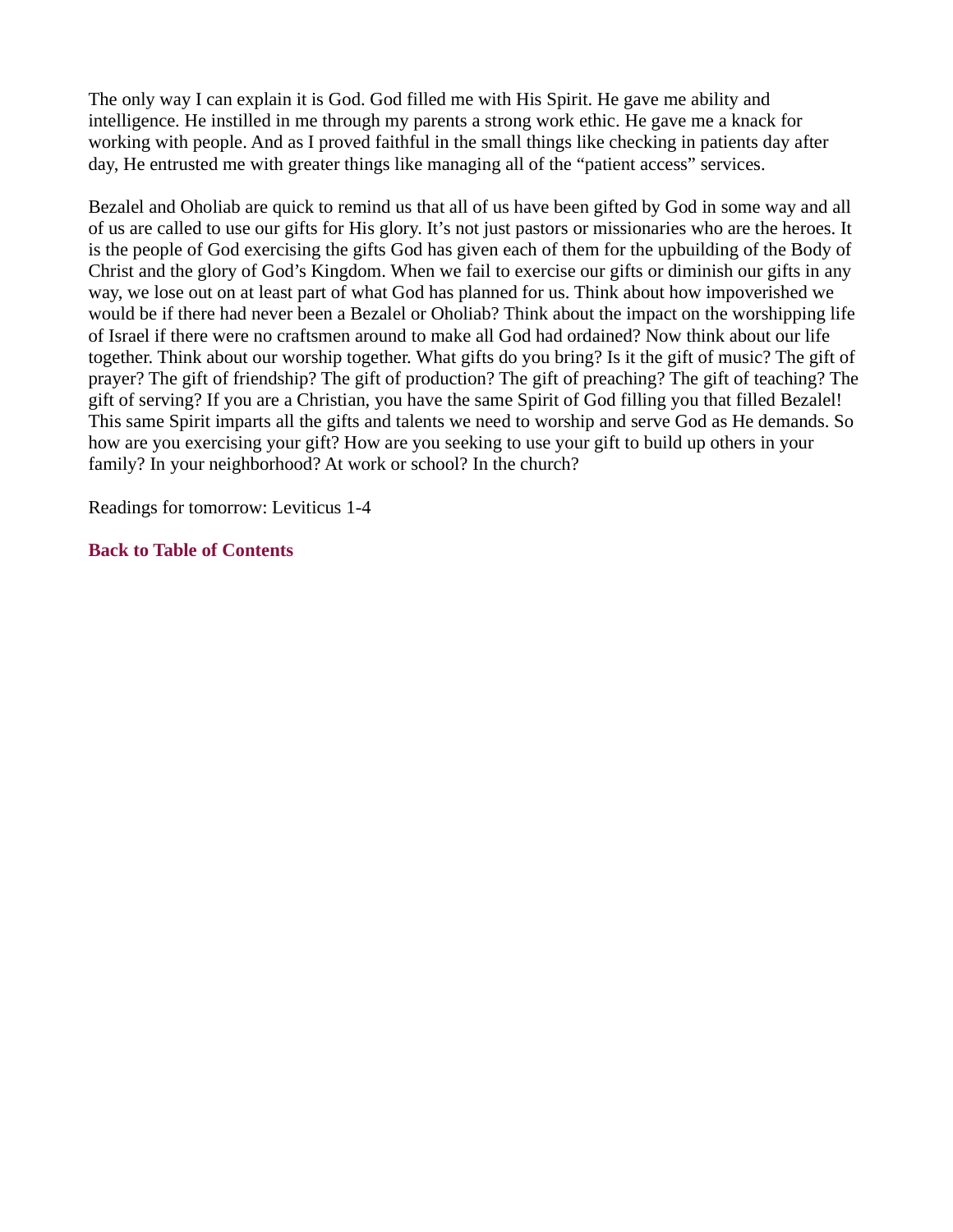## February 17, 2022 **Offering**

<span id="page-27-0"></span>[Readings for today: Leviticus 1-4](https://www.biblegateway.com/passage/?search=Leviticus+1-4&version=ESV)

One of the greatest gifts my parents ever gave me was to take me to church every Sunday. At their side, I learned to sing all the great hymns of our faith. I learned to recite the Apostle's Creed by heart. I memorized the Lord's Prayer and the liturgy of the Lord's Supper. It's funny the things you remember as a child. I remember fighting with my brothers over who got to sign in on the Fellowship Pad. (For those who don't know, the "Fellowship Pad" was a form used by a lot of churches at the time to take attendance.) I remember the tastelessness of the communion wafer and how I always wanted "seconds" when it came to the grape juice. Perhaps most of all, I remember my mom giving each of us a quarter so we could participate in the "offering" when the plate came down the pew. As a child, I have to admit I found the practice a bit confusing. Was God short of cash? Did He really need our money? Why did some people put in more and some less? Why did some not give at all? What happened to all the money? Where did it go? What did the church use it for? Why did we give when it seemed we didn't have enough for ourselves? (My family went through some very challenging economic times when I was young and yet mom always made sure to give.) Perhaps you've asked some of these same questions yourself?

Today we come to everyone's favorite book of the Bible...Leviticus. This is usually where wellintentioned Bible reading plans go to die. I often feel like I should post the warning sign Dante inscribed over the entrance to hell in his Divine Comedy, "Abandon all hope ye who enter here!" Indeed, it seems so many get lost in this book. The laws seem archaic at best. They deal with issues we have little connection with as 21st century Christians living in the wealthiest nation the world has ever seen. The cultural distance is extreme and difficult to overcome. The minutiae wears down even the most faithful reader. And yet, Leviticus is as much God's Word as the Gospels or the Pauline Epistles. The laws contained in this book are as divinely inspired as the red letters of the words of Jesus. Reading them devotionally helps shape our hearts as much as the language of the Psalms.

There are two keys principles to getting the most out of this book. First, keep in mind there are three different kinds of laws listed here. There are the ceremonial laws that governed worship. Sacrifices. Personal hygiene. Disease. Particularly focused on ritual purity, these laws were designed to create the conditions where holiness could flourish so the people could come before their Holy God without fear. Second, there are the civil laws that governed the nation of Israel. Tithing. Inheritance. Sentencing guidelines. These laws were necessary to maintain order in society, create revenue for the national government, and promote social welfare. Third, there is the moral law governing behavior. Exemplified by the Ten Commandments, these laws were designed to teach us righteousness and many of the laws governing violence, sexuality, lying, honoring parents, and Sabbath regulations were created to embed this moral law in everyday life. Taken together, the Levitical laws shaped a particular way of life for Israel that, in turn, shaped them into a particular, even peculiar, people.

For example, consider all the different "offerings" listed in the opening chapters. As you read through them, you might find yourself asking similar questions to the ones I mentioned above. Why does God need all these sacrifices? What kind of God would require such things? Is God hungry? Does He need something to eat? Is that why we offer our food back to Him? Is God vain or egotistical to demand such things? Why does God require us to impoverish ourselves on some level in order to appease Him? What point is God trying to make? The system of offerings set up by God was designed to deliver a singular message. Your life is not your own. All that you have is not yours to own or to do with as you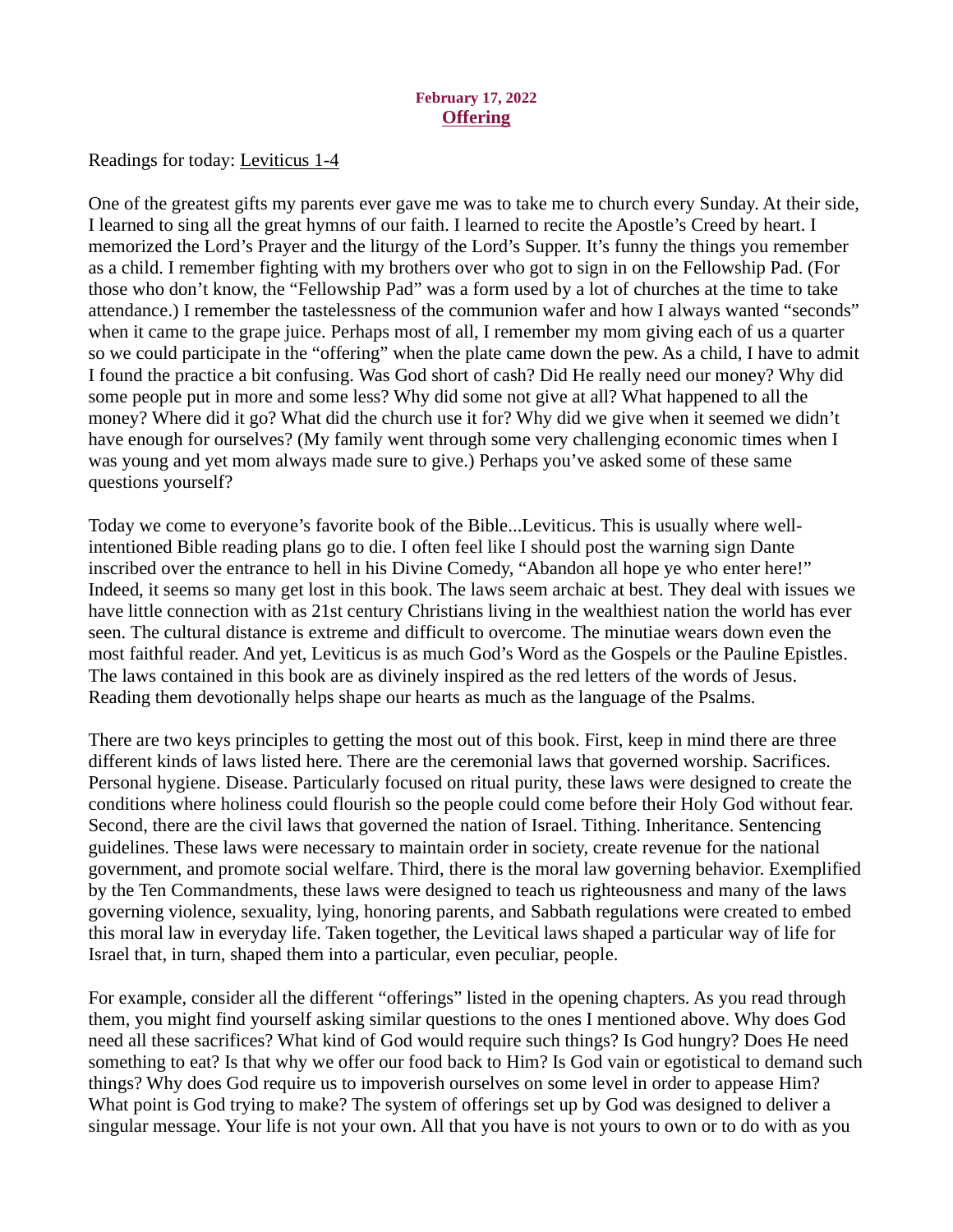will. You are not an owner, you are a steward. Yes, God has entrusted you with a certain amount of talent, a certain amount of treasure, a certain amount of time, and a certain amount of responsibility. But to whom much is given, much is expected. And so He commands His people to appear before Him on a regular basis to offer back to God a portion of what He's entrusted to them so they never forget the One from whom all blessings flow.

Now fast forward a few thousand years. I am no longer a child but an adult and every week I am reminded in worship when we take an offering that my life is no longer my own. My gifts and talents are not my own. My wealth is not my own. My time is not my own. Nothing I have is mine to own. I am merely a steward and because God has given me much, He expects much. So I do my best to take what I have and offer it back to the Lord. My wife and I give significantly and sacrificially of our treasure. My wife and I give significantly and sacrificially of our time. My wife and I give significantly and sacrificially of our talent and God takes our meager offerings and multiplies them many times over for His purposes in the world.

Readings for tomorrow: 5-7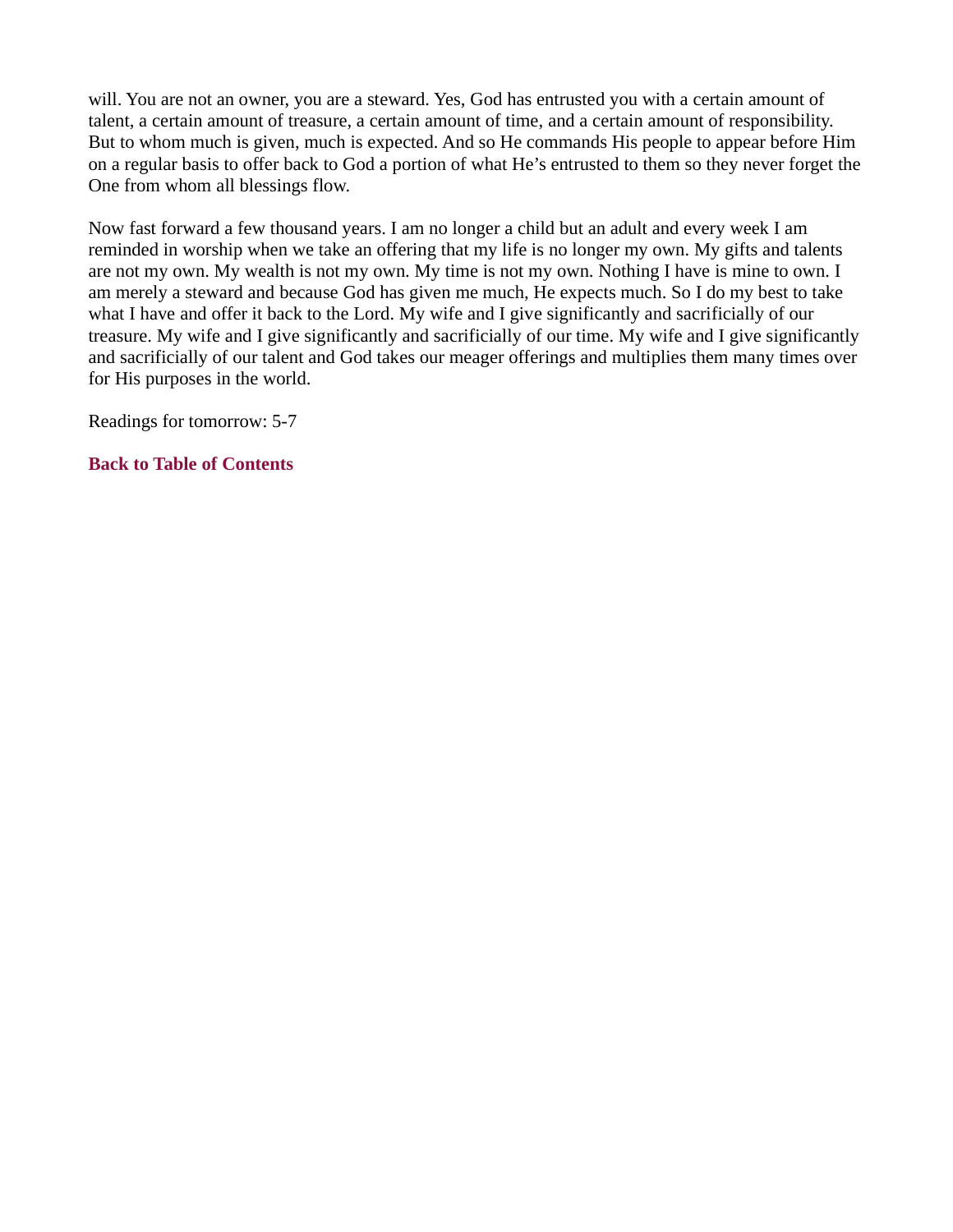## February 18, 2022 The Big Picture

<span id="page-29-0"></span>[Readings for today: Leviticus 5-7](https://www.biblegateway.com/passage/?search=Leviticus+5-7&version=ESV)

One of the biggest challenges for me when I read the Bible is to keep in mind the larger story. It's so easy for me to get stuck in the weeds especially when it comes to the laws of Leviticus or the statistics/genealogies in Numbers or the tragic stories in Judges. It's easy to lose sight of the big picture and how each of the books of the Bible ties together to illustrate a seamless whole.

The overarching narrative of the Bible takes place in four acts…

Act 1: Creation. God creating the heavens and the earth and all that is in them. Everything is good. Everything is right. Everything is beautiful. Humanity reigns and rules with God over all He has made.

Act 2: Fall. Humanity rebels and decides to go it's own way. Sin enters the world. Creation falls into ruin. Death. Disease. Pain. Suffering. All become commonplace.

Act 3: Redemption. God doesn't abandon His creation. Out of love He reaches out in rescue. Deliverance. Salvation. The culmination of His plan is Christ who defeats Sin and Death once and for all on the cross.

Act 4: Glorification. The reunion of the heavens and the earth. The joining back together of the two spheres of life that were separated by the Fall. Jesus' resurrection is the firstfruits of this reality and His promise is that He will return one day to make all things new.

It's important to note that Acts 2 and 3 are running simultaneously throughout the Scriptures. From Genesis to Revelation, we see humanity rebel over and over against God. We also see God's grace on display as He relentlessly pursues those He loves. The sacrificial system instituted by Moses in Leviticus is one movement, if you will, within Act 3. It's not the final movement. Rather, it points beyond itself to the climax to come when Jesus will become the Perfect, Spotless Lamb. This entire system with it's different sacrifices and different offerings and specific instructions is given as a means to prepare God's people for Christ. To get them ready so they will recognize Him when He appears. It's a system designed to prepare the heart and soul for the culmination of God's redemptive purposes.

By reading and reflecting on Leviticus, we are reminded over and over again of the extreme penalty our sin deserves. Death seems to reign throughout this book. You can't turn around without stumbling over the carcasses of bulls, rams, sheep, goats, and turtledoves. The sacrificial fires would have burned day and night as the people of Israel - now numbering in the hundreds of thousands - came to make their offerings. The priests must have been exhausted from all the hard work of gutting and dressing and cleaning each animal. The smell would have permeated the camp. Again, all to remind God's people of the monumental effort it took to keep them holy before their God.

This should only deepen our appreciation for Christ. Fully God. Fully Man. As God, He is fully able to satisfy the justice of God for all sin for all time. As Man, He is able to truly represent us. Take our place. Become our substitute. In Christ, Act 3 comes to its glorious close! The Father making Him who knew no sin (Christ) to become sin on our behalf that we might become the righteousness of God! (2 Cor. 5:21) Because of what He has done, no more sacrifices are required. No more blood needs to be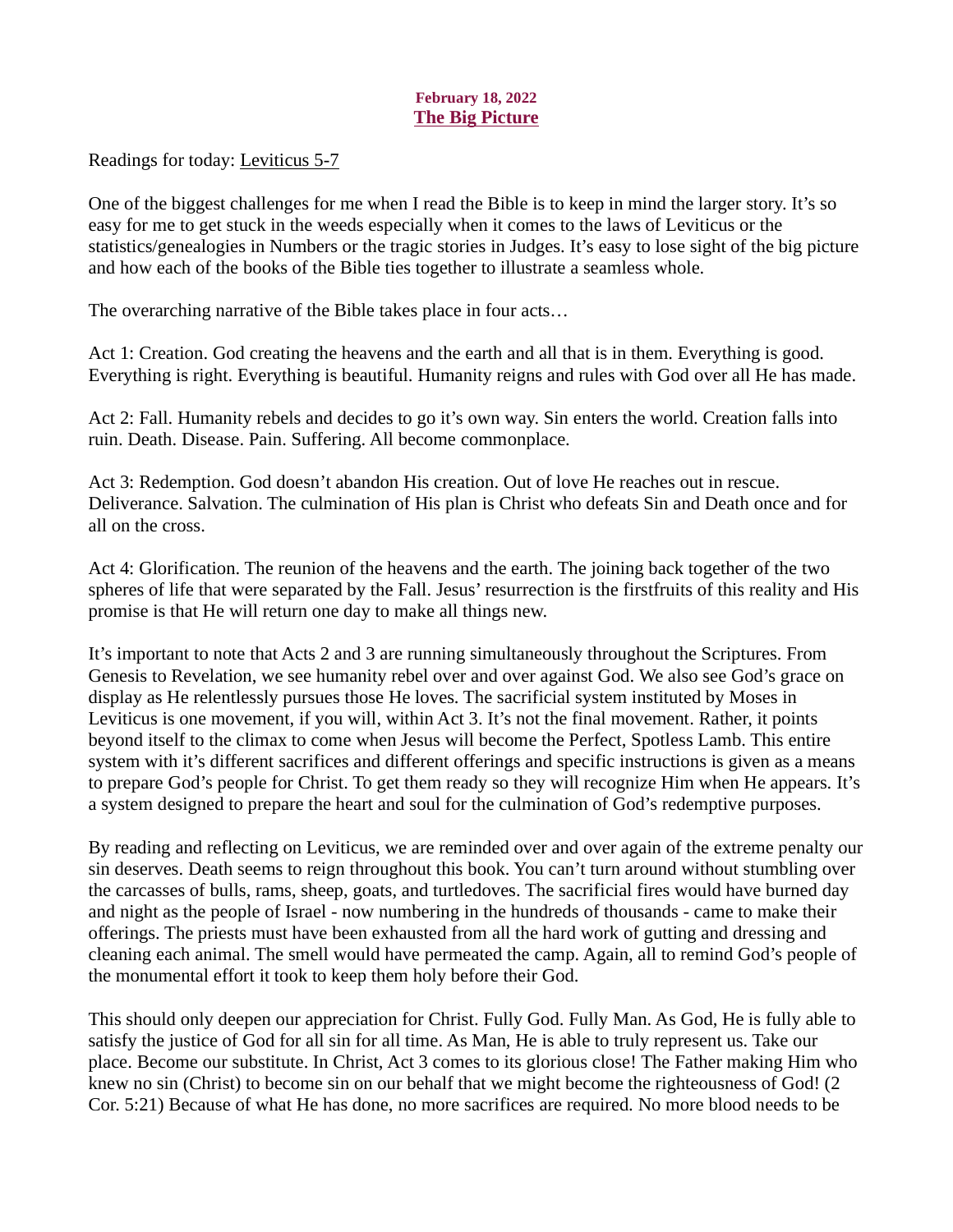shed. We are made holy just as He is holy! This is the glory of the gospel which the Levitical sacrifices foreshadow.

Readings for tomorrow: Leviticus 8-10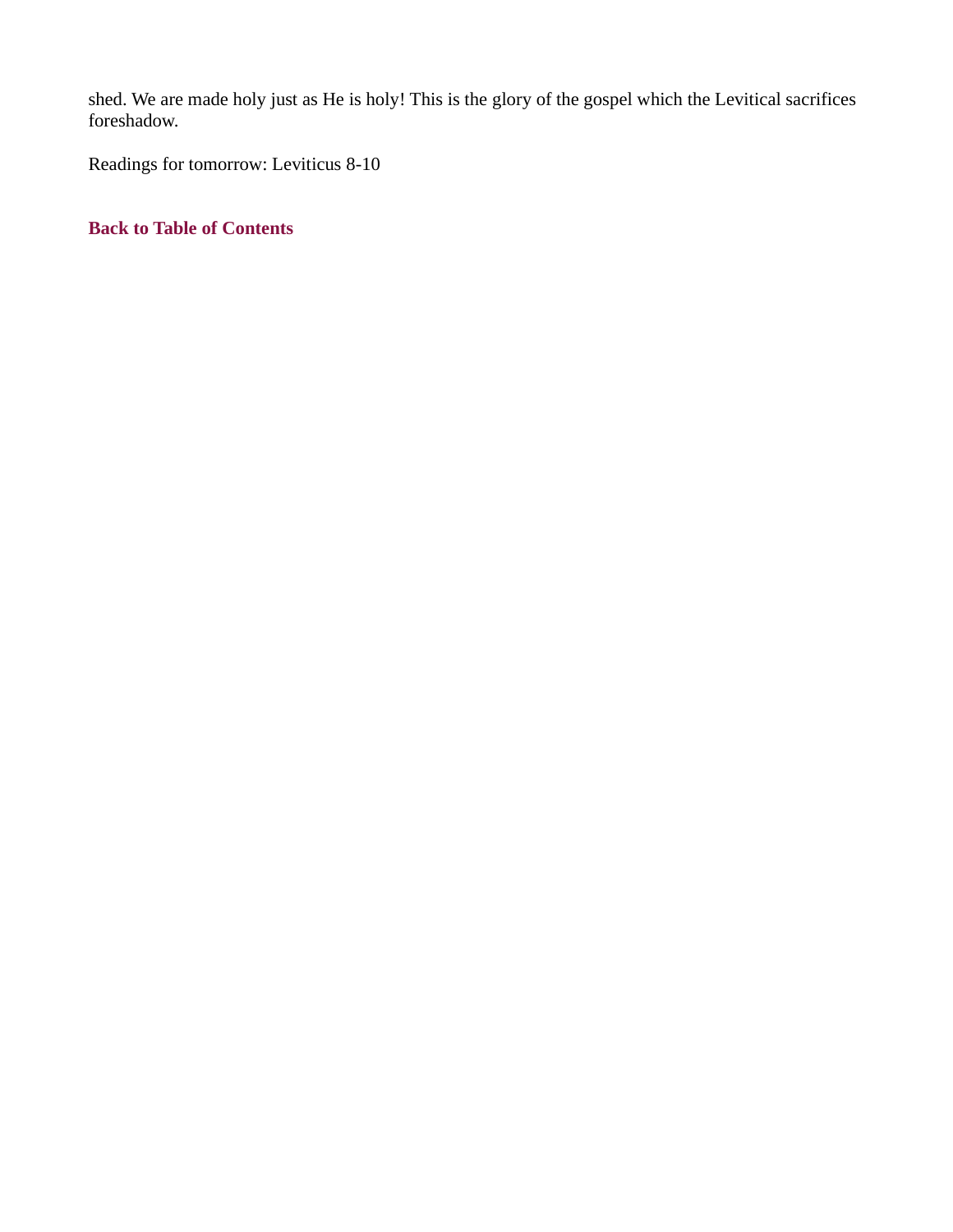#### February 19, 2022 **Worship**

<span id="page-31-0"></span>[Readings for today: Leviticus 8-10](https://www.biblegateway.com/passage/?search=Leviticus+8-10&version=ESV)

I have this vivid memory of sitting in worship when I was a young teenager, goofing off with my best friend during the Lord's Prayer. An older member of the church turned around and confronted me. She looked me in the eye. She spoke in a calm but firm voice. She was deadly serious. "You are aware, young man, that we are in the presence of Almighty God." My friend was able to blow her off. I was not. I have no other words to describe what I felt in that moment other than the "fear of the Lord." For some reason I still cannot comprehend, I received that woman's rebuke with great seriousness. To this day, whenever I pray the Lord's Prayer, I find myself returning back to that balcony seat and feel the same fear come over me. To be clear, the fear I feel is not anxiety. It's holy reverence. It's awe and wonder. It's utmost love and respect and devotion for who God is. I wish I could go back and thank that woman for the gift she gave me that day. It was one of those moments that changed the trajectory of my life.

I thought about that woman when I read about the deaths of Nadab and Abihu today. Worship for the Israelites was a dangerous proposition. Not because God is capricious or reckless or mentally unstable. But because God is holy. Pure. Dwelling eternally in unapproachable light and glory. His presence is a consuming, purifying fire. It separates gold from dross, wheat from chaff, clean from unclean by its very nature. It's a double-edged sword. Piercing to the deepest recesses of our souls and joints and marrow. Cutting away all that is rotten and septic within us. Every time we invoke His name. Every time we enter His presence. Every time we come before Him in worship, we are literally entering the Most Holy Place. And this is essentially what that older, wiser believer was challenging me on all those years ago. She wanted me to become more aware of the gulf that exists between an unholy people and a holy God. She wanted me to appreciate the character and nature of the God we worship and adore and not act flippantly or casually in His presence.

The Israelites knew all this, of course. And yet even they could become far too casual about worship. "Now Nadab and Abihu, the sons of Aaron, each took his censer and put fire in it and laid incense on it and offered unauthorized fire before the Lord, which he had not commanded them. And fire came out from before the Lord and consumed them, and they died before the Lord. Then Moses said to Aaron, "This is what the Lord has said: 'Among those who are near me I will be sanctified, and before all the people I will be glorified.'" And Aaron held his peace." (Lev. 10:1-3) I cannot imagine watching my children die in worship. I cannot imagine watching them burn to death before the Lord. I cannot imagine the fear and anger and frustration I would feel. But then again, I have not seen God face to face. I've not had to endure His fiery presence. I've not felt the fear the Israelites experienced when they approached God in His sanctuary. Christ, thankfully, saves me from His righteous wrath. Christ, thankfully, turns aside the Father's burning anger and takes it on Himself. Christ, thankfully, satisfies all the demands of God's justice and because of His shed blood, I am made pure. I am made clean. I am made holy. Aaron and his sons had none of these benefits. They had to tread very carefully in the presence of God. They had to perform their duties with devotion and carefully do all God commanded.

We do not understand the true nature of our sin. We tend to think of sin in rational terms. Errors in judgment. Honest mistakes. Poor choices. Leviticus uses completely different categories. Sin is impure. Unclean. Unholy. It is rotten. Decaying. Festering. Decomposing. Corruption. In order to really grasp the nature of sin, we have to leave the rational behind and think in Biblical terms. The other day, my children took one of our dogs on a walk. Along the way, he found the corpse of a rabbit that had been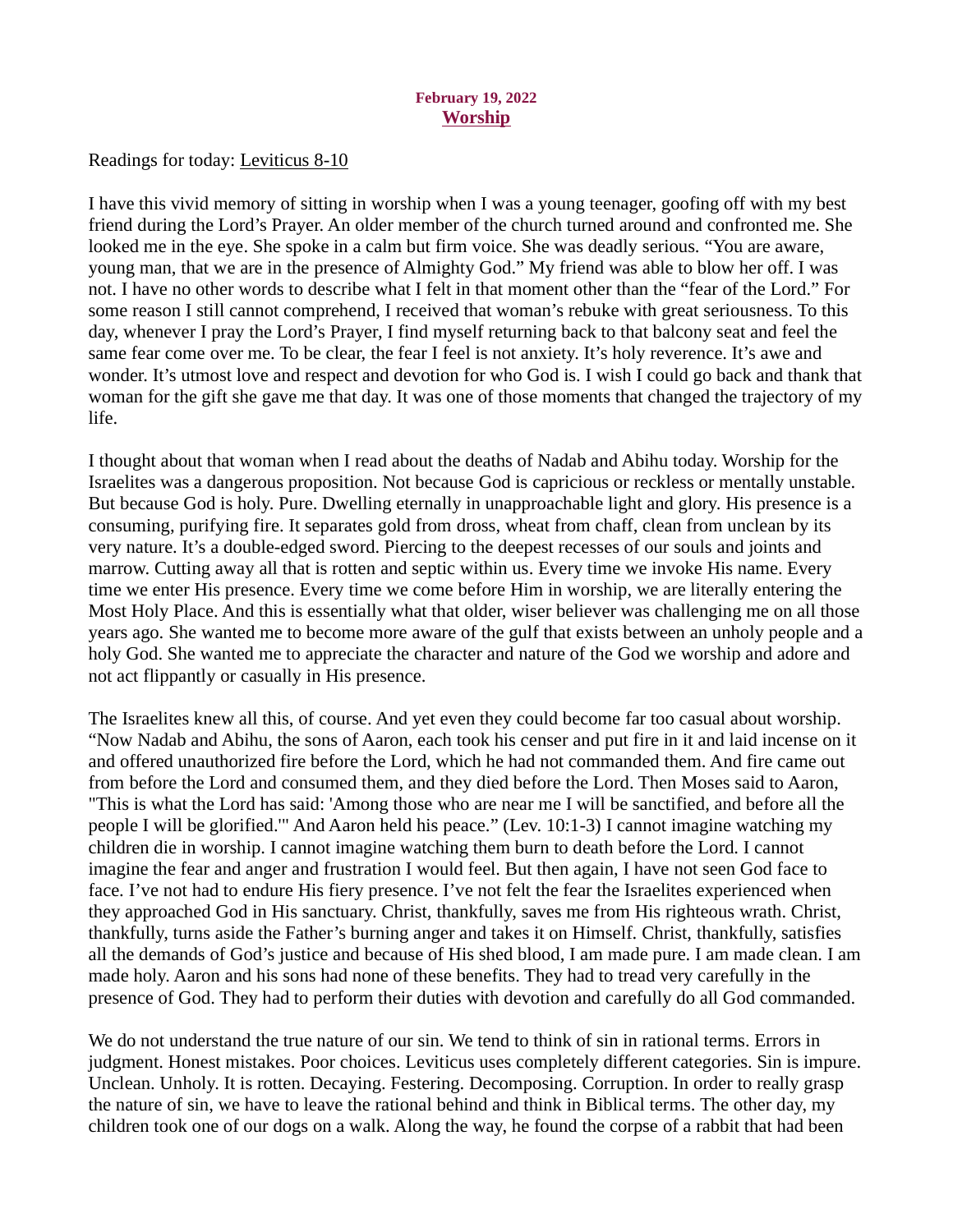dead a while. He naturally grabbed it and my kids were disgusted. How many of us have been hiking in the mountains and have come upon the worm-filled, decomposing corpse of some animal and been similarly repulsed? I think of the clean up work we did in the wake of Hurricane Katrina and the smell of rot and decay we had to put up with as we gutted homes and cleaned out refrigerators. It was nasty work that made us routinely gag. That, friends, is the stench of sin and it's why sacrifices had to burn continually before the Lord.

How seriously do you take your worship? How committed are you to gathering with God's people on the Lord's Day to bring Him the honor and glory He is due? When you enter into worship, do you come with an awareness that you are entering the presence of Almighty God? Entering into the Holy of Holies in heaven? When you sing the songs, pray the prayers, give your gifts, listen to the Word of God preached, and participate in the Sacraments; do you find yourself filled with reverence and awe at what God has done?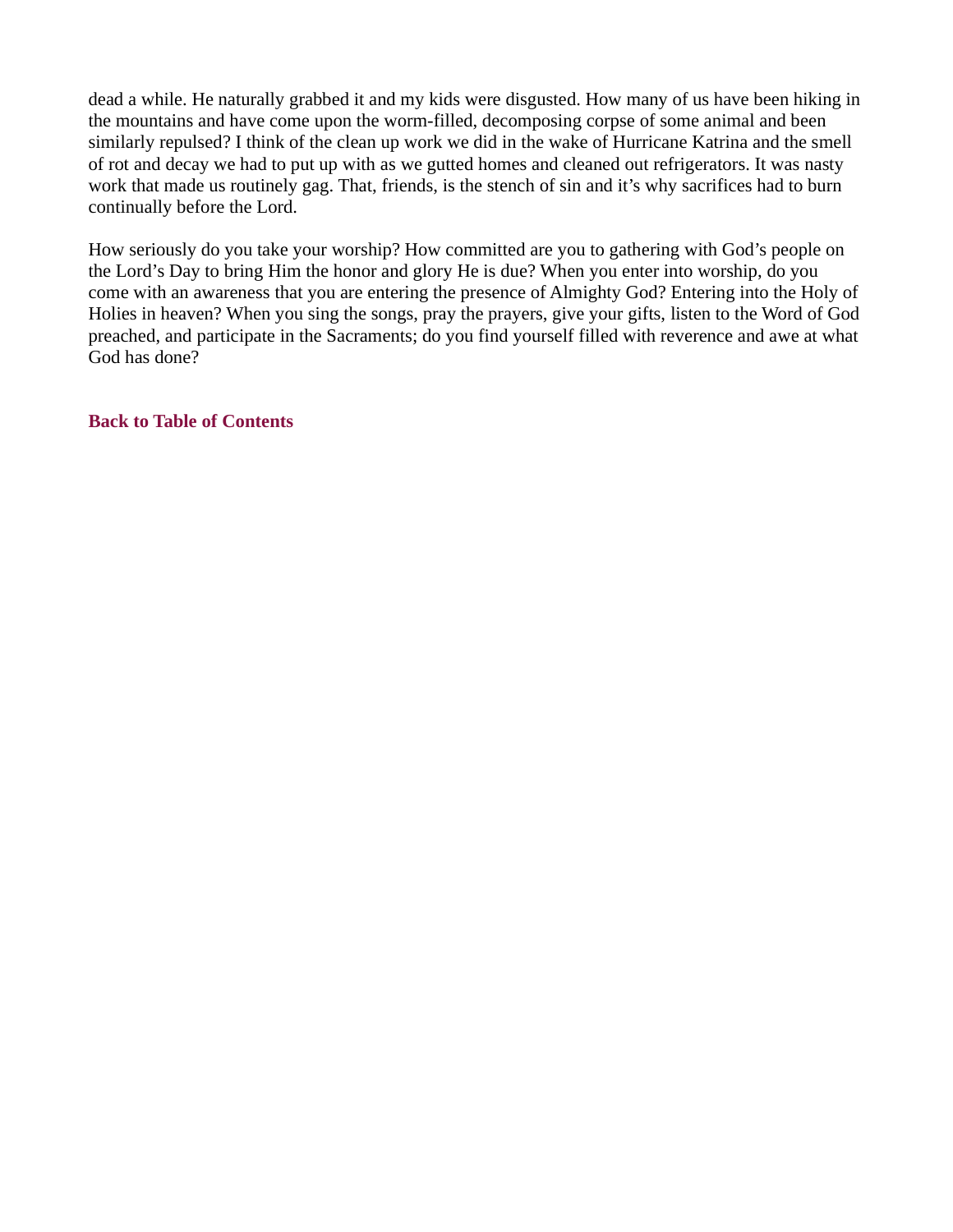## February 21, 2022 Living Sacrifices

<span id="page-33-0"></span>[Readings for today: Leviticus 11-14](https://www.biblegateway.com/passage/?search=Leviticus+11-14&version=ESV)

Confession time. I have leprosy. At least according to Leviticus 13. The leprosy referenced in our passage today isn't limited to Hansen's disease but could refer to a variety of conditions like psoriasis, scarlet fever, scabies, or atopic dermatitis. I've been fighting this last one for years. In periods of stress, my eczema flares up. I get these red patches of skin that are dry and itchy. Of course, the fact that I swim regularly doesn't help. ;-) If it's serious enough, I have to use steroid cream to get rid of it. It's not any fun and it would have potentially made me unclean back in ancient Israel. This is where Leviticus really starts to get challenging. Holy. Unholy. Clean. Unclean. Common. Polluted. The ancient Israelites assigned disease to a different category than we do today. They used lots of words we don't think about in our own context and culture. This begs for some explanation.

First, everything that is not defined as holy is understood as "common." Second, common things – like animals, plants, pots, homes, clothes, even people – are further divided into two groups which are labeled "clean" and "unclean." It's important to note here that "cleanness" is a state of being more than anything else. Clean things hold the potential to become holy things when they are sanctified. Unclean things cannot be sanctified and therefore cannot become holy. For example, if I come to present a lamb from my flock as an offering, it must be unblemished. It must not be diseased or old or disabled in some way. Blemished lambs are considered unclean, cannot be sanctified, and therefore are not suitable to offer as a sacrifice. The flip side is also true. Clean things can become unclean if they are polluted by touching something dead for example. Holy things can become defiled in the same manner which is why the proper rituals must be followed to the letter during the daily sacrifices.

But what about people, you ask? Great question! The baseline condition for humanity is "common" but the baseline condition for the people of Israel was "clean." They were set apart by God remember? Israel can become "unclean" through sin, disease, corruption, pollution, etc. Israel can also become holy by following the law of God and offering the right sacrifices. In fact, it was God's stated goal for His people to be holy even as He is holy. "For I am the Lord your God. Consecrate yourselves therefore, and be holy, for I am holy. You shall not defile yourselves with any swarming thing that crawls on the ground. For I am the Lord who brought you up out of the land of Egypt to be your God. You shall therefore be holy, for I am holy."(Lev. 11:44-45)

Now here's the great news! In Christ, all of the ceremonial laws that sanctified God's people have been fulfilled. He is the perfect, "once for all" sacrifice. He is the unblemished Lamb offered on our behalf. His death atoned not just for our sins but for the sins of the entire world. (1 John 2:2) As a result, our baseline condition is no longer "common." It's no longer even "clean." It's holy. Pure. As such, we no longer need to worry about clean and unclean animals. We no longer need to fear being made unclean by disease or disability or coming into contact with the dead. Through His shed blood, Christ has not only washed us clean – in the Levitical sense – but sanctified us permanently!

So does this mean we no longer need to follow the law? Not at all. The call to personal holiness has not been set aside. God still calls us as His people to be set apart in thought, word, and deed. We are still called to "be holy as He is holy" and offer our lives as "living sacrifices, holy and pleasing to God" according to Romans 12. Though the ceremonial obligations of the law have been fulfilled, the moral obligations remain in force. God still has expectations for His people. Sin is still serious and should not be treated casually. This is why Jesus spends a great deal of time talking about the heart in the Sermon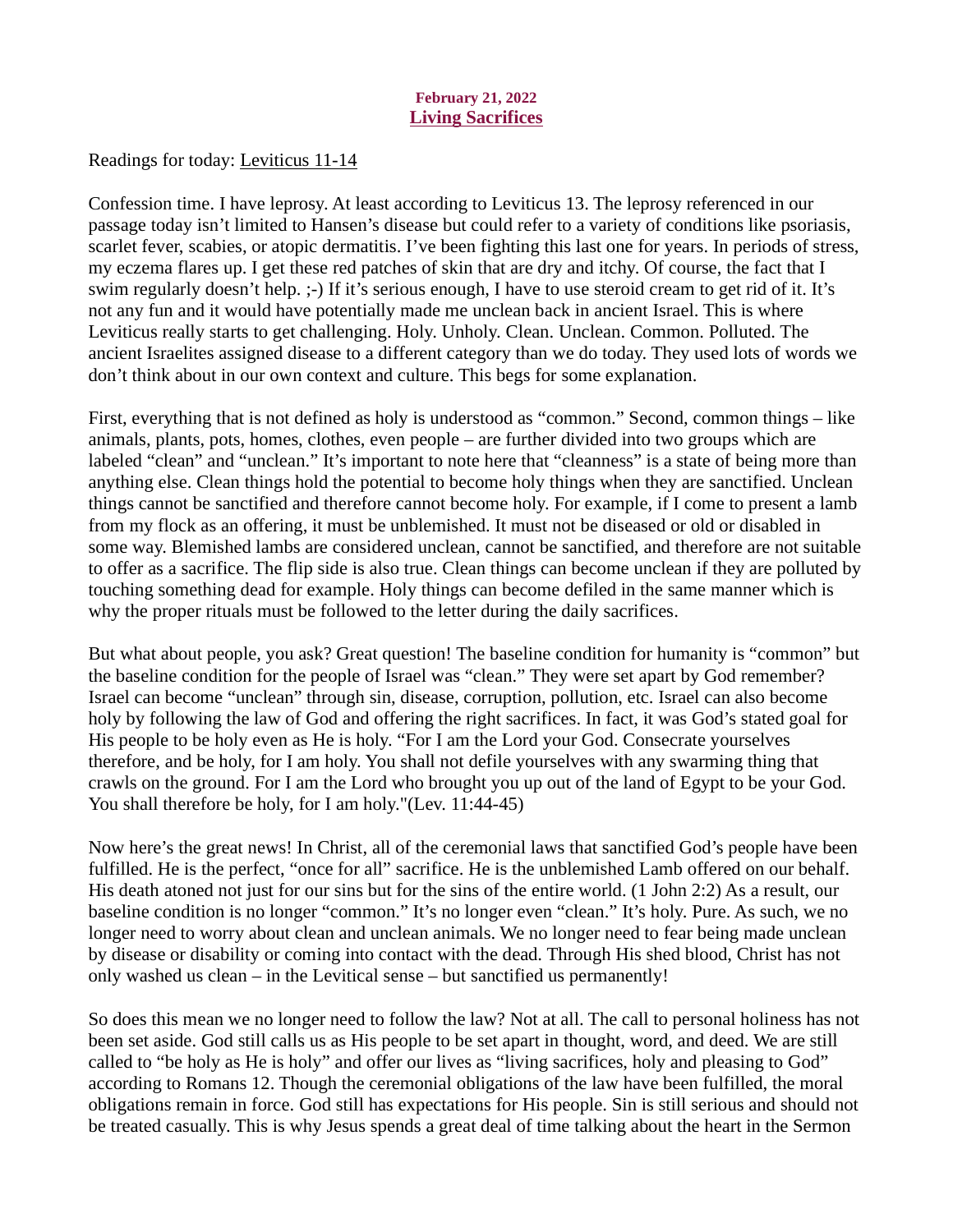on the Mount and Paul spends a great deal of time on the ethical obligations of Christians in most of his letters. As Christians, we no longer need to undergo elaborate rituals to maintain a state of cleanliness or sanctification before the Lord but we should undergo regular examination and confession of our sin in light of the Word of God.

This is one of the reasons Christians have historically engaged in spiritual practices like the Daily Examen. First pioneered by Igatius Loyola, founder of the Jesuits, it is an intentional way to reflect on our day. We prayerfully ask God to reveal to us what in our day drew us closer to Him and what drew us away from Him. We think back on the actions, thoughts, and feelings we experienced during the day and we consciously "examen" them in light of the Word of God. We confess where our actions/thoughts/feelings fell short and we rejoice where our actions/thoughts/feelings reflected Christ. This is just one example of learning how to bring every thought captive to Christ and live for Him.

Readings for tomorrow: Leviticus 15-18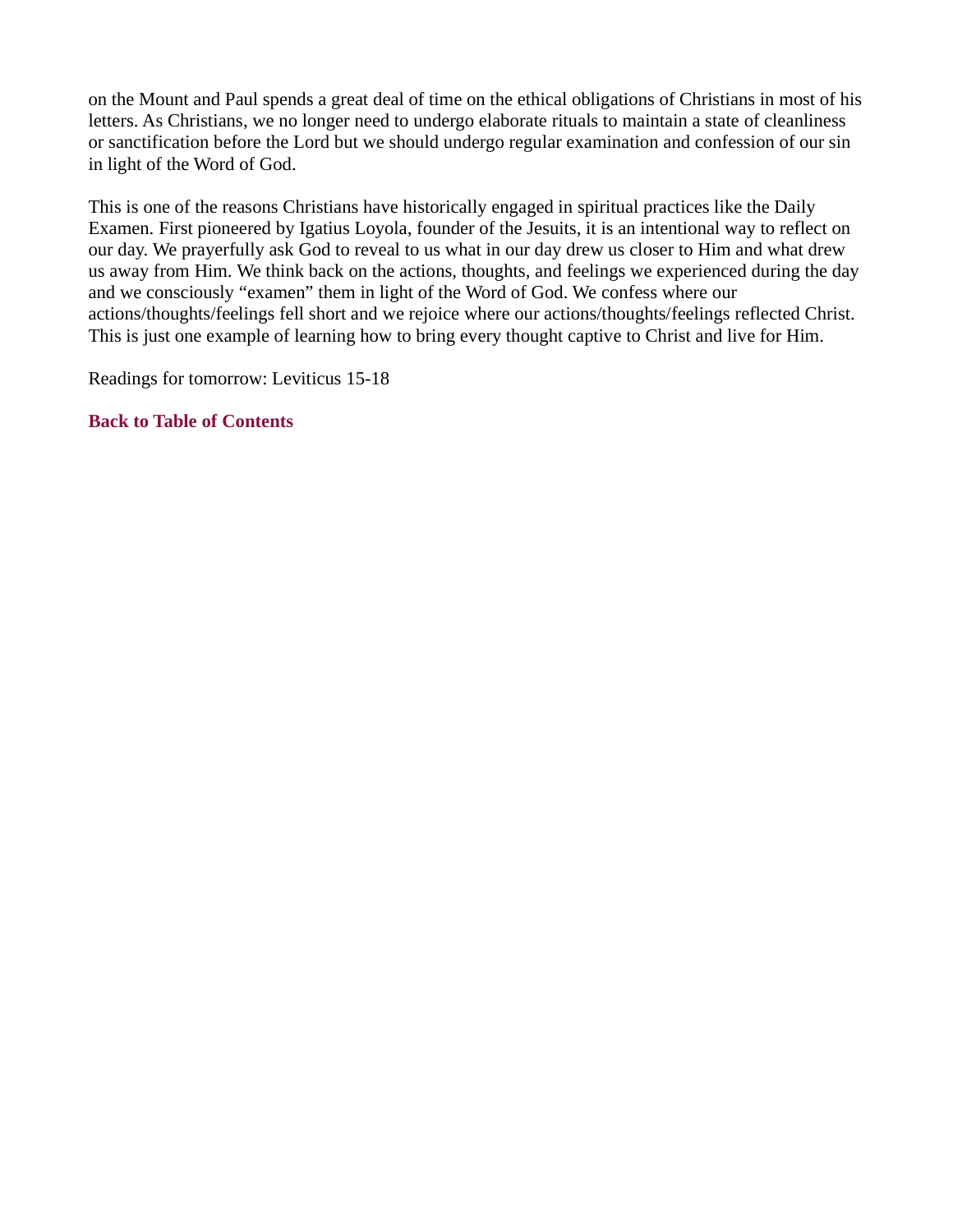## February 22, 2022 **Sexual Purity**

<span id="page-35-0"></span>[Readings for today: Leviticus 15-18](https://www.biblegateway.com/passage/?search=Leviticus+15-18&version=ESV)

I remember seeing my first Playboy magazine when I was ten or eleven years old. I was with my cousins. They had a stack hidden in the play-set behind their house. As a young man just entering puberty, it created all kinds of feelings inside me that I had never felt before. Powerful emotions swept over me. Sexual urges I had no idea existed welled up inside. It became an addiction that plagued me through my college years. It also created all kinds of confusion. Subconsciously, I began to objectify women. Value them primarily as objects of sexual desire. Relationships became transactional and heavily tilted towards self-gratification. If my sexual needs were not met, I moved on. Sadly, my experience was not unique. It was very common in the circles I ran in at the time. For example, I remember serving as a camp counselor at a summer residential sports camp in Maine. The hookup culture was rampant as we spent weeks getting drunk at the local bar and sleeping with each other. It was the darkest summer of my life. Thankfully, things often are darkest before the dawn and the Lord intervened in my life in a miraculous way the following year at CU. From the moment I met Christ, I knew things had to change. I had to surrender my sexuality to Him just like every other part of my life.

Today's reading includes a very important section on sexual purity. These regulations may sound somewhat foreign and somewhat familiar depending on your experience. Incest, bestiality, adultery, and homosexuality are all considered "abominations" before the Lord. Engaging in such activity comes with a heavy price. One would be cut off from his or her people. "Vomited" out of the Promised Land.

We struggle to understand this section of Scripture. Some dismiss it as "ceremonial law" much like the restrictions on what we can eat or wear. The problem with that approach is that we affirm such things as bestiality and incest as abhorrent, illegal practices in our own time. Some argue these passages are culturally bound. Their argument is that these regulations were designed exclusively for ancient Israel and therefore have no bearing on how we regulate our sexual activity today. Proponents of this argument believe in the primacy of love. As long as two people love one another, denying them sexual fulfillment is perceived as cruel and harsh. Therefore, same-sex relationships are justified as is adultery in some instances. The problem with this approach is that it misunderstands the nature of love. It trades on the erotic almost exclusively and dismisses any notion that sexuality and holiness are inextricably linked. A final argument is made - particularly from our LGBTQ Christian friends - that the authors of Leviticus didn't understand the nature of same-sex attraction and had no experience with loving, committed, monogamous same-sex relationships. Same-sex relationships in the ancient world were always exploitative, oppressive, violent, etc. and therefore the prohibitions in Leviticus 18 do not apply to a 21st century context. The problem with this approach is it is simply not historically accurate. Pioneers in Queer Studies like Louis Crompton and New Testament scholars like William Loader (neither of whom are Evangelical Christians and both of whom affirm same-sex relationships) are among many who have demonstrated that loving, non-exploitative, same-sex relationships have existed since antiquity. No matter how you slice it, the Bible is clear. God seems univocal in His condemnation of any sexual expression outside of marriage between a man and a woman and to claim otherwise is not being honest.

So what's the big deal about sex? Is God a prude? Is He simply trying to squash our natural desires and affections? We can't help how we feel, right? The key is to remember the context. You and I are born in sin. Sin warps and corrupts every part of us, including our sexual desires. Therefore, we are "naturally" going to want to rebel against God's will. We are "naturally" going to want to pursue unholiness. Our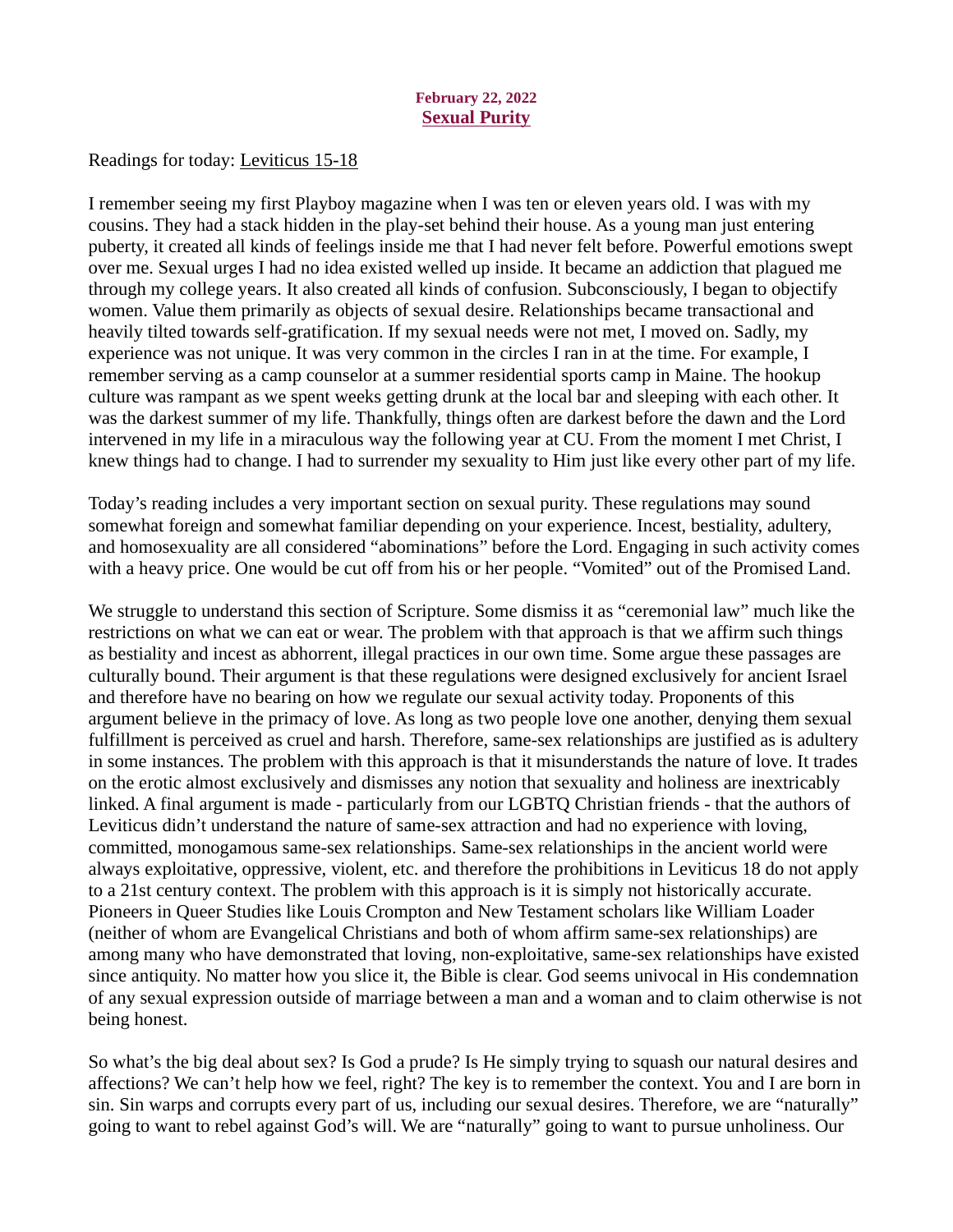hearts are drawn so easily away from God and towards what is impure and unclean and this is what prevents us from entering God's presence. And yet God wants to dwell with us! God wants to be with us! So God commands us to "be holy as He is holy" and this call covers every area of our lives, including our sexuality. Sexuality is not an end in itself. It is a powerful drive created by God for the main purpose of the propagation of our species as well as to give physical expression to the kind of "oneness" God desires men and women to have in this life. The joining together of man and woman in sexual intimacy within the context of the covenant of marriage is literally designed to give us a foretaste of the joy and freedom and transparency we will enjoy with one another in the Kingdom of Heaven. This is why sex can be so amazing! And it is also why God has placed such strong boundaries around it's expression. To keep us safe. To keep our sexual lives pure and free from corruption so we can experience all God has for us.

All one has to do is look around our culture today to see the consequences of unfettered sexual desire. Sexually transmitted disease. Sexual abuse and assault. The objectification of the female and male bodies. Rampant divorce and infidelity. The breakdown of families. Depression and anxiety and fear surrounding every potential sexual encounter and/or its aftermath. It's heartbreaking. God's desire is for us to repent and commit ourselves to holiness. Holy sexuality is expressed in celibacy in singleness and intimacy in marriage between a man and a woman. I realize taking a traditional, Biblical position on sexuality in our world today will draw scorn and even accusations of bigotry. However, I believe when one takes a step back and looks objectively at the empirical data surrounding the consequences of pursuing a sexual ethic divorced from the Bible, one can easily conclude God probably knows better. After twenty-six years of faithful marriage to one woman, I certainly know this to be true in my own life.

Readings for tomorrow: Leviticus 19-22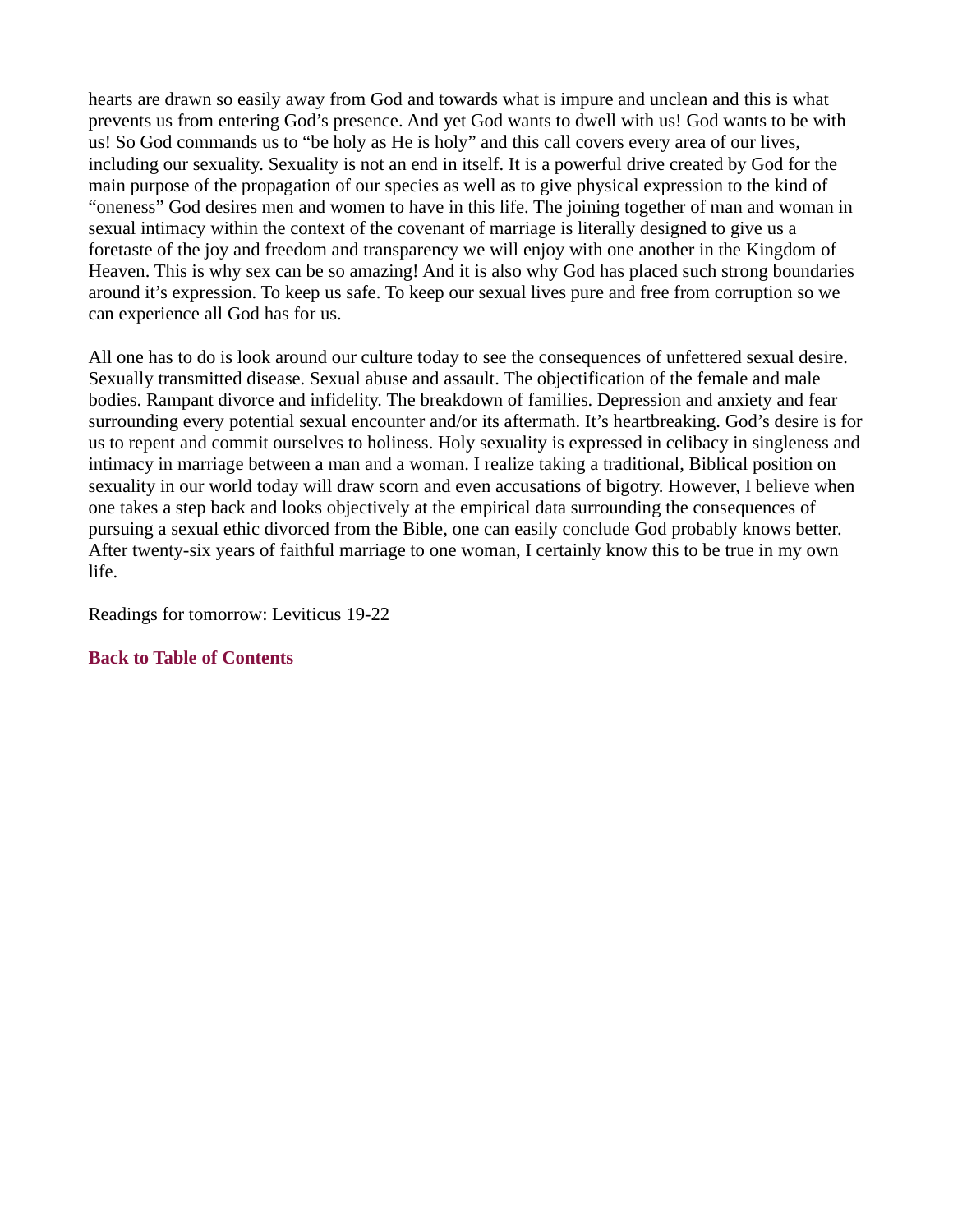## February 23, 2022 The Golden Rule

<span id="page-37-0"></span>[Readings for today: Leviticus 19-22](https://www.biblegateway.com/passage/?search=Leviticus+19-22&version=ESV)

Raise your hand if you knew the Golden Rule came from Leviticus? Now repent because you broke the 8th Commandment! :-) Most associate the Golden Rule with Jesus and rightfully so. After all, Jesus repeats it as part of His teaching in the Sermon on the Mount. (Matthew 7:12) However, very few people realize that God first enshrined this rule in law in Leviticus. Lost in all the conversation about sacrifices and priestly garments and what one should eat or wear is this beautiful picture of community life in Leviticus 19:9-18.

We see God's heart for the poor and less fortunate..."When you reap the harvest of your land, you shall not reap your field right up to its edge, neither shall you gather the gleanings after your harvest. And you shall not strip your vineyard bare, neither shall you gather the fallen grapes of your vineyard. You shall leave them for the poor and for the sojourner: I am the Lord your God."

We see God's concern for honesty and transparency..."You shall not steal; you shall not deal falsely; you shall not lie to one another. You shall not swear by my name falsely, and so profane the name of your God: I am the Lord."

We see God's compassion, especially for the less abled in our midst..."You shall not oppress your neighbor or rob him. The wages of a hired worker shall not remain with you all night until the morning. You shall not curse the deaf or put a stumbling block before the blind, but you shall fear your God: I am the Lord."

We see God's desire for justice and righteousness and truth..."You shall do no injustice in court. You shall not be partial to the poor or defer to the great, but in righteousness shall you judge your neighbor. You shall not go around as a slanderer among your people, and you shall not stand up against the life of your neighbor: I am the Lord."

And finally, we see God's admonition against hate, anger, rage, contempt, and most of all, vengeance..."You shall not hate your brother in your heart, but you shall reason frankly with your neighbor, lest you incur sin because of him. You shall not take vengeance or bear a grudge against the sons of your own people, but you shall love your neighbor as yourself: I am the Lord."

This are massively applicable in our world today! Could you imagine a community of people who sought to put these into practice? On a daily basis? Who gave generously? Dealt honestly? Showed compassion? Fought for truth? Laid aside anger and rage and malice and hate in the name of love? Hopefully you can. It's called the church! Now I know no church is perfect. After all, it's full of imperfect sinners like me who struggle to keep God's law faithfully. However, as we seek God with all our heart, soul, mind, and strength, we can expect to see some of these same behaviors break loose in our lives! We can expect to bear this kind of fruit for the Kingdom. And as brothers and sisters called into community together, we can make a HUGE difference in the world today. That's the call. That's the challenge. That was God's plan for Israel and it's still God's plan for His people today!

Readings for tomorrow: Leviticus 23-25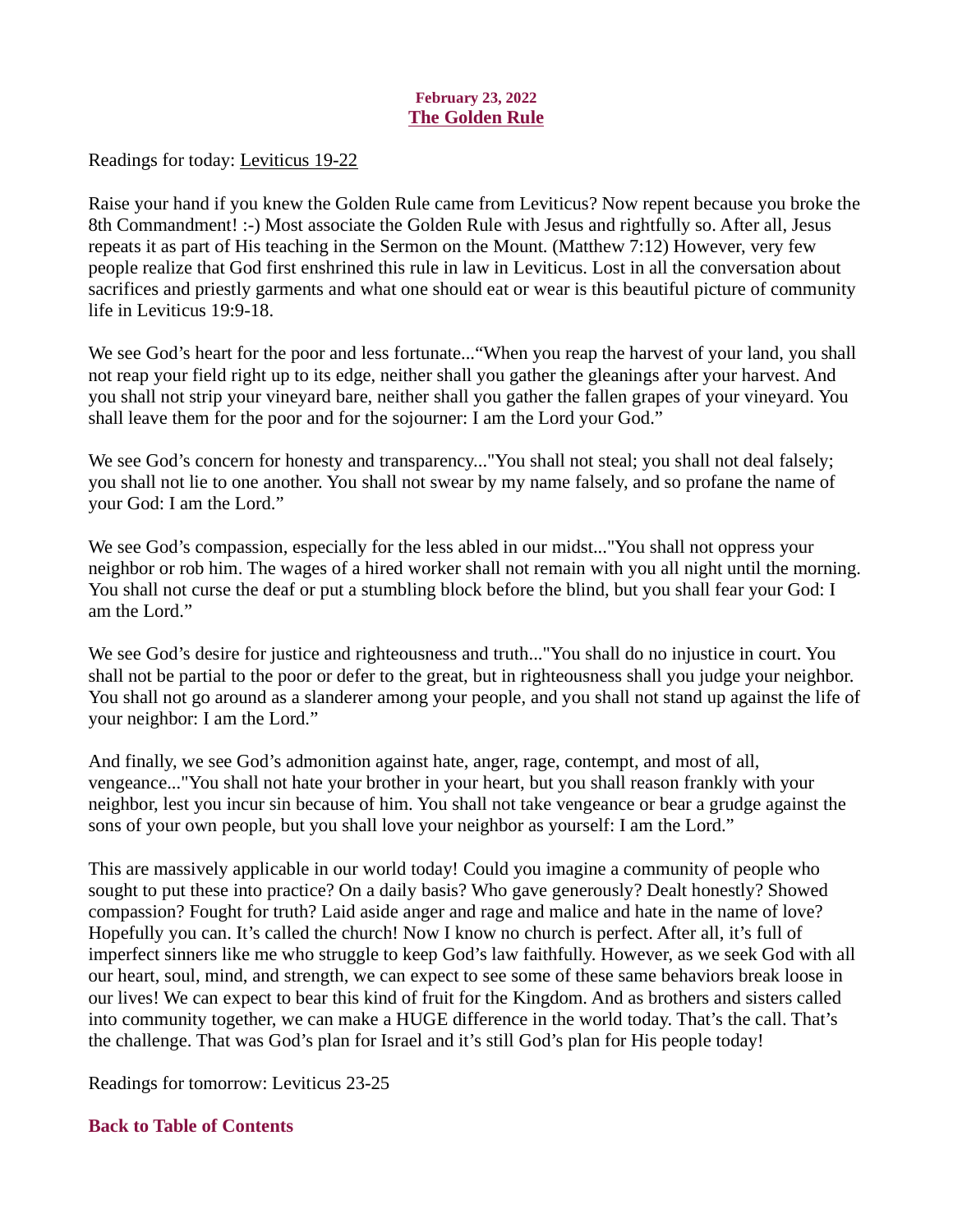### February 24, 2022 **Sabbath**

<span id="page-38-0"></span>[Readings for today: Leviticus 23-25](https://www.biblegateway.com/passage/?search=Leviticus+23-25&version=ESV)

Sabbath. It is a core, foundational principle in Scripture. Hardwired into our system at creation so that we could find rest. One day out of every seven. One year out of every seven. One year out of every fifty set aside for rest. Set aside to honor God. Set aside for not only our rest but that of the land. Animals. Basically, all of creation. A pattern God Himself followed at creation. Six days God labored to make the universe and all that is in it and on the seventh day He rested.

We ignore this command at our peril. Not just because God commands it. This is no arbitrary rule God puts in place to test us. It's not divine busy work just to make sure we are listening. No. God has hardwired the human body for rest. Our best medical professionals will tell you the source of so much of the depression, anxiety, fear, and pain we suffer from is due to the stress of feeling like we have to work 24/7. We are being crushed under the weight of the burdens we carry. The responsibilities. The obligations we've taken on as a family and as individuals in our world. Social media only exacerbates this problem with it's never-ending stream of connection. The reality is we were not built to be "on" all the time. 100% productivity is a goal that will kill us even if we are able to achieve it.

I remember seeing this play out when I worked as the Manager of Patient Access Services at Boulder Community Hospital. The stated goal of the Human Resources department was to get maximum productivity from each employee. They actually had an equation they followed to determine how much each employee was expected to produce. They kept our available workforce as lean as possible in order to achieve this goal. The result was a much higher number of sick days, lower quality of life in the workplace, and therefore, lower productivity. In their effort to achieve maximum efficiency, they lost sight of the very real human cost.

That was almost thirty years ago. Things have not gotten better. As a pastor, I watch as people try to squeeze 28 hours worth of work into a 24 hour time period. I see them running from dawn to dark, giving themselves barely any space to breathe. The result is broken marriages. Broken families. Broken lives. The Sabbath is designed to create a "speed bump" in our lives. To get us to slow down. To rest. To let God be God. It is perhaps the most tangible expression of our faith because it forces us to relinquish control over our lives. When I Sabbath, I am letting God back onto the throne of my life because I am specifically choosing NOT to produce anything. And that's a good thing. Even a godly thing. A major reason Israel lost the blessing of God was their failure to keep the Sabbath. We actually don't have any evidence they let the land rest every seven years. We certainly have no evidence they honored the Year of Jubilee. When you read the passages from today, it's important to sit back and ponder what life would look like if we really lived according to God's divine rhythm.

Readings for tomorrow: Leviticus 26-27, Numbers 1-2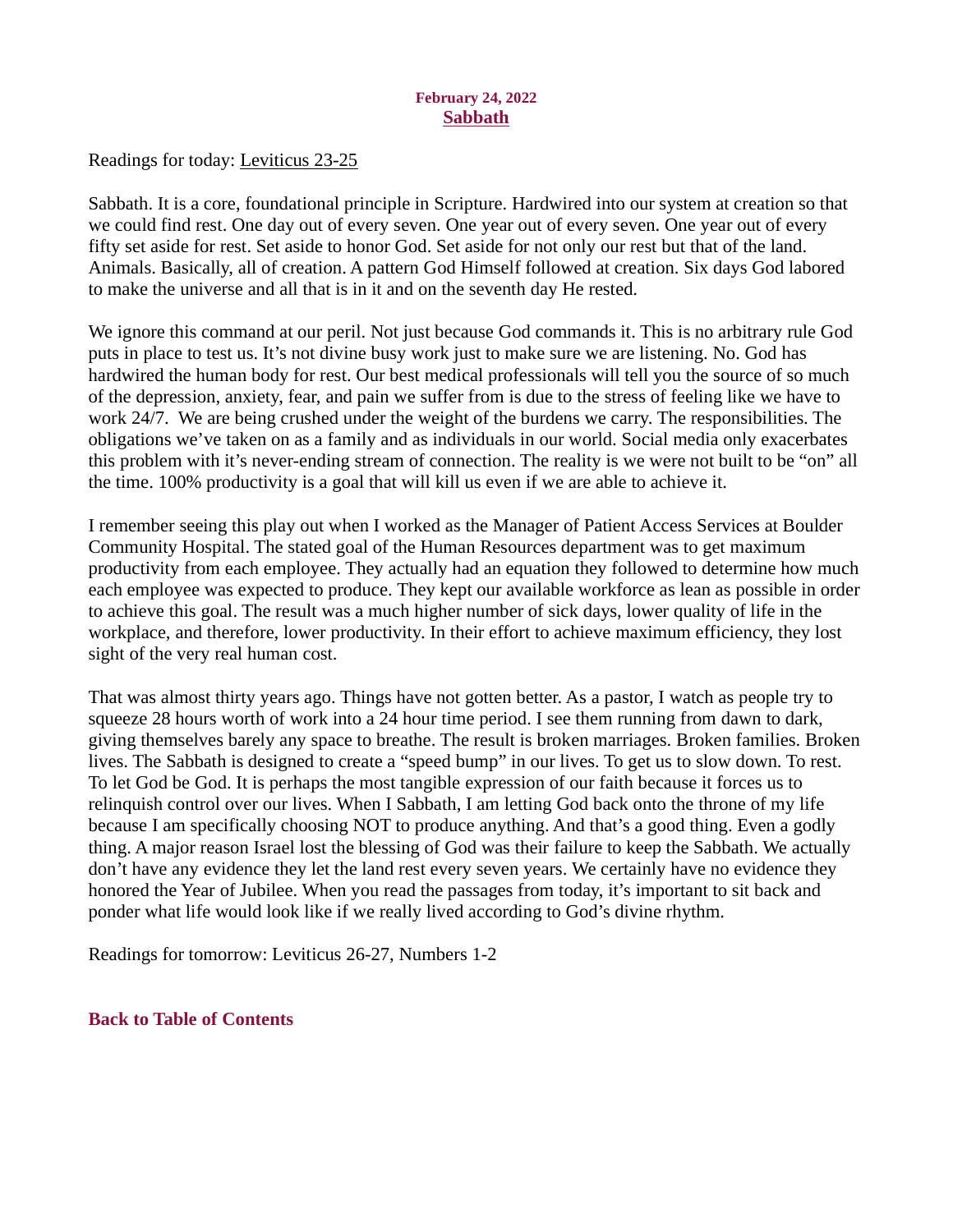## February 25, 2022 The Glory of God's Law

<span id="page-39-0"></span>[Readings for today: Leviticus 26-27, Numbers 1-2](https://www.biblegateway.com/passage/?search=Leviticus+26-27%2C+Numbers+1-2&version=ESV)

Wow. Congratulations! You've just finished Leviticus! It is a significant accomplishment to make your way through one of the hardest books of the Bible. But you persevered. You pushed through. Even if you find yourself a little behind, you are going to make it! Well done! ;-)

One big question that a lot of people are afraid to ask about Leviticus is this...what is the purpose behind all these laws? Or big picture, what is the purpose behind God's Law? The late, great R.C. Sproul described it this way...

"The first purpose of the law is to be a mirror. On the one hand, the law of God reflects and mirrors the perfect righteousness of God. The law tells us much about who God is. But perhaps more important, the law illuminates human sinfulness. As Augustine once wrote, "The law orders, that we, after attempting to do what is ordered, and so feeling our weakness under the law, may learn to implore the help of grace.'" In other words, the Law of God highlights our innate weakness so that we might seek the strength found in Christ.

"A second purpose for the law is to restrain evil. The law, in and of itself, cannot change human hearts. It can, however, serve to protect the righteous from the unrighteous. John Calvin put it this way, "The Law, by means of its fearful denunciations and the consequent dread of punishment, curbs those who, unless forced, have no regard for rectitude and justice." The law allows for a limited measure of justice on this earth, until the last judgment is realized."

"The third purpose of the law is to reveal what is pleasing to God. As born-again children of God, the law enlightens us as to what is pleasing to our Father, whom we seek to serve. The Christian delights in the law as God Himself delights in it. Jesus said, "If you love Me, keep My commandments" (John 14:15). This is the highest function of the law, to serve as an instrument for the people of God to give Him honor and glory."

We see these three purposes at work in Leviticus 26. In verses 1-13, God clearly lays out the blessings of obedience. If God's people will live in a way that is pleasing to God, they will bring Him honor and glory. God will dwell with them and walk with them and they will be blessed. This is the third purpose of the Law. Then, in verses 14-39, God clearly lays out what will happen if God's people don't follow His Law. God Himself will become their adversary. He will fight against them. He will walk contrary to them in wrath and fury. He will punish them. They will suffer. This is the second purpose of the Law which is to restrain human evil. Finally, in verses 40-46, we see the first purpose of the law come into play. Repentance. The reality is God's people will not be able to fulfill God's Holy Law and this is by divine design. It's to teach us that righteousness and holiness are beyond us. It's to bring us to our knees in what I call "holy despair." It's to drive us to the end of ourselves, our strength, our ability, our self-sufficiency. It's to bring us to a place where we cry out to God for mercy and grace! We look to Christ to take our place! We glorify Christ for doing what we could not! We surrender to Christ and exchange His righteousness for our own. It's a beautiful exchange!

So here's the most important question as you finish Leviticus...do you find yourself resenting the Law of God? Dismissing the Law of God? Or do you find yourself overwhelmed by a deep sense of inadequacy before the Lord? If it's the former, I would encourage you to go to prayer and ask God to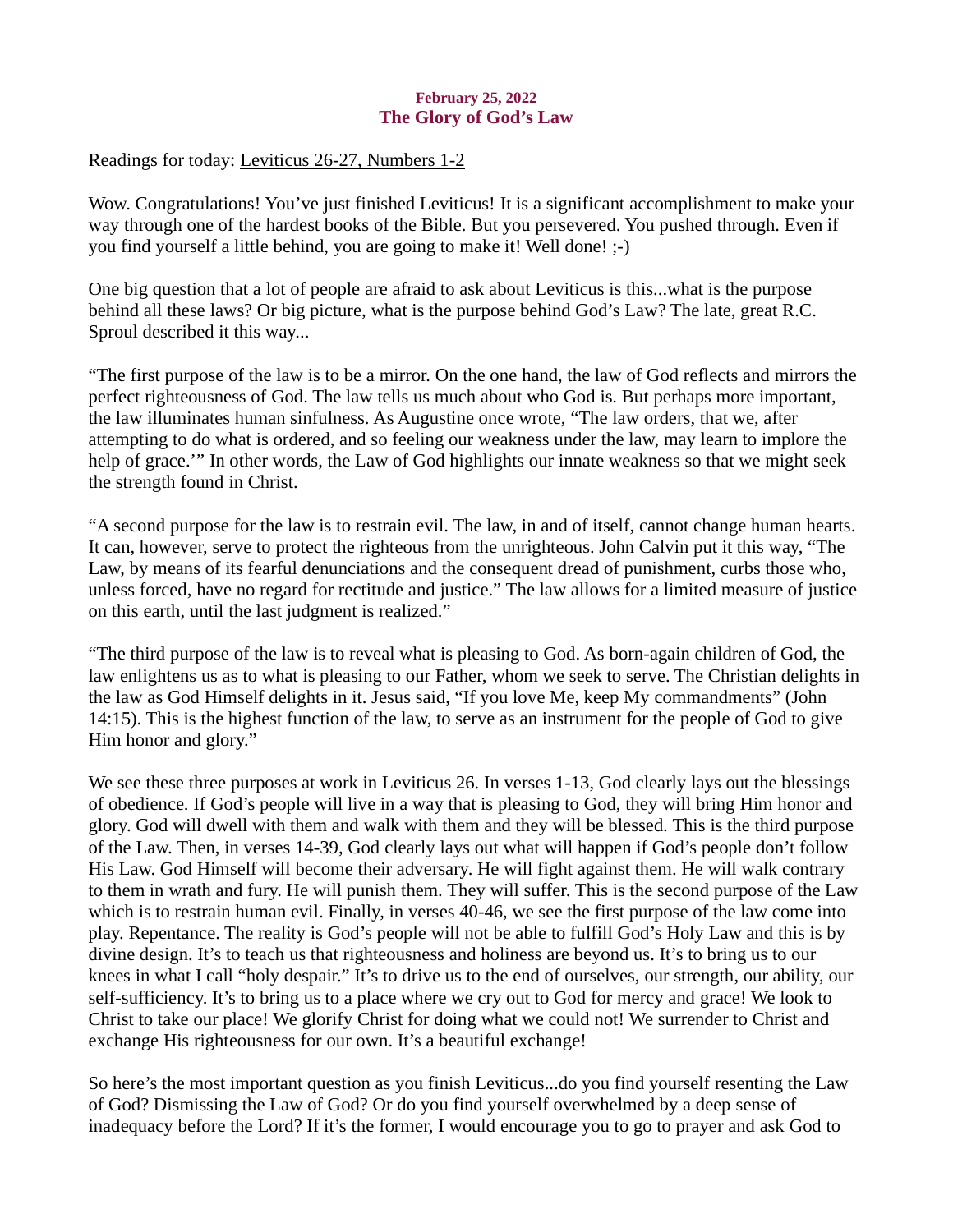soften your heart towards Him. If it's the latter, be encouraged that you are drawing ever closer to Christ and He stands ready to take your place!

Readings for tomorrow: Numbers 3-5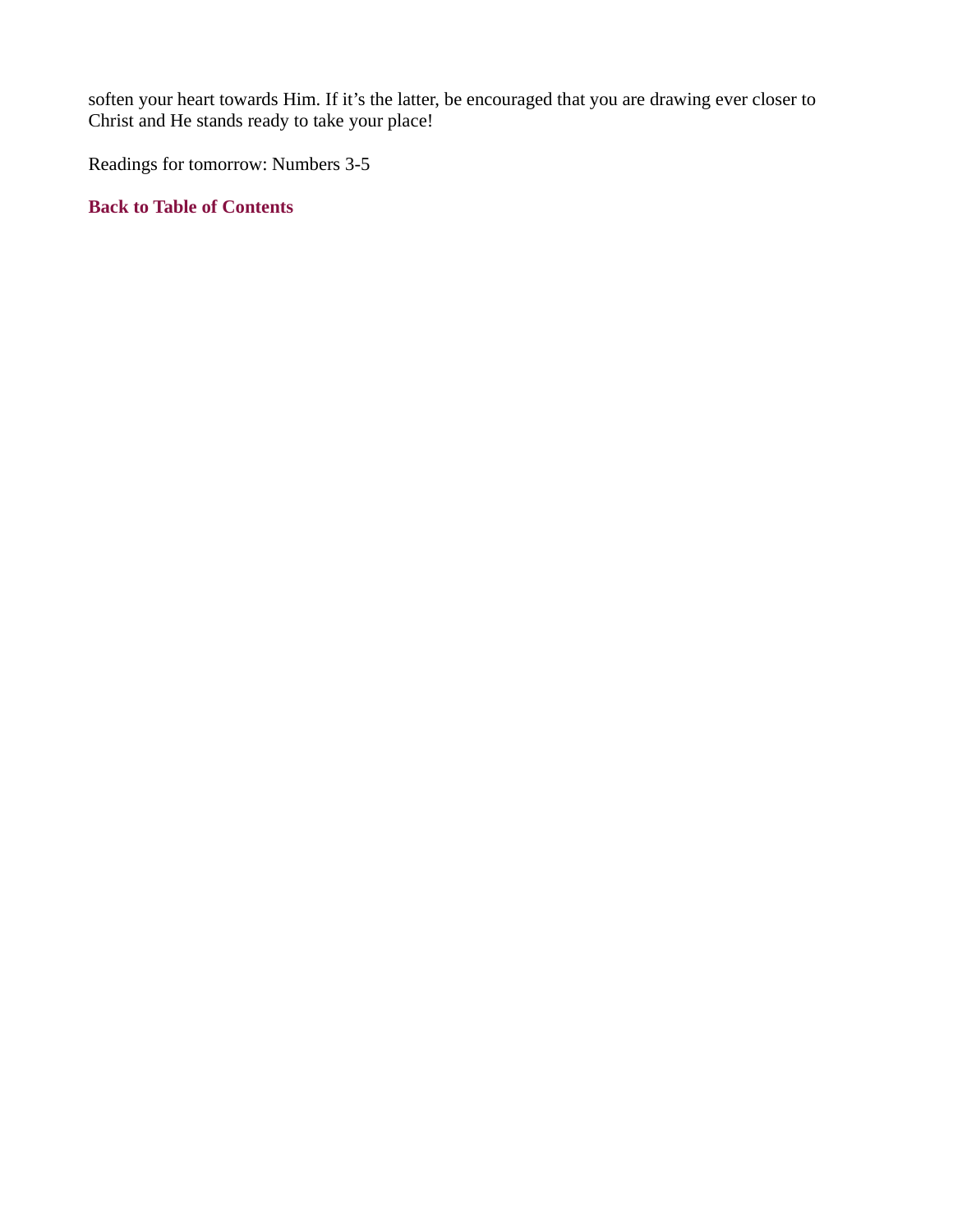#### February 26, 2022 God's Treasured Possession

<span id="page-41-0"></span>[Readings for today: Numbers 3-5](https://www.biblegateway.com/passage/?search=Numbers+3-5&version=ESV)

The title for this particular book of the Bible could not be more appropriate. The Book of Numbers is indeed "all about the numbers!" The number of warriors in Israel. The layout of the camp of Israel. The duties of the Levites. Even more specifically, the duties of Kohathites, Gershonites, and Merarites. And then some more regulations regarding ritual purity, confession and repentance, and then a strange test for adultery. As was the case in Leviticus, the cultural distance between us and ancient Israel is vast so we have to take a step back and look at the big picture.

"Behold, I have taken the Levites from among the people of Israel instead of every firstborn who opens the womb among the people of Israel. The Levites shall be mine, for all the firstborn are mine. On the day that I struck down all the firstborn in the land of Egypt, I consecrated for my own all the firstborn in Israel, both of man and of beast. They shall be mine: I am the Lord." (Num. 3:12-13)

Israel belonged to God. They were His chosen possession out of all the nations of the earth. He had redeemed them from slavery in Egypt and thereby laid claim to their very lives. They were not their own. They were not "free" to choose or not choose God. He had chosen them. He had saved them. He had rescued them. He had made His covenant with them. No matter where they went or what they did or how they acted, they remained His children forever. In order to remind them of this great and awesome truth, God told Moses to set aside one entire tribe...the Levites. They would not be counted in the census. They would not be considered "part" of Israel. They would have no inheritance in the Promised Land. Their "inheritance" would be God Himself. They would be set aside to serve Him in His Tabernacle and, later, His Temple. They would play specific roles within the worshipping life of Israel. They would guard the sanctuary. They would set it up, tear it down, and transport it day after day. From birth they were set apart, consecrated to the Lord's service. It was not a vocation they chose but a calling God had placed on their lives.

Fast forward a few thousand years. One greater than Moses is born. A high priest greater than Aaron has come. The Old Covenant is fulfilled. The New Covenant is established. "In speaking of a new covenant, Jesus makes the first one obsolete. And what is becoming obsolete and growing old is ready to vanish away." (Hebrews 8:13) The reality is the Old Covenant was always temporal. Always bound to a particular cultural situation. Always designed to point us to a new and better covenant which Jesus Himself would die and rise to guarantee. "This makes Jesus the guarantor of a better covenant." (Hebrews 7:22) The ceremonial laws of Israel were culturally bound to a particular time and place. To a particular situation in history. Even the moral law which remains binding serves only to show us our weakness and imperfections. Therefore, it is useless to save. "For on the one hand, a former commandment is set aside because of its weakness and uselessness (for the law made nothing perfect); but on the other hand, a better hope is introduced, through which we draw near to God." (Hebrews 7:18-19) Jesus is that better hope! And through His life, death, and resurrection, God once again lays claim to our lives. He chooses us. He redeems us. He purchases us with His own blood. And because He Himself is our eternal high priest, interceding for us continually in the heavens. Because He Himself is our eternal sacrifice, fully atoning for the weight of all our sin. "He is able to save to the uttermost those who draw near to God through him..." (Hebrews 7:25)

In Christ, we belong to God. We are His treasured possession. We are His chosen people. As such, we are not our own. Our lives are not our own. Our future is not our own. All that we have and all that we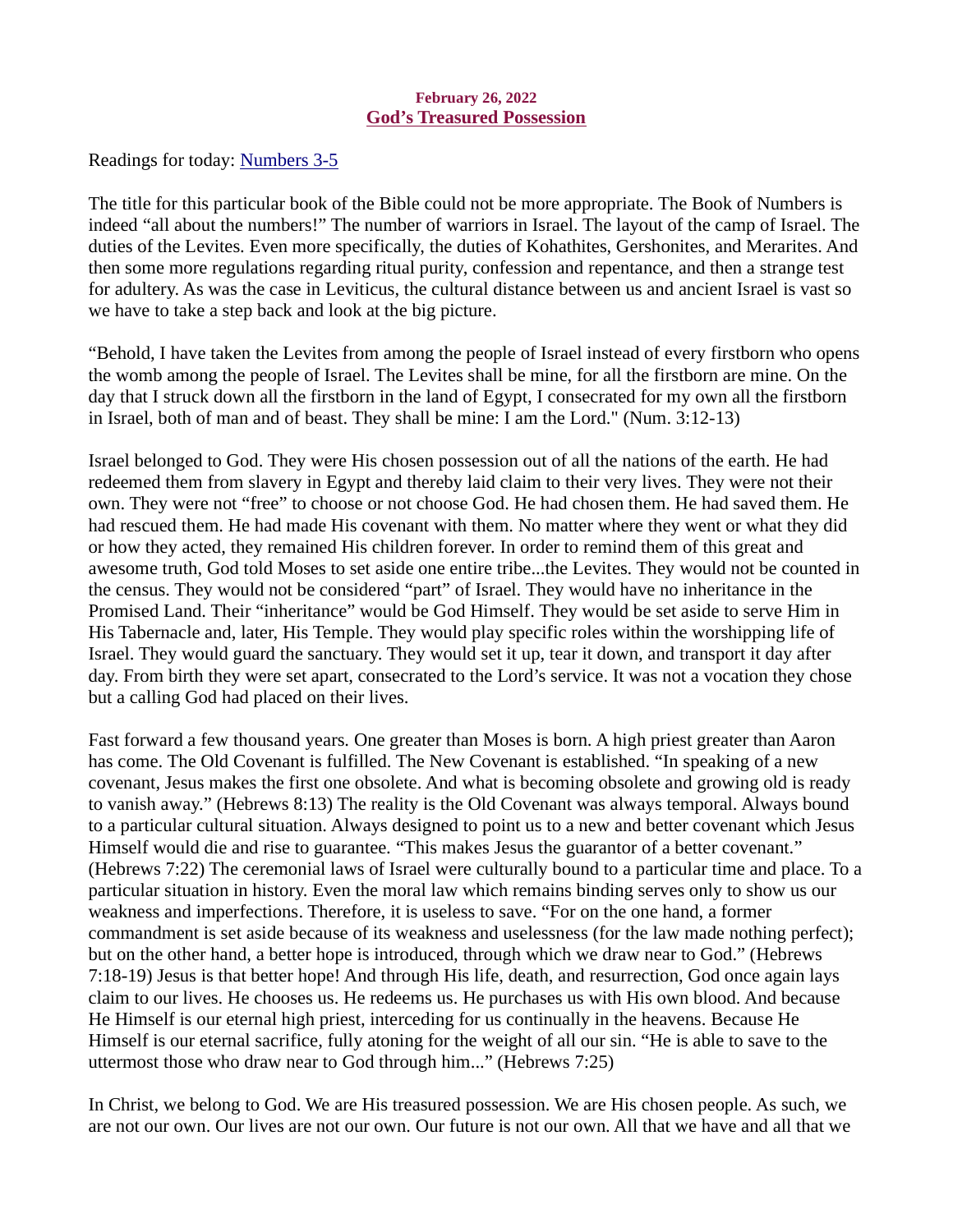are and all that we achieve is not ours to hold onto but rather ours to offer in service to God. How different would our lives be if we understood this great truth?

Readings for tomorrow: None